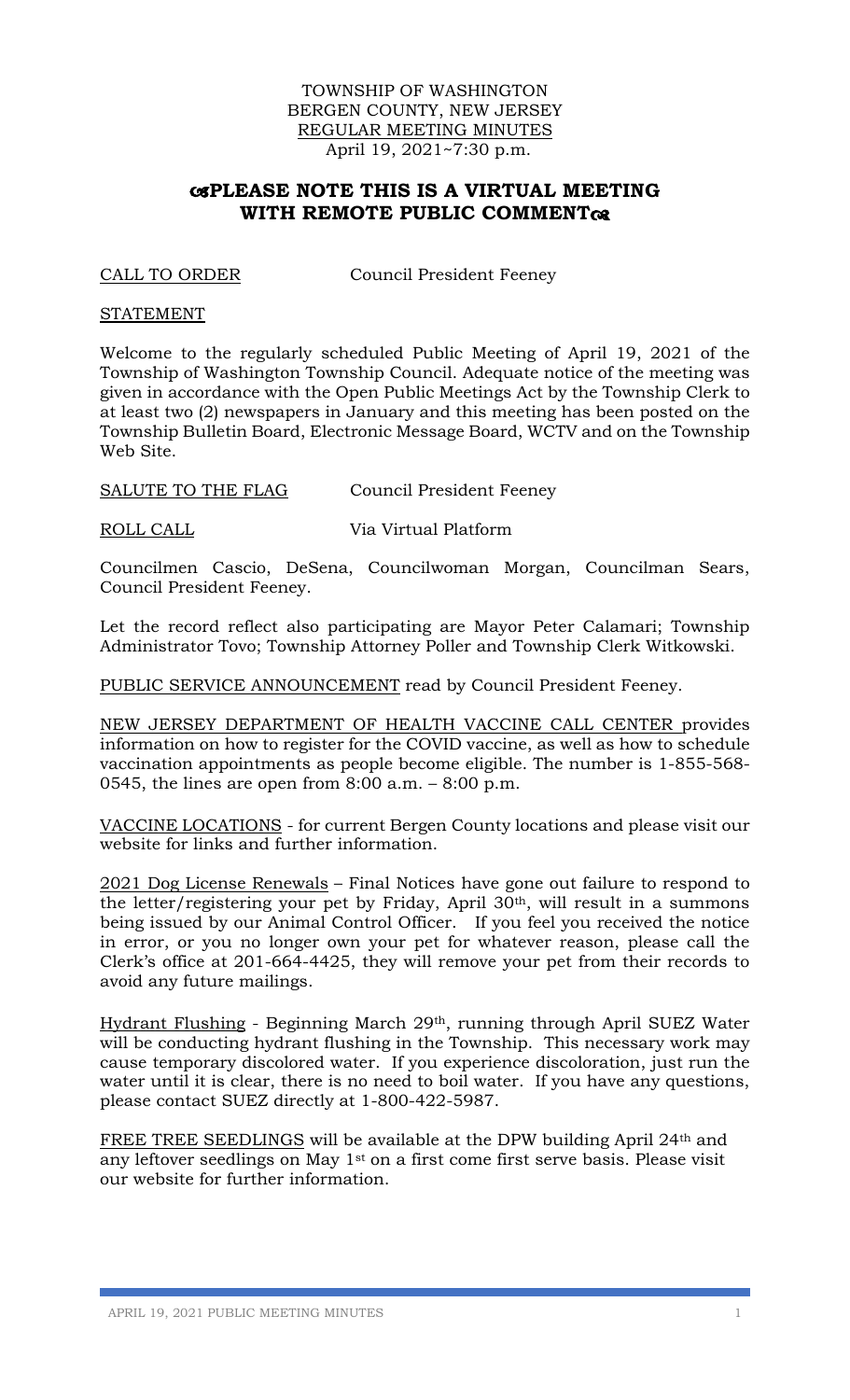FREE WOOD CHIPS AVAILABLE TO RESIDENTS - With the warmer weather approaching, the Township DPW will be do some trimming and chipping of tree limbs on Township properties/parks and would like to offer wood chips to Township residents. The wood chips will be piled at Sherry Field and available for residents to load themselves.

PUBLIC COMMENT – We ask that callers PLEASE turn off or mute their television to reduce any feedback.

TRAFFIC ALERT – Please be advised the County will begin milling and paving Ridgewood Road between Pascack Road and Lafayette Avenue up to the Westwood border on April 20<sup>th</sup> through April 26<sup>th</sup> from 8:00 a.m. to 5:00 p.m. daily, expect delays, please plan an alternate route.

APPROVAL OF MINUTES: None.

COUNCIL APPOINTMENTS

Nomination(s) of Council representative to Planning Board Class III

A motion was made by Council President Feeney, seconded by Councilwoman Morgan, to nominate Tom Sears as Planning Board Class III Council Representative.

Ayes: Councilman Sears, Councilwoman Morgan, Council President Feeney.

Nays: Councilmen Cascio, DeSena.

Resolution No. 21-190 Planning Board Class III Council Representative

BE AND IT RESOLVED, by the Township Council of the Township of Washington that Thomas Sears is hereby designated the Council Member as Planning Board Class III member to serve the un-expired term prescribed by law, effective April 19, 2021 through December 31, 2021.

\*MAYOR APPOINTMENT (*with advice and consent of Council)*

Library Board of Trustees Elena Skinner

Mayor Calamari – To the Council President and the Council of the Township of Washington, regarding the appointee to the Library Board of Trustees, please be advised that I am appointing Elena Skinner as a Trustee to the Library Board for a term ending December 31, 2025.

A motion was made by Councilwoman Morgan, seconded by Councilwoman Morgan, Library Board of Trustees, Elena Skinner.

Ayes: Councilmen Cascio, DeSena, Councilwoman Morgan, Councilman Sears, Council President Feeney.

Nays: None.

MAYOR APPOINTMENT (*no Council resolution required)*

Planning Board Member, Class II Vladimir Wojno-Oranski

Mayor Calamari – Please be advised that I am appointing Vladimir Wojno-Oranski as a Class II member to the Planning Board for a term ending December 31, 2021.

GENERAL PUBLIC COMMENT (Limit to five (5) minutes)

\*\*TO PARTICIPATE IN THE GENERAL PUBLIC COMMENT PORTION OF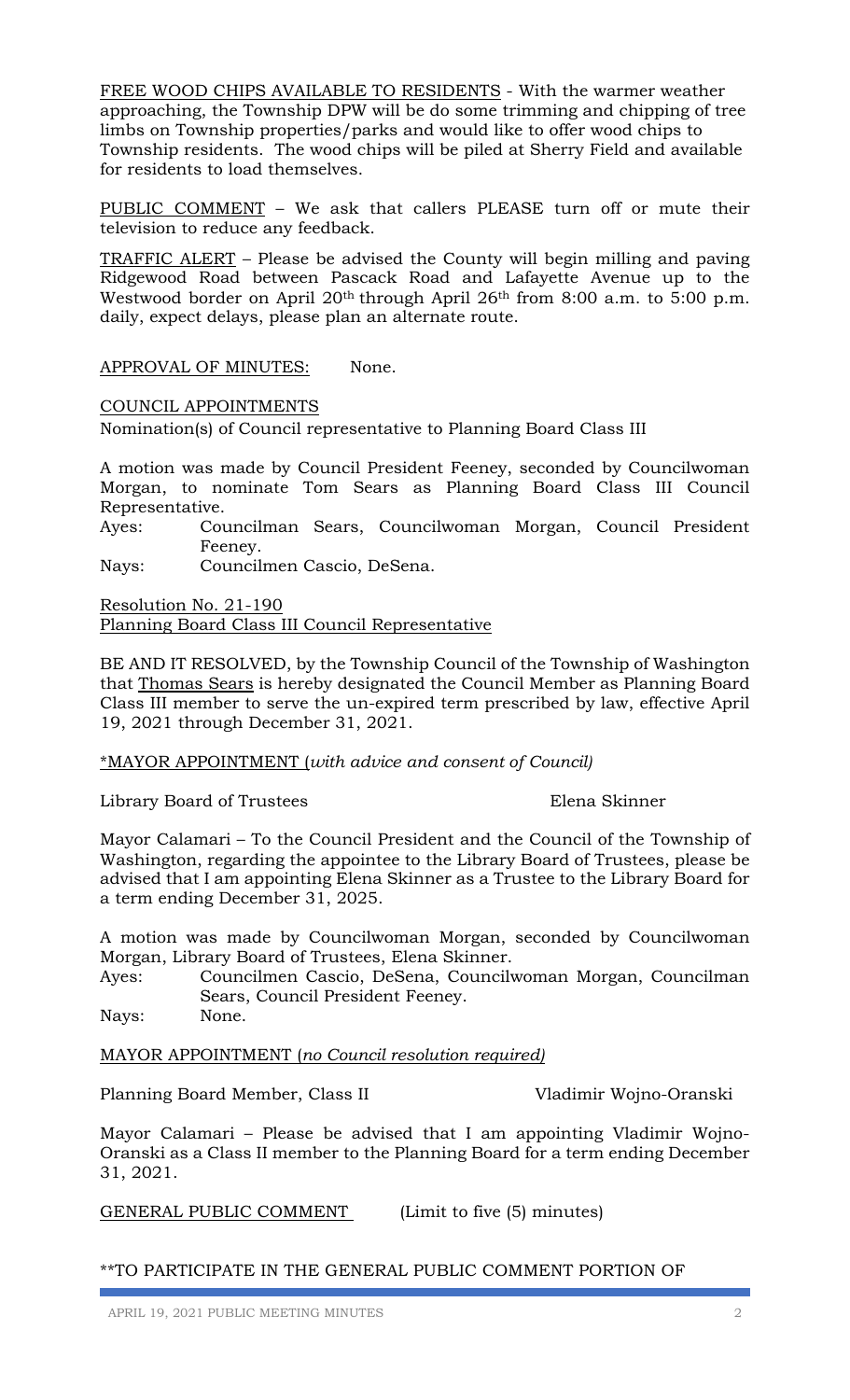THE MEETING, PLEASE CLICK ON THE LINK BELOW TO JOIN THE WEBINAR. YOU WILL BE ASKED TO STATE YOUR NAME AND ADDRESS FOR THE RECORD, AND WE ASK THAT ONLY ONE PERSON SPEAK AT A TIME, THERE IS A FIVE-MINUTE LIMIT PER CALLER. PLEASE NOTE THAT THIS IS PUBLIC COMMENT AND COMMENTS BY THE COUNCIL, MAYOR OR ADMINISTRATOR WILL BE AT THE END OF THE PUBLIC COMMENT SECTION. AT THE END, NO MORE CALLS WILL BE ACCEPTED\*\*

A motion was made by Councilman Cascio, seconded by Councilman Sears, to open the public comment.

Ayes: Councilmen Cascio, DeSena, Councilwoman Morgan, Councilman Sears, Council President Feeney.

Nays: None.

Janet Sobkowicz, 849 Robinwood Road – Ms. Sobkowicz stated she read in the paper that the mayor wanted to purchase the swim club. She stated she did try to purchase the Bethany Church to move the Ambulance Corps there, she could not get the four votes, she only had three, she did put it out there a few times, she thought it was a good idea because the Ambulance Corps could move right into the building, the DPW could then have moved into the Ambulance Corps building, then work on the DPW building. She stated regarding Mr. Morris, many past administrations did try and negotiate to purchase the property, starting with Mayor Wenzel, Councilman Devine, she also negotiated with him. She stated there rumors here and there at that time also about different developers that did approach him, she has no proof of that. She stated she feels Mr. Morris never wanted to end the negotiations, they have been going on for over 15 years, she believes a lot of it had to do with inheritance issues with the heirs, she thinks he didn't want to leave the Township, she offered up to \$700,000, he was so glad, because she was applying for a grant, then Mr. Morris came in a few weeks later and said he needed another \$100,000, she believes he wanted to stay where he was, but she doesn't believe he wanted to end negotiations. She asked if the appraisal was received for 450 Pascack Road? She is interested to see if it came in lower because the egress/ingress is kind of tough, as well as the lot size constraints, apparently there is less value now. She asked about the deal for parking trucks at OLGC Church, from 7:00 a.m. – 5:00 p.m. Monday – Saturday, what happens if there is an emergency if they need the trucks after 5:00 p.m., where are the trucks going on Sunday, who is responsible if there is an accident in one of the parking spaces, will the spaces be cordoned off.

Anthony Udina, 876 Ridgewood Boulevard East – Mr. Udina stated he would like to know if there an update on the appraisal of 450 Pascack Road.

William Ferara, 2556 Cleveland Avenue – Mr. Ferara stated last Wednesday afternoon his six-year-old grandson was riding his bike at George School, managed to get his fingers caught in the chain, a woman called 911 from her cell phone, the operator asked her what town was she in, apparently if you call 911 from your cell phone, it goes to the County, the County then relays the call to the town to respond, this should be publicized if you call 911, the call goes to the County. He stated the \$900,000 federal grant should not be used for Green Acres, he feels solar should be put on Town Hall, DPW, Library or Emergency Services Building. It was discussed of using clean energy for the firehouse, the \$850,000 resolution passed on April 5th and is the town required to pick up mortgages and pay them. He stated the April 5<sup>th</sup> meeting was handled poorly, there was no emergency about finding space for DPW equipment, no emergency about the swim club, it could have been put on the agenda tonight.

Michael Ullman, 2 Clark Avenue – Mr. Ullman stated at the March  $11<sup>th</sup>$  meeting he had inquired on few expenses for the Fire Department, the Administration and Council were silent on the questions, he followed-up on March 14th to Council President, he is still awaiting a response, just wondering if there is an issue with the questions or are they too difficult to answer.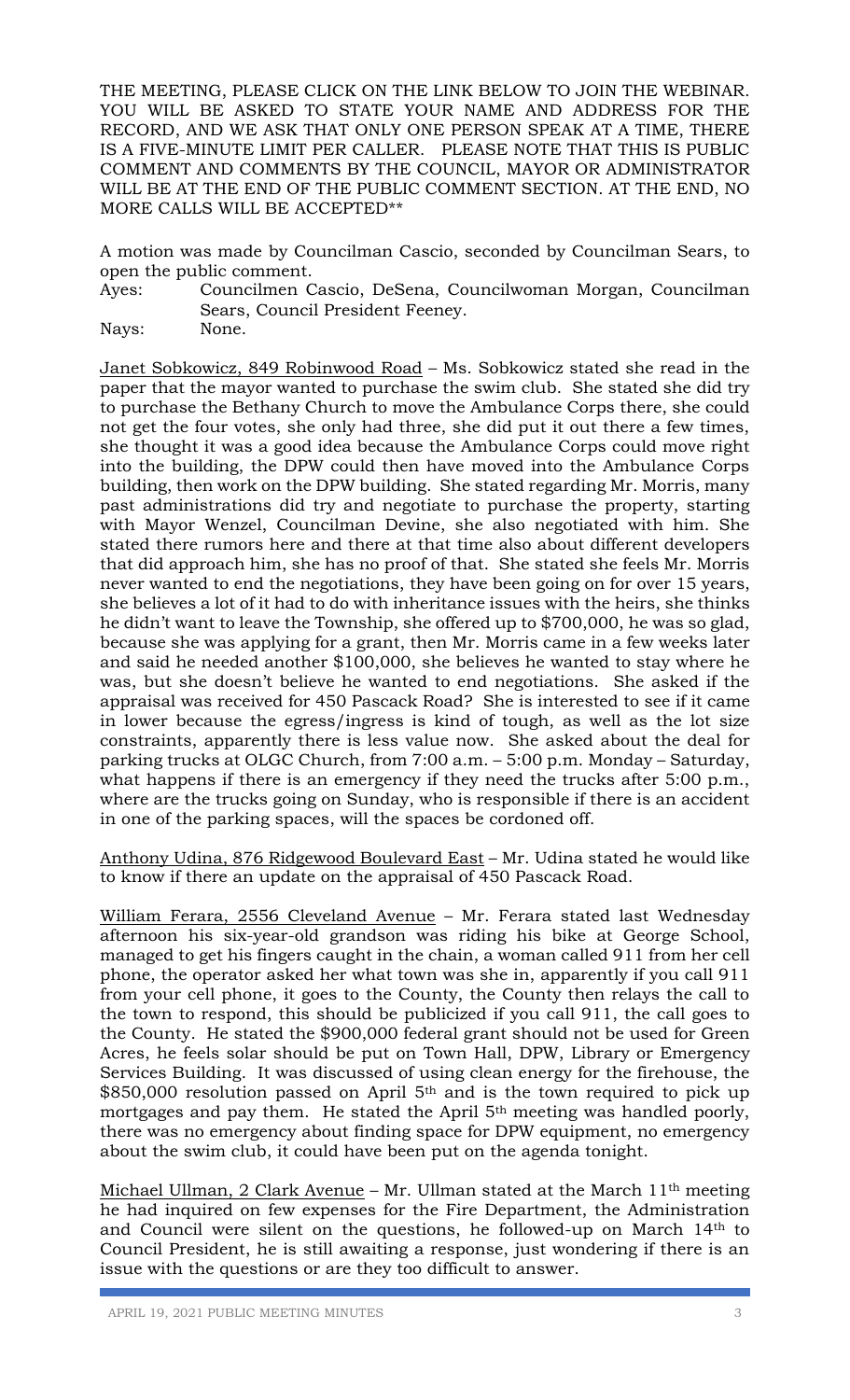Joe D'Urso, 12 Viola Terrace – Mr. D'Urso stated for the record, in his opinion, the format for public sessions is wrong, there should be dialogue. Regarding the Church with the DPW, he doesn't feel the mayor, in his own opinion, had any other site in mind other than OLGC, it seems odd that he went through the motions with Sherry Field and the property next to the bar. He asked is there a record of all of these other places that the mayor or Administrator contacted, he feels it is an ethical violation entering into a contract with OLGC, conflict of interest. He stated these are his questions, he will be emailing them to Council at the end of the public session:

- 1. How did the attorney allow the mayor to select a person to the Council who was not voted on by the Council, it appears that the vote ended in a tie, he researched OPRA, requested the law, and the law says the mayor can choose if there was a tie, it did not say he could pick whomever he wanted, so the Township Attorney, in his opinion, did not advise the Council well, or should he have sent this back to the County Committee for three new names to be voted on.
- 2. Is the agreement with OLGC or the Archdiocese of Newark? Where does the money get paid to, according to the Pascack Press, Monsignor Thomas McDade is with the Archdiocese, he is assuming the monies will go the Archdiocese.
- 3. Did the Mayor ever reach out to the DPW Chairperson of Hillsdale, Councilwoman Trochimiuk along with Mayor John Ruocco?
- 4. Did anyone reach out to Bethany Church to see if they would be interested in leasing the property sitting vacant in the back, for parking or leaving of equipment for a lease comparison?
- 5. Did anyone reach out to Charlie Browns, it is sitting vacant, he understands via public records they are \$35,000 behind in taxes, maybe the town can negotiate for the taxes to be offset, maybe have a lease comparison.
- 6. Did anyone reach out to Saint Mar Thoma Church, they seem to have plenty of room, maybe have a lease comparison.
- 7. Did anyone reach out to Season's to see if they would lease the TD Bank, or the shopping center, they both have signs up for lease.
- 8. Did anyone reach out to the new owner of the racquet club, that will be demolished soon, maybe they are willing to lease it for a year or six months.
- 9. Did anyone reach out to see if the Township could get a price comparison.
- 10. Two years ago, there were trucks parked at the far side of Sherry Field, why was it reported not to use Sherry Field when there were trucks parked there in the past.
- 10. Do you think there is a conflict of interest with the mayor being a member of the Church, and his father sitting on the Board of the Trustees?
- 11. Does this lease have to go to the Planning Board, it is Township property, it should be going before the Planning Board, if it does go to the Planning Board, the Chairman of the Planning Board is also a Trustee of the Church, is there a conflict of interest. Also, if any member of Council is a member of the Church, is that a conflict of interest?
- 12. Will insurance cost the Township more with the lease?
- 13. Why are we doing two-year lease when we may only need six-months to a year? Why don't we do a six-month lease and see where we stand in six months.

Farhad Mahouti, 649 Washington Avenue – Mr. Mahouti stated he moved into the Township two years ago, he lives directly across the street from the Fire Department. He stated for over a year now he has been working remotely from home, due to COVID, his concern is the siren that is being used at the firehouse. The sirens go off on a daily basis, numerous times a day, sometimes twice or three times per day, it is a very loud noise. He stated if the Fire Department in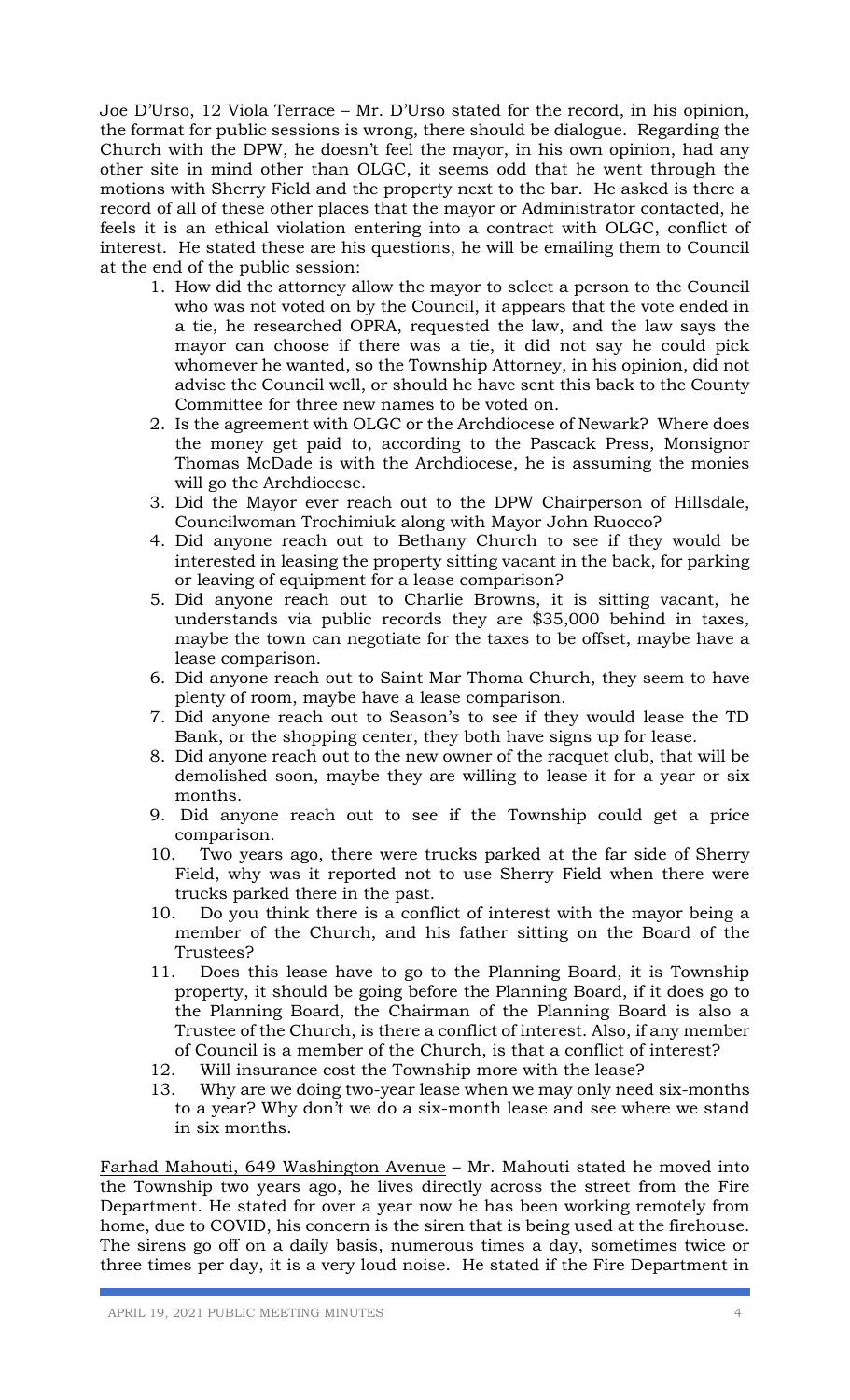this Township is so active, why aren't there other means of communication, instead of using the sirens. He stated many of the boroughs within the area have shut-off or temporarily dismissed the sirens due to COVID, given that many families are home, working from home, children are home. He stated in almost all of the cases, one member of the Fire Department shows up to the firehouse, opens the gate, pulls the truck out, two minutes later pulls the truck back in, closes the door, everyone hangs out for five minutes, then everyone goes home, if this is a true emergency, the trucks aren't going anywhere yet the sirens are going off, he would like a better understanding and he would like make Council aware of the activity that is going on with the Fire Department, and if there is any better resolution that can be made. He suggested shutting the sirens off for three months, on a trial basis, and use other means of communication and collect some data to see if a siren is still needed for the Fire Department, maybe some other system can be put in place and the siren can be a back-up system. He stated regarding the construction, cars and trucks are parked on grass/lawn and blocking the sidewalk on Washington Avenue, he has asked them to please not park the cars/trucks on the sidewalk, since it is a busy road, he asks the Council or the Police Department to address this matter.

A motion was made by Councilman DeSena, seconded by Council President Feeney, to close public comment.

Ayes: Councilmen Cascio, DeSena, Councilwoman Morgan, Councilman Sears, Council President Feeney.

Nays: None.

## FOLLOW UP COMMENTS:

Attorney Poller stated regarding 450 Pascack, we do not have the appraisal, he understands it is being worked on. Council President Feeney asked Attorney Poller is there any information regarding 450 Pascack that can be released at this time? Attorney Poller stated the only thing he can release is that we do not have an appraisal. Council President Feeney stated just so everyone is aware, she would like to confirm there are negotiations going on, we cannot comment on them at this time, correct? Attorney Poller stated let me say this, there have not been negotiations, we are still waiting for the appraisal.

## MAYOR/ADMINISTRATOR

Council President Feeney stated we have some questions about the grant for the Township. Administrator Tovo stated we are primarily working with the Grant Writer and the engineer for some proposed quotes for our Recreational Facilities, the Federal Grant does not allow the purchase of property for open space, it allows us to upgrade the existing facilities. Council President Feeney asked are those the guidelines? Administrator Tovo replied that is correct, the upgrades on the recreational side is pretty wide open as far as what we can apply, cleanup of various fields, we can get the most of our money for that, we are working towards that we should have something for Council.

Administrator Tovo stated to confirm, any 911 calls, especially via a cell phone, will ping to the nearest tower, 911 in New Jersey has not been updated/upgraded to handle cell phones. He stated regarding Fire Department expenditures, from what he recalls this is a uniform allowance, there were six entries in there for payroll, six employees of the Township are also volunteers, that is how they are set up in the system, therefore that is how they are paid for their uniform. He stated regarding exploring temporary locations for the DPW, every place mentioned by the caller was explored, one way or another. Councilwoman Morgan stated many of those were discussed at previous meetings as to why we would not be able to use them. Council President Feeney stated especially Bethany, Hillsdale, County DPW yards, Woodcliff Lake, Montvale, Westwood said a firm no to all of these items. Mr. D'Urso to respond to your questions, all were explored by the Mayor and Administrator, everyone on the Council, with the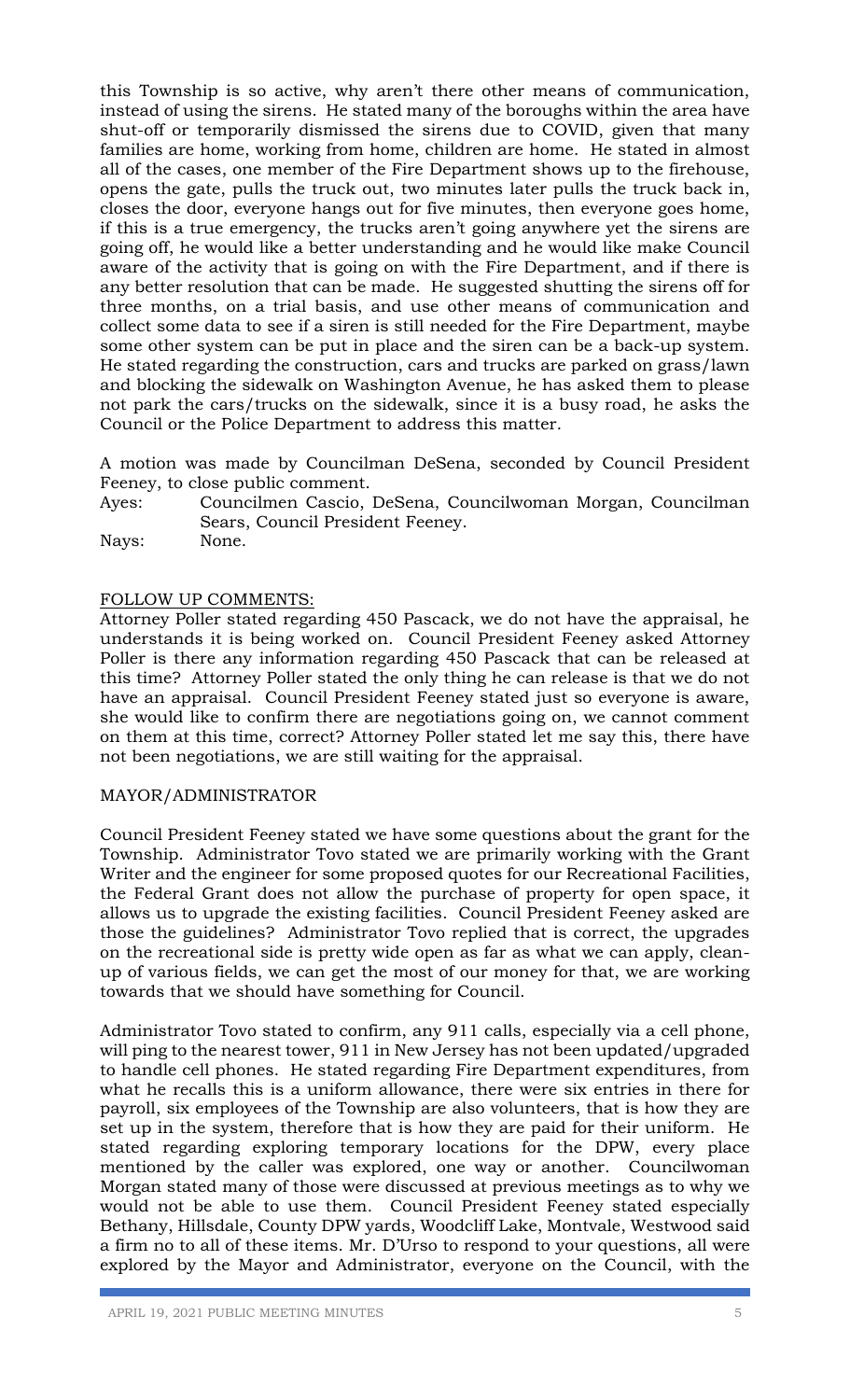exception of Councilman Sears, is aware that those options were presented to the Council, we were informed that Season's was not interested in leasing us the TD Bank, Bethany was also explored in multiple capacities and different avenues in conversation over the two years. Councilwoman Morgan stated it was Council, herself included, along with the other two councilmembers who did not want it at Bethany, definitely explored, look back at other previous Council meetings. Council President Feeney stated she believes the Mayor and the Administrator have explored the other religious properties in the Township, that was also discussed, they were not interested, also the shopping center was very much explored with the landlord. Councilman DeSena stated he wants to disagree, all those discussions happened during Closed Session. Council President Feeney replied Councilman DeSena is correct, but they did happen. Councilman DeSena stated you are telling the public to go back and look at meetings, but all of this occurred during Closed Session, so the public is not aware, according to Attorney Poller we should not be discussing anything that happened in Closed Session until the minutes are approved. Councilwoman Morgan stated Sherry Field was during the Public Session, we had many callers calling in. Councilman DeSena stated Attorney Poller has always told the Council not to discuss any locations until the Closed Session meeting minutes are approved, here we are talking about things that have been discussed in Closed Session, he could have used these and talk to the public and he did not, we cannot have two set of rules here, either Attorney Poller tell the Council what the correct thing to do is, or we don't do it or we do Council it, because we can't be telling the public about all of these locations, they have not been brought out, the minutes have not been released, we should not be discussing this, that is what he has always been told. Attorney Poller stated this just came out tonight, they started talking about these things it is correct, they should not be discussed at length, there is nothing wrong, if he mentions the thing, you can say it is considered, not why, how it came up, why things were done, Councilman DeSena is correct about that, he does want to say if someone from the public is bringing up five, six, eight things saying you didn't do this or that, when in fact we did do all that, or Council did do that, you can disclose that those things that were mentioned, Bethany, Season's, you can state they were considered, in addition, from what he gathers, there were public meetings or meetings between people and residents around Sherry Field, location of Hudson, that Councilmembers attended, it wasn't in Closed Session it was out in public, Councilman DeSena is correct, you have to be careful and not let things get our that occur during Closed Session. Councilman Morgan stated if you don't address it, Mr. D'Urso brought something up until false veil, if we are not rebutting the fact that we did have these conversations, it appears to everyone that is listening that Mr. D'Urso is correct, that we have not explored all of these things. Attorney Poller stated he agrees, for every one that Mr. D'Urso brought up, Council has an absolute duty to respond that it was considered, all he is saying is it is preferable not to get into the rationale, the nitty gritty, that kind of stuff, there is nothing wrong with saying it was considered. Council President Feeney stated she and Councilwoman Morgan have said that all of the options presented by Mr. D'Urso absolutely were considered and explored, they were in conversation to the Council. Attorney Poller stated they were explored, they were not ignored, and you can mention each one of them. Councilwoman Morgan stated she would like to add to Mr. D'Urso' s comment about Sherry Field, she thinks it was a little bit insensitive to say that there had been trucks parked there before, why not now, there are residents who spoke out about their quality of life, that was very public, it was mentioned in the papers and multiple times at our Council meetings, what if Sherry Field was located by Viola Terrace, why say we have parked trucks there prior, so let's just continue to do that, you need to be neighborly, she felt that wasn't really a strong agreement to continue to park our trucks there. Council President Feeney stated the main thing as part of Council meetings is disseminating the truth, not allowing false information to be put out to the public, what is being stated is not fact. Councilman Cascio stated there are things that we speak about in Closed Session that absolutely cannot be spoken about. We are advised by our Township Attorney, he only gives advice, we do not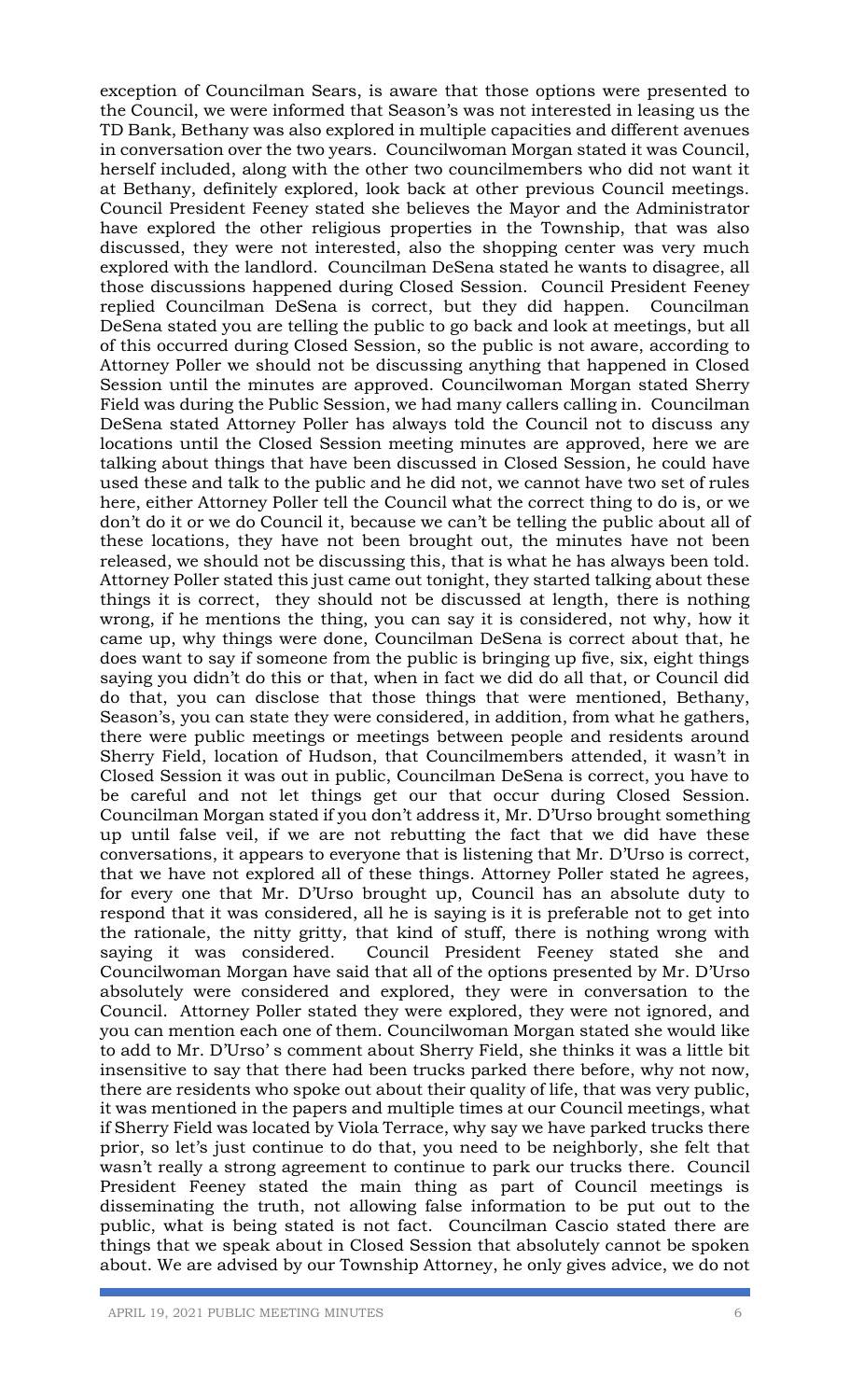have to follow his advice, we do have to consider the fact of the matter is if stuff is said in Closed Session, details, you do not discuss it publicly, it cannot be brought out by any member in that Chamber, whether it is a Council person, a Clerk, Mayor or Administrator, you have to be careful what you speak about in Closed Session. You can talk in very general terms, but when you specific then there is an issue, he believes that some things were said, stated, that were in Closed Session, that were very specific that should have stayed there, that is all he is going to say. A lot of possibilities were discussed, going to different places, the point is when you talk about that stuff, as a Council there is a lot of stuff we can do, but it is up to the Mayor and Administration to carry out those conversations and report back to the Council, whether the Administration did or did not do that, he has no idea to verify or deny that it happened, he can only go by what he is told. When we talk about all of the negotiations that go on, he doesn't know if for a fact they happened, but again, things that are stated in Closed Session have to be kept, you can speak about the generalities out in public that was brought up by a member of the public, the reply has to be generalized, cannot go into detail. Council President Feeney stated we have to keep in mind that the Mayor and Administration keeps the Council informed of what they are doing, we hold the purse strings, if the Mayor and Administration do not get the votes from the Council, you cannot move forward with the plans, that needs to be kept in mind by the public too, it is a collaboration that needs to happen. Councilwoman Morgan stated we did keep it very general, unfortunately under the false veil later on it will be said again that we are not answering questions, or being vague about things, for the public watching it is 100%, as Councilman Cascio, that we cannot discuss in detail, we can be broad about it, yes, every suggestion that Mr. D'Urso made we explored very in depth. Council President Feeney stated if someone on the Council was concerned with the negotiations happening, they should have inquired to the Mayor and Administrator.

Councilman Sears stated regarding the firehouse, this has been an ongoing problem between the gentleman across the street (Mr. Mahouti). He stated we do not control the fire calls that come into the Fire Department, when we respond to a fire call, we get to the firehouse in the meantime the Police get there or a senior officer, they can tell us it was a false alarm, but when the call comes in over an automatic alarm we have to respond, that is how the call gets broadcast to us, we get there then we get called off, that is the nature of the Fire Department. He stated the sirens are required, there are still some old laws that require us to maintain a fire siren, we will relook at those laws again. He stated the siren should not go off until 7:00 a.m. – 7:00 p.m., we have a daytime fire crew and a nighttime fire crew, from  $6:00$  a.m.  $-6:00$  p.m.,  $6:00$  p.m.  $-6:00$  a.m. we turn the sirens off from  $24/7$  down to 7:00 a.m.  $-7:00$  p.m. call. Regarding parking on the property across the street, there is no other property for us to park, nine times out of ten, we park on the lawn, the other alternative is to park along the fence line. He stated during the day we have very limited manpower, so when the sirens go off, we have many people in town that are landscapers, they may not here their pager go off, but they do hear the sirens go off, there is some limitations of what we can do. The Fire Department is doing the best job they can to stay off the main streets, if the Chief is listening, please reenforce no parking on the sidewalk, he will make sure the Chief gets that message.

Council President Feeney stated regarding Ms. Sobkowicz's comments, it is interesting to get the history on 450 Pascack. She stated the allegations against the Calamari was uncalled for, dredging of dirt on people is not warranted, negotiations were controlled by the Archdiocese of Newark.

Councilman DeSena thanked Ms. Sobkowicz for the history lesson, the Bethany purchase would have been a great if we could have gotten four Councilmembers to say yes, it would have been the gem of the Township, we could have used it for a multitude of things, Senior Center, place for our teens to go, beautiful pool,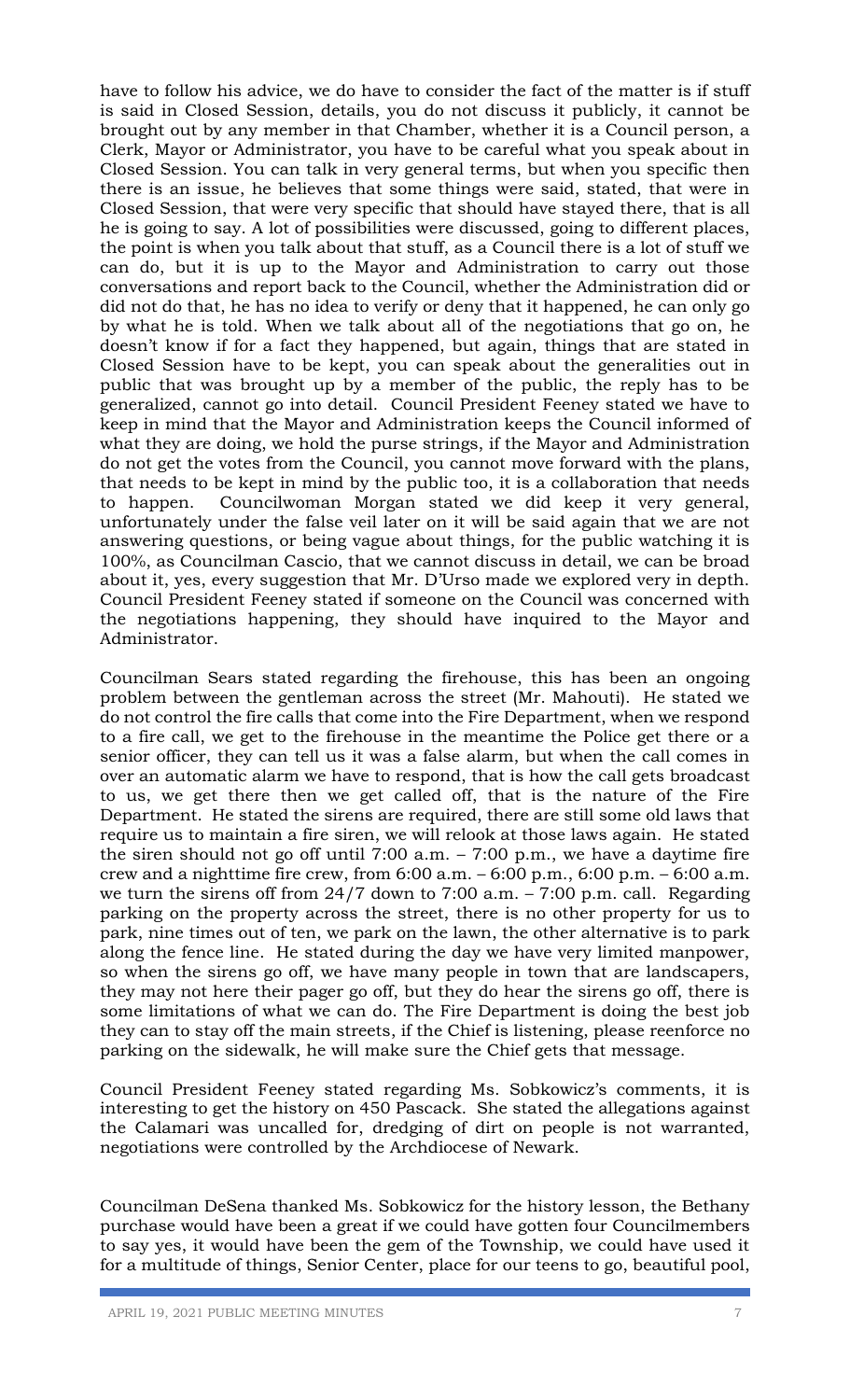unfortunately that didn't come to fruition. He stated he is getting a lot of calls on the swim club purchase, even if we purchase it residents will not automatically become members of the pool, you would have to join the pool, there will not be free access to residents, as with other towns, there would be a minimal charge to join. Councilman DeSena stated he was saddened when he watched the meeting of April 5th, we have canceled meetings with missing Councilmembers, with all of these important topics on the agenda, he thought it would have been great to have that meeting postponed, so he and Councilman Cascio could have been at the meeting to discuss the topics that were passed that night. He stated regarding the \$901,000 that the Township received as a Federal Grant, he stated that \$900,000 equals two years of garbage pick-up for every resident of this Township, we could put out a contract at this time based on the numbers that Mayor Calamari and Administrator Tovo have provided to us, we could pay for garbage pick-up for two years. The garbage situation is atrocious, he has garbage cans on his street every day of the week now, it is disgusting, talk about a quality-of-life issue, this Council should be pushing that we direct the Administration to spend that money to pay for garbage for the next two years and not raise taxes in doing so. He hopes Mr. Ullman gets his answers soon, Mr. D'Urso is correct, we did let PSE&G use Sherry Field for six-months to do the gas main relocation work throughout the Township and the Borough of Westwood, unfortunately Councilwoman Morgan our Township trucks are parked by Viola Court, the trucks are parked behind the Valley Bank, they are facing Viola Court, and unfortunately Mr. D'Urso is looking at trucks.

Council President Feeney stated she does ask prior to the meetings if anyone is not going to be at a meeting to please let her know ahead of time, however, several times she has received a message day of or day before, outside of family emergencies, mind you, but people who did know they were going to be away.

Mayor Calamari stated he doesn't remember the Township considering buying where Bethany is now, he does remember the Township considering buying the old location, however they wanted over two-million-dollars, that was for two acres of property, the swim club is over six-acres of property, right now we have negotiated a price of \$850,000. He stated in his opinion, the old location needed a lot of retrofitting for municipal use, it was a Church and a Community Center, he doesn't see how it would convert with no work, it had no garage bays or anything of that nature. Mayor Calamari stated when we get to Ordinance No. 21-05 (DPW Parking off-site) he does have a prepared speech that he would like to read. He stated as far as himself, the Mayor of Hillsdale, and Bethany, he does speak to the Mayor of Hillsdale on a regular basis, he said they were looking at the Bethany Community Center, but were in a bind until they could do it, he stated "Oh, we have a great partnership with Bethany, you should take a look at it" that is the extent of what happened between himself and the Mayor of Hillsdale on that topic.

Council President Feeney requested Administrator Tovo email her the answers to Mr. Ullman's two questions that he has provided during the meeting.

Administrator Tovo stated regarding the parking at the firehouse, he is working Fire Director and DPW to see what can be done.

Attorney Poller stated the lease agreement for the DPW equipment/vehicles at OLGC is with the Archdiocese of Newark, not OLGC, even though OLGC is on the lease. He stated he has been dealing with the Real Estate Project Manager, Office of Property Management at the Archdiocese of Newark and the attorney for the Archdiocese, we have used the Archdiocese formal document, so it really is an Archdiocese situation. The lease is for two-years, but it has a thirty-day cancellation clause in favor of the Township, so you can get out with 30-day notice, it is not locked in for the two years.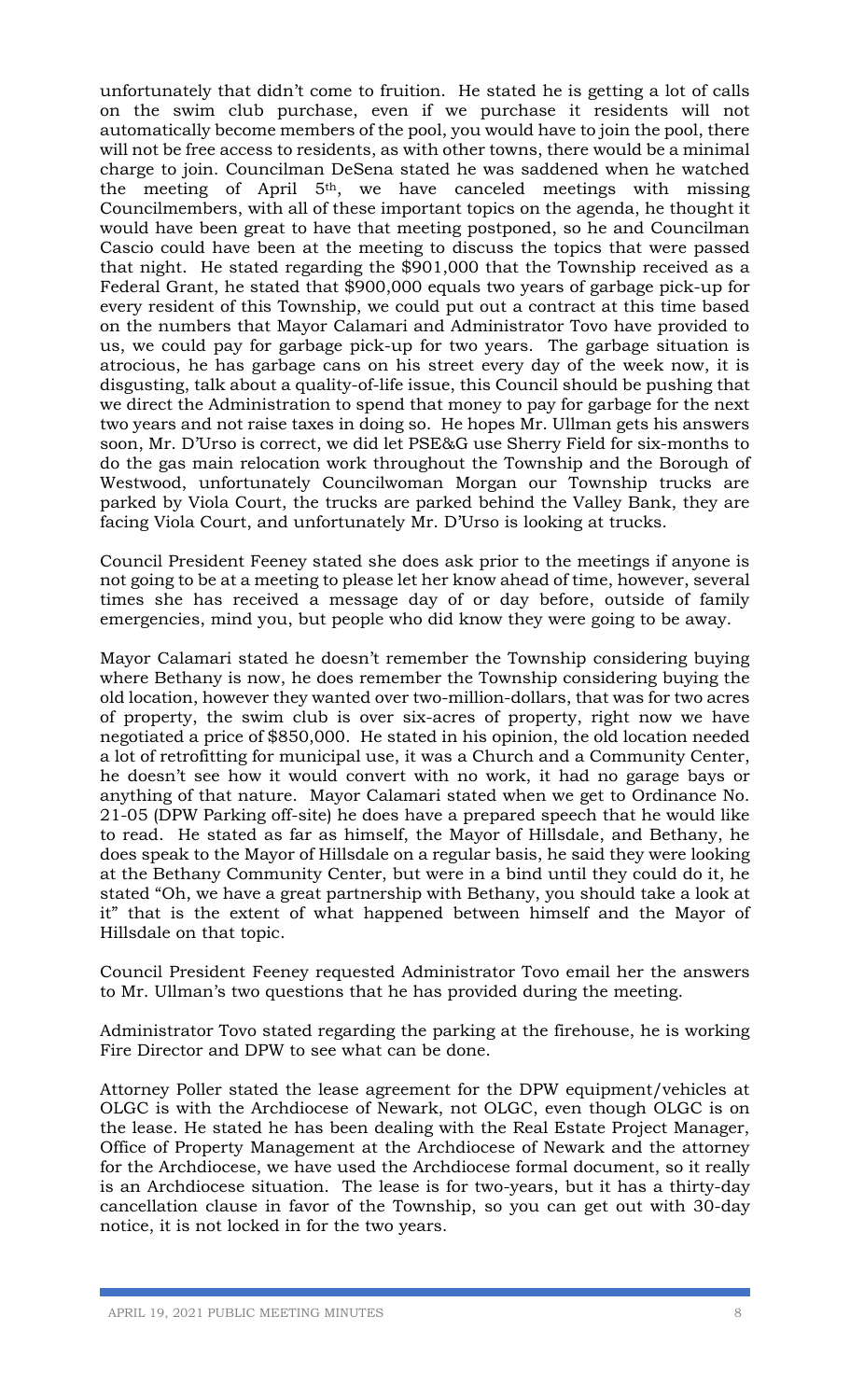He did want to spend some time to talk about the vacancy, the fill of the vacancy, things of that nature, everyone thinks that these questions that come up are easy to answer, but they are not, they are very complicated, there are many laws, many cases and many interactions. He stated if everybody would have said what happened at that meeting, probably nobody would have said what happened actually happened, so it's not as straightforward as everyone thinks, so please bear with him, he will try and answer all of the questions. He stated Mr. D'Urso has asked several questions, made many statements about the vacancy caused by the resignation of Councilman Cumming, and the unfortunate event of his passing. He stated like many situations which occurred in the operation of government, as well as society in general we would prefer things to be black and white, however, that is not always the case. There are hundreds of thousands or should he say millions of cases throughout the Country where there are at least two, if not many more interpretation of what we call "The Law." We start out with the fact that you have the governing body, the Council, that Council is made up of people, some elected as candidates for a political party, some elected who are unaffiliated, when one of these elected people resigns or leaves office, there is a vacancy, and the New Jersey Legislature enacted a law called the Municipal Vacancy Law, it is 23 different sections of that law. In doing so the New Jersey Legislature recognized that the vacancy of an elected Councilperson from a political party should be handled differently than an elected Councilperson who is not from a political party, the main Statutory reference for that is *N.J.S.A. 40A: 16-11 Appointment to fill vacancy where incumbent was nominee of a political party*; *time to fill vacancy*, states the following:

*If the incumbent whose office has become vacant was elected to office as the nominee of a political party, the municipal committee of the political party of which the incumbent was the nominee shall, no later than 15 days after the occurrence of the vacancy, present to the governing body the names of three nominees for the selection of a successor to fill the vacancy. The governing body shall, within 30 days after the occurrence of the vacancy, appoint one of the nominees as the successor to fill the vacancy. If the governing body fails to appoint one of the nominees within the time prescribed herein, the municipal committee that named the three nominees shall, within the next 15 days, appoint one of the nominees as the successor to fill the vacancy, and such person shall be sworn in immediately.* 

He stated there is a different Statute, N.J.S.A.40A:16-12 that deals with appointments when the vacancy is from a person who is not affiliated, *Appointment to fill vacancy where incumbent was not a nominee of a political party, time to fill vacancy,* which does not apply. Councilman Cumming was a Councilman elected as a candidate of the Republican Party; the Statute provides that the Municipal Committee of the political party of which the incumbent was a nominee, Republican County Committee had to present three names to the Council to fill the vacancy. He says the County Committee, it is really the Municipal Committee, it is referred colloquially as the County Committee. The County Committee in the Township of Washington, submitted a letter to the Clerk with the names of Mr. Robert Stickel, Mr. Thomas Sears and Mr. Victor Fadini. The Municipal Committee is not part of the Township government, it is not a governmental agency. He understands Mr. D'Urso has made requests for voting procedures, voting records, however, the Township has nothing to do with that. He doesn't know if that stuff is available, but it certainly is not available to the Township, we don't have access to it, we don't get involved in the political process of any political party, whether Republican, Democratic, Independent or whatever, we have no control over that. There is nothing in the Municipal Vacancy Law that allows anyone to get into the operations of the County Committee, they are given the three names, they are the responsible organization to decide if the Council can't decide, it will go back to them. The role of the County Committee is spelled out in the Municipal Vacancy Law, first the County Committee selects three nominees for the filling of the vacancy, presents them to the Council on a list, that was done. The same section of the law says that if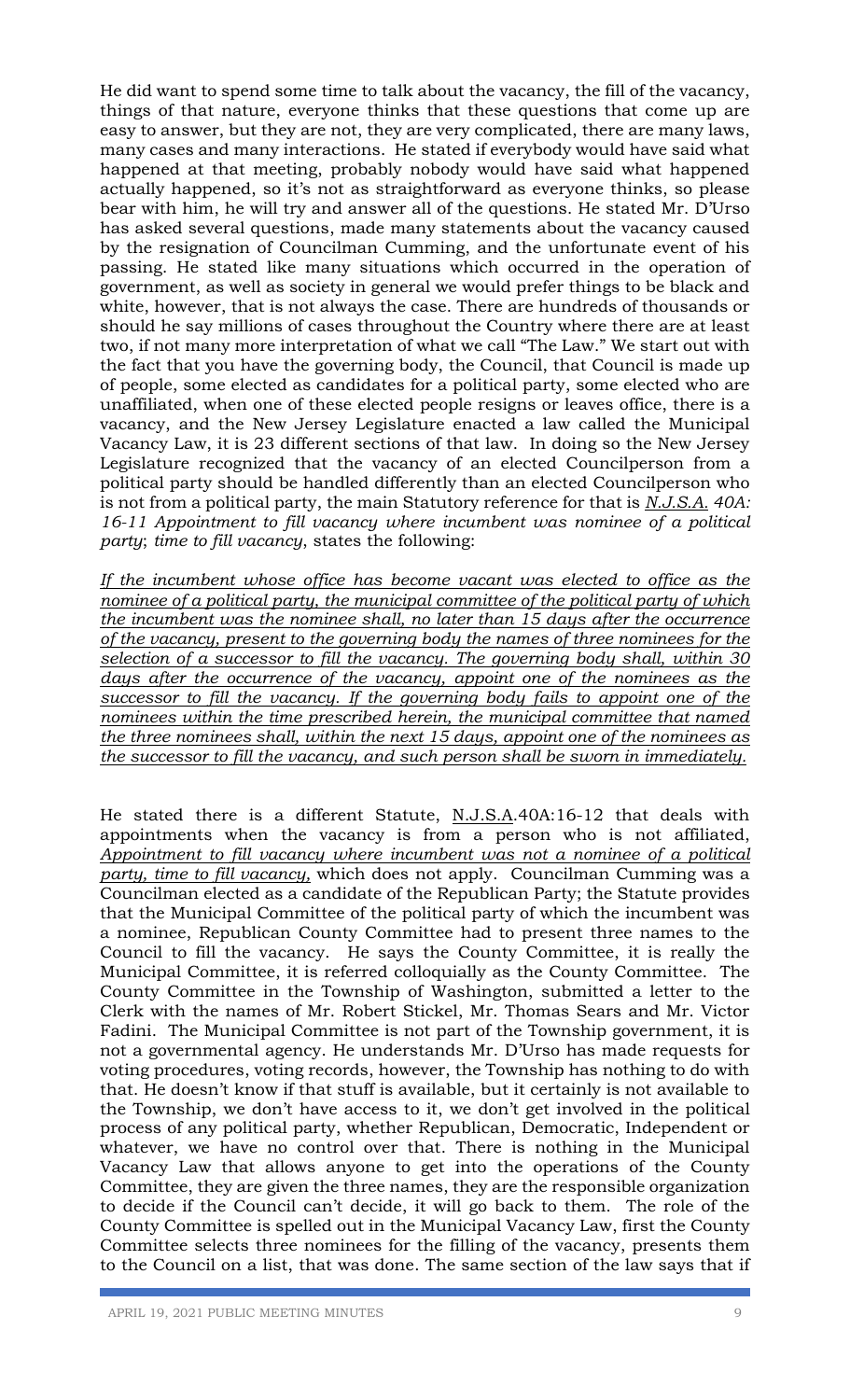the governing body does not appoint one of the nominees, the Municipal Committee that named the three nominees, shall within the next 15 days appoint one of the nominees as the successor to fill the vacancy and such person shall be sworn in immediately. Council President Feeney asked Attorney Poller to explain when it states the governing body will appoint? Attorney Poller replied appoint means select, in other words, when you making the appointment to that vacancy subject to its vote. He saw from the letter from the County Committee that was provided to the Council and himself by the Clerk that Mr. Stickel was listed first, then Mr. Sears, followed by Mr. Fadini, he wanted to make it fair so that no Councilperson could jump in and get a name thrown out first, possibly be selected before others, just by virtue of someone throwing in a nomination. He stated he discussed this with the Clerk, and he said he had a solution to this, he had the Clerk write the name of each person on a blank piece of paper he told her the day of the meeting, put the names, jumble them up, face down, she would pick a name. That would then be the first name voted on, giving everyone an equal chance of being first, second, the election was then held on Thursday, March 25<sup>th</sup>. He stated it should be noted since the names were selected and presented by the County Committee, each was available for a vote, so the nomination process might not even have been a requirement. Remember the action of the nominees was really done by the County Committee, they nominated those people, there could have been a just a vote without going through any procedures of nominations, seconds, things like that. The Council did have nominations, Mr. Stickel was picked first by the Clerk, Council Presidents Feeney nominated him, there was no second, then Mr. Sears name was picked, there was a nomination and a second, and a vote which resulted in a two-two tie, the same name then happened with the third name on the list, Mr. Fadini, another tie, there was no candidate that received three votes as required by the section of the Municipal Vacancy Law, *N.J.S.A. 40A:16-7,* because you needed to have three Council votes to have the vacancy filled by the Council, there having been no one with three Council votes, it would have gone back to the County Committee for them to select the person they wanted from the list of three. Normally it would go back to the County Committee, however, in the same vacancy law there is another section, which his entitled *Authority of the Mayor to Vote in Filling a Vacancy, N.J.S.A.40A In municipalities governed by the provisions of Article 3 or 16A of the "Optional Municipal Charter Law," P.L.1950, c. 210 (C. 40:69A-31 et seq. and C. [40:69A-149.1] et seq.), or by the provisions of laws governing boroughs, R.S. 40:86-1 to R.S. 40:94-6 inclusive, a mayor shall be permitted to vote to fill a vacancy in the membership of a governing body only in the case of a tie vote.* Attorney Poller stated Mr. D'Urso stated that is not the law, but clearly it is the law, there is history about it, it does give the mayor the authority to get involved even though the norm is that he doesn't have to get involved, he may, he is not required to vote. There has also been talk that this doesn't apply to the Faulkner government, but the Statute cited Optional Municipal Charter Law, is the Faulkner government. He stated Mr. D'Urso mentioned it doesn't apply to Faulkner Form E, the term Faulkner came from the Mayor of Montclair, Mayor Faulkner, he was the Chairman of the 1950 Commission of Municipal Government, the legislation is named after him, the Optional Municipal Charter Law is called the Faulkner Act. Under the Optional Municipal Charter Law there are 4 forms of government, Mayor-Council, Council-Manager, Mayor-Council-Administrator and Small Municipality, the Township of Washington became a Mayor-Council form of government under the Optional Municipal Charter Law in the 1960's or 1970's. In 1981, the Faulkner Act was significantly amended, Section E was repealed, some other options were given, there were changes in the form, but the bottom line is the Township is still Mayor-Council form of government and still under the Optional Municipal Charter Law and that provision of the Vacancy Law, which he cited does apply under the Faulkner Act. He understands Councilman Cascio had raised it, he remembers Councilman Cascio disagreed, understandably so, there is so much on it that says it applies to the Faulkner, even in the Faulkner government itself. The Statute is not even the Vacancy Law, there is a section in there that talks about the mayor not being able to vote, except if there is a vacancy arising from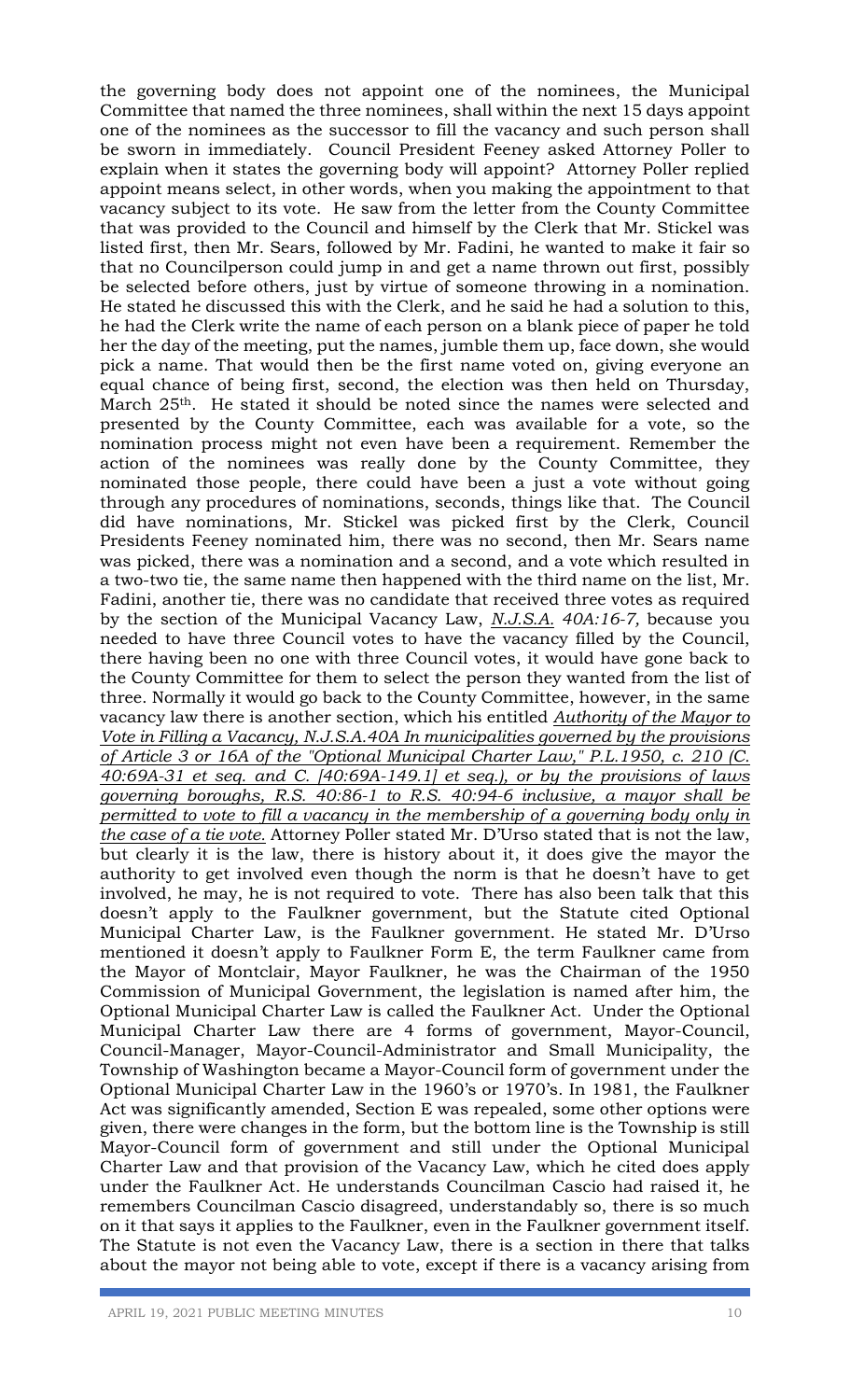a tie, under 40:69A-41(b) that was enacted in 1950. Since this section of the Municipal Vacancy Law applies to our form of government, the mayor was permitted, but not required to vote to fill the vacancy in the membership of the governing body, that is the wording that came into play, a vote to fill the vacancy, interpretation of the law came in at that point, that is where things can happen in terms of how people are looking at different sections, and the interactions of how you apply the version. He stated the law could be interpreted that the mayor could vote to fill the vacancy, regardless of how the Council voted as long as there was a tie, there is nothing that says he is breaking the tie, the law could be interpreted that he could vote for any nominee on the list put forth by the Municipal County Committee, not those that were just voted on by the Council, the law could be interpreted that he could vote along with Council members, that his vote would count the same as theirs, the law could be interpreted that the Mayor could break the tie, although there was no wording that says his vote only counts to break a tie. He stated that night, when it happened, when he looked at, it was in front of him, he viewed the wording that night that said that the mayor was permitted to vote to fill the vacancy in the membership of the governing body, he interpreted that or felt that meant that gave the mayor by his vote to fill the vacancy, the mayor indicated his preference was for Mr. Stickel, he voted for him. He stated when the Mayors Authority came up, there was a discussion that Mr. Stickel did not receive a second, however, as he mentioned before the Municipal County Committee submitted his name in the list as a nominee, which comported with the Municipal Vacancy Law, the County Committee had to present to the governing body the names of three nominees, so they were already nominees, there could have been just straight votes on everybody. He stated there was a real question about the whole nomination process itself, it also should be noted under Robert's Rules, which does have some application to the way Council operates, a second is not required for nomination, when the mayor voted for Mr. Stickel, he felt the mayor was entitled to vote for Mr. Stickel even though there was not a second, per se, per all of the reasons that he just laid out. He stated so what we have after the election process, was two votes for and against Mr. Sears, two votes for and against Mr. Fadini, and the mayor's vote for Mr. Stickel, which if you follow the interpretation of the mayor's vote to fill the vacancy, the membership of the governing body was authority for Mr. Stickel to be the successor of the vacancy, that would have ended the process. He stated after the meeting that night, continuing to the next day, he continued to think through all the permutations of the election process, it bothered him that no interpretation was 100% in his mind, he will readily admit that. He went back to all the statutes, read, reread all the cases that he had found about the Municipal Vacancy Law, there are not many, he wanted to get it right. After a lot of thought, he felt the interpretation most consistent, with all of the statutes and the cases, was the one where the Mayor's vote would count as another council vote, one vote, although there was no language to that affect, it would be cast in favor of one of the nominees who had received two votes, then that nominee would be the successor, the Mayor did want Mr. Stickel as opposed to the other two nominees, he believes he was authorized to cast his vote for Mr. Stickel as a nominee or not cast a vote at all, we were left with no nominee having received a majority of all the votes, and the Municipal Vacancy Law does speak about an appointment to fill a vacancy of a membership of the governing body shall be by a majority vote of the remaining members of the governing body. He stated on the following day, he advised the Clerk, in writing, asked her to certify to Council that due to the confusion of the proceedings the previous night, in light of the fact that no nominee received a majority of votes to be the successor, the matter should be referred back to the County Committee, for action under the main section of the Municipal Vacancy Law which states if the Governing Body fails to appointment one of the nominees, the Municipal Committee that named the three nominees shall within the next 15 days appoint one of the nominees as the successor to fill the vacancy and such person shall be sworn in immediately. Thereafter the Republican Municipal Committee appointed Mr. Sears from a list of nominees to fill the vacancy, and he was sworn in immediately. He stated Mr. D'Urso apparently felt that the list of three names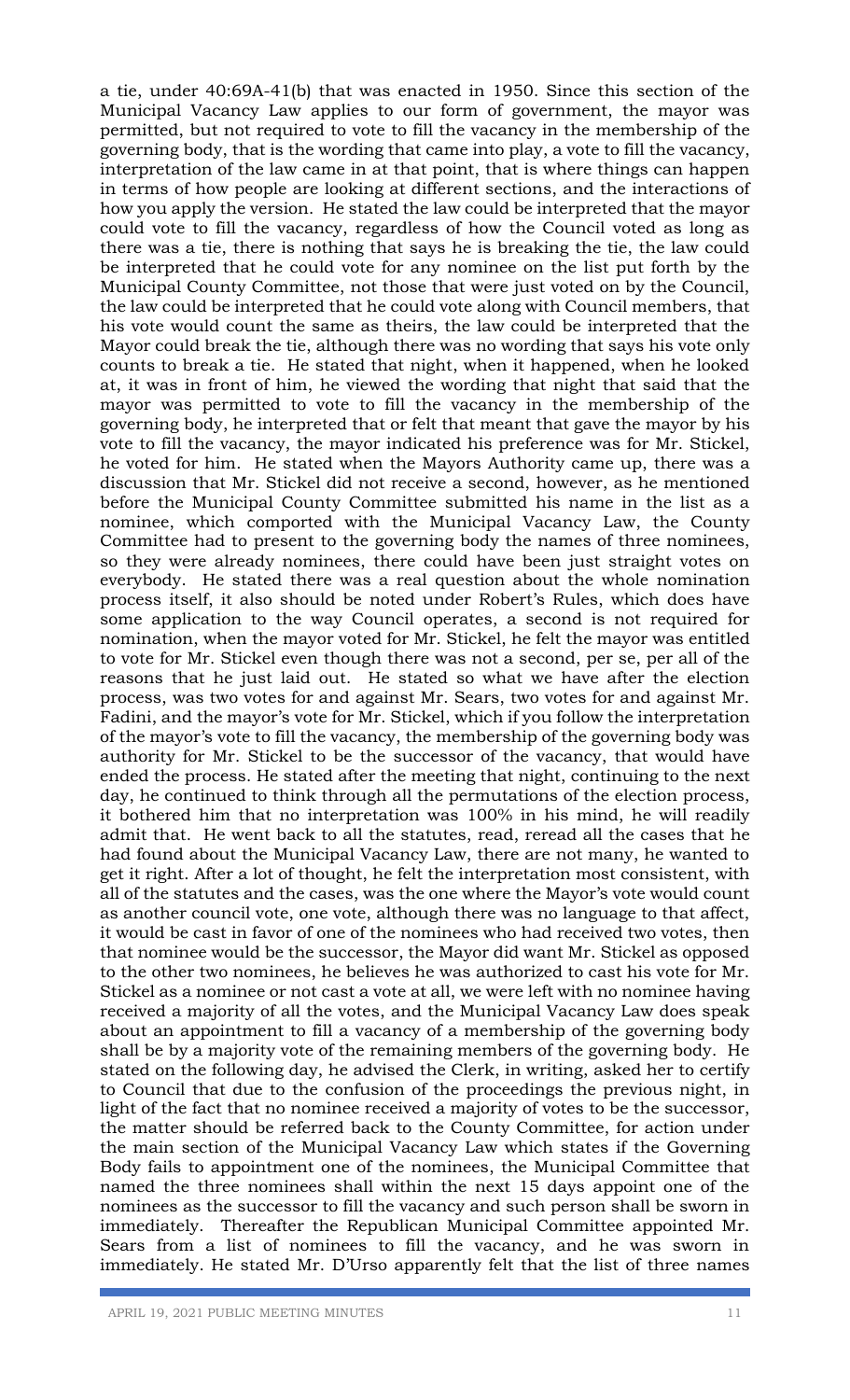should have been given back to the Council for action, but that is not what the Municipal Vacancy Law provides, there is a case that does talk about this, that once the initial list is presented, that is the list to be used, there is no requirement for any further list, no necessity for any further list, that is the list that governs. He knows this is pretty involved, it is easy to latch on to one approach, one question or one facet of it, when you look at word, one section, one law in a host of laws, a few interpretative cases, in the end as number one nominee from the list submitted from the Municipal County Committee received a majority of the votes, the action of the Municipal County Committee was proper under the main section of the Municipal Vacancy Law, he hopes he answers all of the questions, we can argue about how anyone feels, that is basically how it came to be, the Municipal County Committee did select the final nominee from the list of nominees, that was Mr. Sears, who did get two votes from two council members. Council President Feeney stated she does have one question, no one, just to clarify, from the Council, Administration or Mayor nominated any of the three nominees? Attorney Poller replied only the County Committee, no one from the Council, Mayor, Administration or himself was involved, the only involvement we have is when we got the letter, and the Clerk was advised to tell the County Committee what had happened, asked them to proceed, the County Committee does their own thing, we are not involved in the County Committee, he doesn't believe they are subject to OPRA, they are not a governmental agency, you cannot OPRA their voting through the Township. Council President Feeney stated she did receive a few calls why we didn't nominate certain people. Councilman Cascio stated it is his understanding that after the County Committee submits the names, the Council has 15 days from that time to make a decision on the list of three is that correct? Attorney Poller replied yes. Councilman Cascio asked why did Attorney Poller think it was necessary to send it back to the County Committee the following day after the Council meeting? Attorney Poller replied the mayor did act, did cast his vote, the election was held. Councilman Cascio stated Attorney Poller indicated that was a non-issue. Attorney Poller stated the election was held, in his mind once the election was held the election was held. Councilman Cascio stated you can vote on multiple times, it was not a one and done, it could have come back, Councilwoman Morgan asked why could we not discuss this more or talk to these candidates, we probably couldn't do it anyway, but she did have that thought. In his mind the Council had 15 days past the actual presentation of the three names to act on, so it should not have gone back to the County Committee the following day, the Tuesday, which Attorney Poller sent back and doesn't follow the Statute, this is what he is having an issue with. Attorney Poller stated he understands, his view is the election took place, under Robert's Rules as well, once the election takes place, that is the election, this was the election, there was an election. Councilman Cascio stated it is not an election, it doesn't state an election in the Statute. Attorney Poller stated he felt that the action had taken place, particularly since the mayor took action to appoint someone, the appointment was made, Mr. Stickel was appointed. Councilman Cascio stated Attorney Poller interprets the appointment as an election, there is a finite date at that point. Attorney Poller stated it doesn't matter whether you say election or not election, the proceeding itself he felt was finished once the mayor cast his vote, in his opinion. Councilman DeSena asked Attorney Poller if it was finished, then Mr. Stickel would be on the dais right now. Attorney Poller replied yes, except that he resigned, he withdrew his name. Councilman DeSena stated that is not what we were told, according to Attorney Poller's dissertation you gave on what occurred, Mr. Stickel was the selected candidate by the mayor. Councilman Cascio asked Mr. Stickel resigned? Attorney Poller replied he withdrew his name. Councilman Cascio stated he didn't see a resignation letter, Mr. Stickel was selected by the mayor, if there is a resignation there should be a letter, once he is elected, it cannot be withdrawn, he didn't see a resignation letter. Councilman DeSena stated if Mr. Stickel resigned then Council should have received three more names, if Mr. Stickel resigned. Attorney Poller stated there is a case that speaks about no new list comes in, it is the same list. Councilman DeSena stated Attorney Poller just stated that as per Robert's Rules Mr. Stickel was appointed by the mayor, and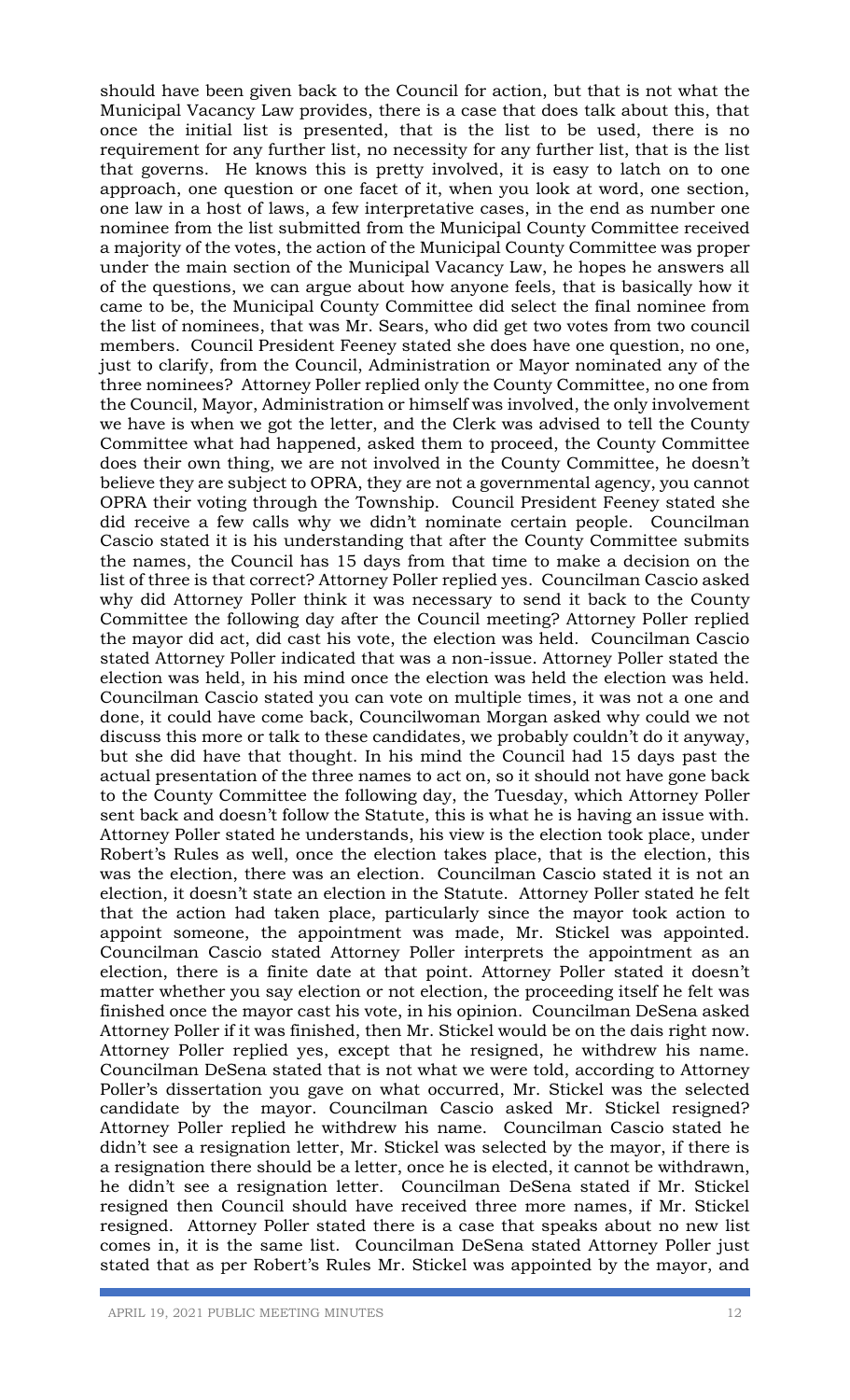his appointment stood. Councilman DeSena stated Attorney Poller said it happened, once the mayor appointed Mr. Stickel, he was our new appointee, if Mr. Stickel resigned, then Council gets three more names from the Republican Committee. Council President Feeney asked was Mr. Stickel sworn in? Attorney Poller replied no, he was not sworn in. Councilman DeSena stated Council was told he resigned. Council President Feeney asked everyone to please let Attorney Poller finish. Attorney Poller stated what he saying is that night he felt that his interpretation was not the favorite interpretation, that he was not really the chosen person to fill the vacancy, he felt that on balance that the mayor's vote was one vote, there was no one that received three votes, he spent a fair amount of speaking about that. Councilman Cascio stated action was taken that night, correct? Attorney Poller stated yes. Councilman DeSena stated when Council left the meeting that night, we were told that Mr. Stickel would have been sworn in the next morning. Attorney Poller stated he did say that he felt, when the night was over, he was trying to interpret the law, all the laws, the next day he felt that it was not the best interpretation, that the better interpretation was that it go back to the County Committee. Councilman Cascio stated Attorney Poller is contradicting himself, it goes back, an election was held, correct, it was a one and done, why wouldn't it go back to the Council, take 15 days and vote on it, it cannot be played both sides. Attorney Poller stated he understands, he felt it should go back to the County Committee. Councilman Cascio stated there is a process, the process has to be followed as strictly as we can, he knows that there is very little case law on it, but the law does say, it is very specific, if it doesn't get resolved after 15 days with the Council, then it goes back to the County Committee, Attorney Poller reprimanded it back to the County Committee the following day. Council President Feeney asked how does Councilman Cascio know it was sent back the following day. Attorney Poller stated he sent an email to everyone, he felt that the proceedings of the Council was concluded, it would go back to the County Committee, because the Council had acted, there was a tie. Councilman DeSena stated there was not a tie, based Attorney Poller's recommendation the mayor selected Mr. Stickel, Council was told that night that Mr. Stickel would be sworn in the next morning, that Attorney Poller had a change of heart that night and changed that, but according to what Council was told that night, in front of the public, Mr. Stickel was nominated by the mayor, and would be appointed the next morning, if Mr. Stickel had to resign in order for Mr. Sears to take that spot, then there was a resignation, Council needs three new names. Council President Feeney stated at the end of the meeting Attorney Poller did state he was going to go look at the law, that was part of the conversation. Attorney Poller stated he made a ruling that night, no question, he felt that it was the correct ruling when he made it, but he felt that it was not the correct wording/ruling, that night after the meeting he reread all of the cases, Statutes, took to heart all of the interpretations, his interpretation might have been fine, Mr. Stickel's resignation had nothing to do with what he did, he found about that until after he had done what he did, Mr. Stickel's resignation had nothing to do with anything, he felt that his appointment was not a valid appointment, therefore, it should go back to the County Committee. Councilman DeSena stated years ago the same thing happened, when there was a vacancy on the Council, after the three names failed, the Council was given three other new names, how is that different. Attorney Poller stated he doesn't know what happened ten years ago, he doesn't remember everything from ten years ago or thirty years ago, he doesn't remember every single issue that happened, frankly he is not really that interested what happened before, he is more interested in getting it right of what the laws are today, he tries to look at the current laws, Mr. D'Urso was talking about Faulkner 4E, which was repealed, he is trying to go with the current law, current interpretations, amendments, and Statutes. Councilman Cascio stated to Councilwoman Morgan's point, it would be nice, when there are nominations, that we at least get an opportunity as Councilmembers to at least discuss them, maybe look at their background, where they come from, it is hard to pick someone if you are not familiar with them, he has known Mr. Fadini for a very long time, since he was a youngster, he has worked with Mr. Sears together numerous times, Mr. Stickel lives across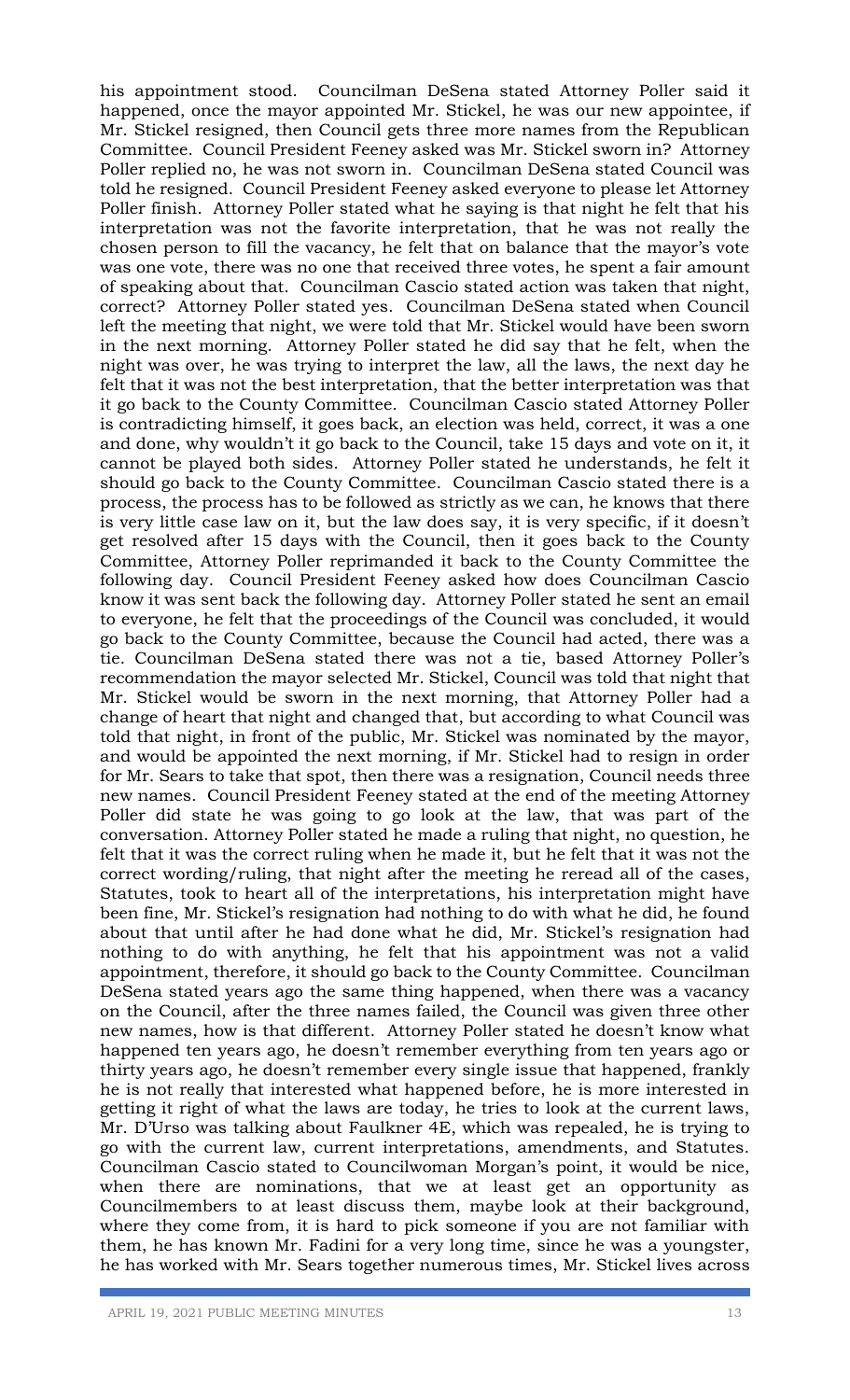the block, he knows these people, when you don't know these people it is hard to get a feel of who they are, they are all fine individuals. Going forward in this situation, when it occurs again, Council is at least allotted the 15 days to make a decision, it doesn't have to be made right away, that is why the law gives 30 days to fill a vacancy, that is the law, 30 days to make a choice, in essence, it would be nice to have the 30 days, welcome Mr. Sears.

## ORDINANCES

Adoption, 2nd Reading:

Ordinance No. 21-04

#### AN ORDINANCE AUTHORIZING THE ACQUISITION OF CERTAIN PROPERTIES NEEDED FOR PUBLIC USE IN CONNECTION WITH WASHINGTON AVENUE AND PASCACK ROAD INTERSECTION PROJECT

A motion was made by Council President Feeney, seconded by Councilman DeSena to approve Resolution No. 21-183 authorizing second reading and opening of Public Hearing for Ordinance No. 21-04.

Ayes: Councilmen Cascio, DeSena, Councilman Sears, Councilwoman Morgan, Council President Feeney.

Nays: None.

## Resolution No. 21-183

BE AND IT IS RESOLVED, by the Township Council of the Township of Washington that Ordinance No. 21-04 entitled: AN ORDINANCE AUTHORIZING THE ACQUISITION OF CERTAIN PROPERTIES NEEDED FOR PUBLIC USE IN CONNECTION WITH WASHINGTON AVENUE AND PASCACK ROAD INTERSECTION PROJECT be read on second reading and the public hearing be held thereon pursuant to law.

William Ferara, 2556 Cleveland Avenue –Mr. Ferara asked if this for all properties, or are there still negotiations going on? Attorney Poller replied it is not all the properties, six different lots, one owner.

A motion was made by Councilman Cascio, seconded by Councilman Sears, to close the Public Hearing on Ordinance No. 21-04.

Ayes: Councilmen Cascio, DeSena, Councilman Sears, Councilwoman Morgan, Council President Feeney.

Nays: None.

A motion was made by Council President Feeney, seconded by Councilman DeSena, to adopt Ordinance No. 21-04.

Ayes: Councilmen Cascio, DeSena, Councilman Sears, Councilwoman Morgan, Council President Feeney.

Nays: None.

## Ordinance No. 21-04

## AN ORDINANCE AUTHORIZING THE ACQUISITION OF CERTAIN PROPERTIES NEEDED FOR PUBLIC USE IN CONNECTION WITH WASHINGTON AVENUE AND PASCACK ROAD INTERSECTION PROJECT

WHEREAS, the Township of Washington (the "Township") and the County of Bergen (the "County") have entered into a shared services agreement in connection with a public use project; namely an improvement and signalization plan for the intersection of Washington Avenue and Pascack Road (the "Intersection Project"); and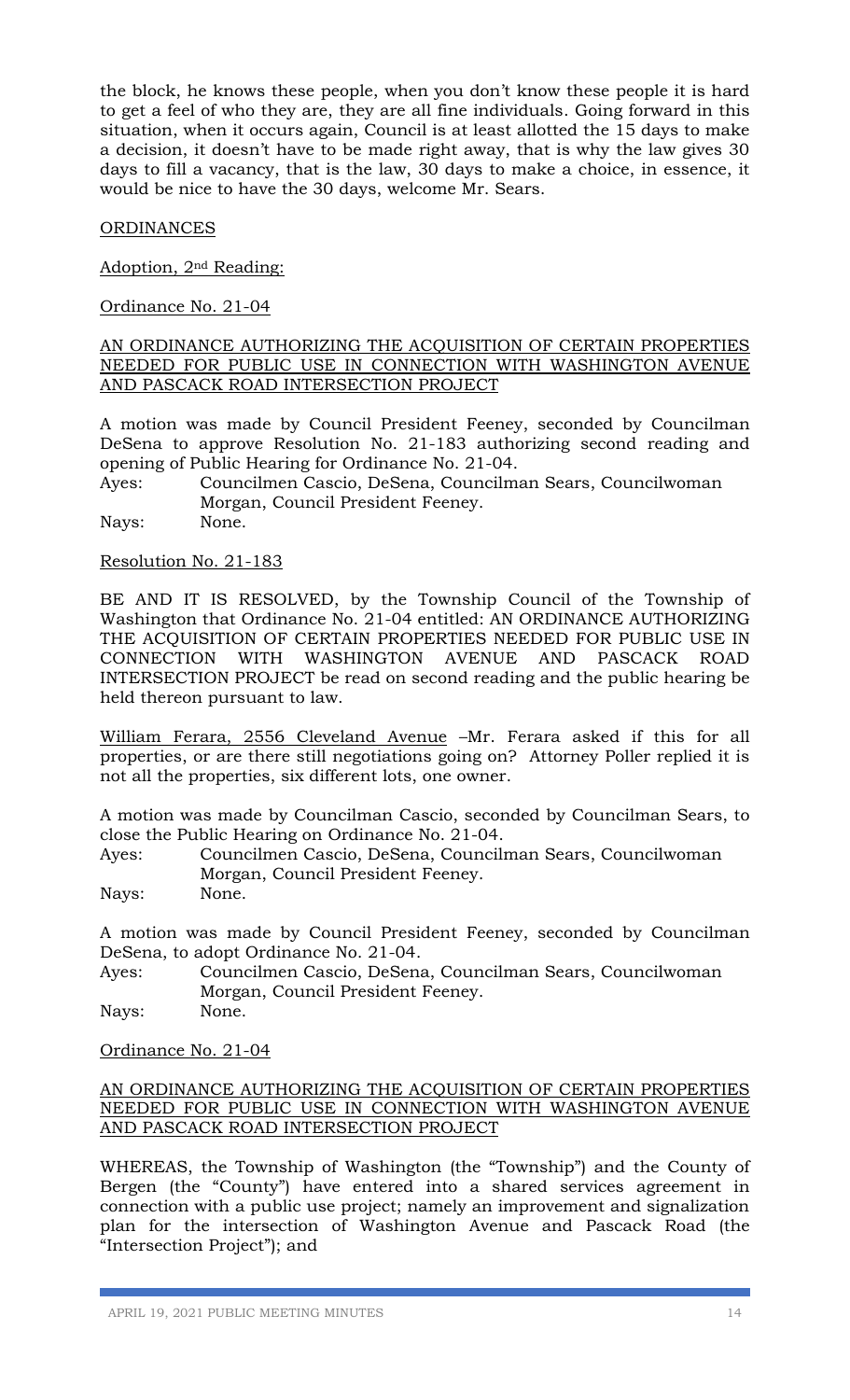WHEREAS, the shared services agreement delineates the specific areas of responsibility of performance and costs relative to the Intersection Project as between the County and the Township, and the Township is charged with the responsibility for acquisition of various easements required for the Intersection Project and the plans therefore (the "Plans"); and

WHEREAS, pursuant to *N.J.S.A.* 40A:12-5(a)(1), the governing body of a municipality may provide for the acquisition of any real property, capital improvement, or personal property by purchase, gift, devise, lease, exchange, condemnation or installment purchase contract; and

WHEREAS, the Intersection Project is important to the good and welfare and best interests of the Township and its citizenry, and it is in the public interest of the Township to proceed with the Intersection Project and acquire the easements prescribed in the Plans for public use; and

WHEREAS, the Township is authorized by the New Jersey Eminent Domain Act, *N.J.S.A*. 20:3-1 *et seq*. (the "Eminent Domain Act") to acquire such easements, and the Township has determined to proceed with the acquisition of such easements for public use;

NOW, THEREFORE, BE IT ORDAINED by the Township Council of the Township of Washington as follows:

1. The aforementioned recitals are incorporated herein as though fully set forth at length.

2. Easements in connection with properties identified by the Plans are needed for the public purpose of completing the Intersection Project and are more particularly set forth below:

a. Lot 1 in Block 3103 on the Tax Map of the Township (680 McKinley Avenue) - a road widening easement consisting of approximately 1,679 square feet or 0.039 acres;

 b. Lot 7 in Block 3103 on the Tax Map of the Township (689 Pascack Road)

- a temporary construction easement consisting of approximately 432 square feet or 0.009 acres;

c. Lot 6 in Block 3104 on the Tax Map of the Township (667 McKinley Avenue) - a road widening easement consisting of approximately 694 square feet or 0.016 acres;

3. The Township is hereby authorized to acquire each of the aforesaid easements.

4. The acquisition of the easements set forth above may be achieved by purchase, gift, devise, lease, exchange, condemnation, or installment purchase agreement pursuant to *N.J.S.A.* 40A:12-5(a)(1) and in accordance with the Eminent Domain Act, or as may be authorized by any other applicable law.

5. The Mayor, Township Administrator, Township Attorney, Township Clerk, Chief Financial Officer, and/or any other Township employees deemed appropriate (collectively, the "Authorized Persons") are hereby authorized and directed to take, or cause to be taken, any and all actions necessary to initiate and complete the acquisition of the aforesaid easements, including but not limited to obtaining any appraisals, title searches and title reports, surveys, studies, and inspections as reasonably necessary to determine the value, boundary, ownership, interests or condition of the easements to be acquired.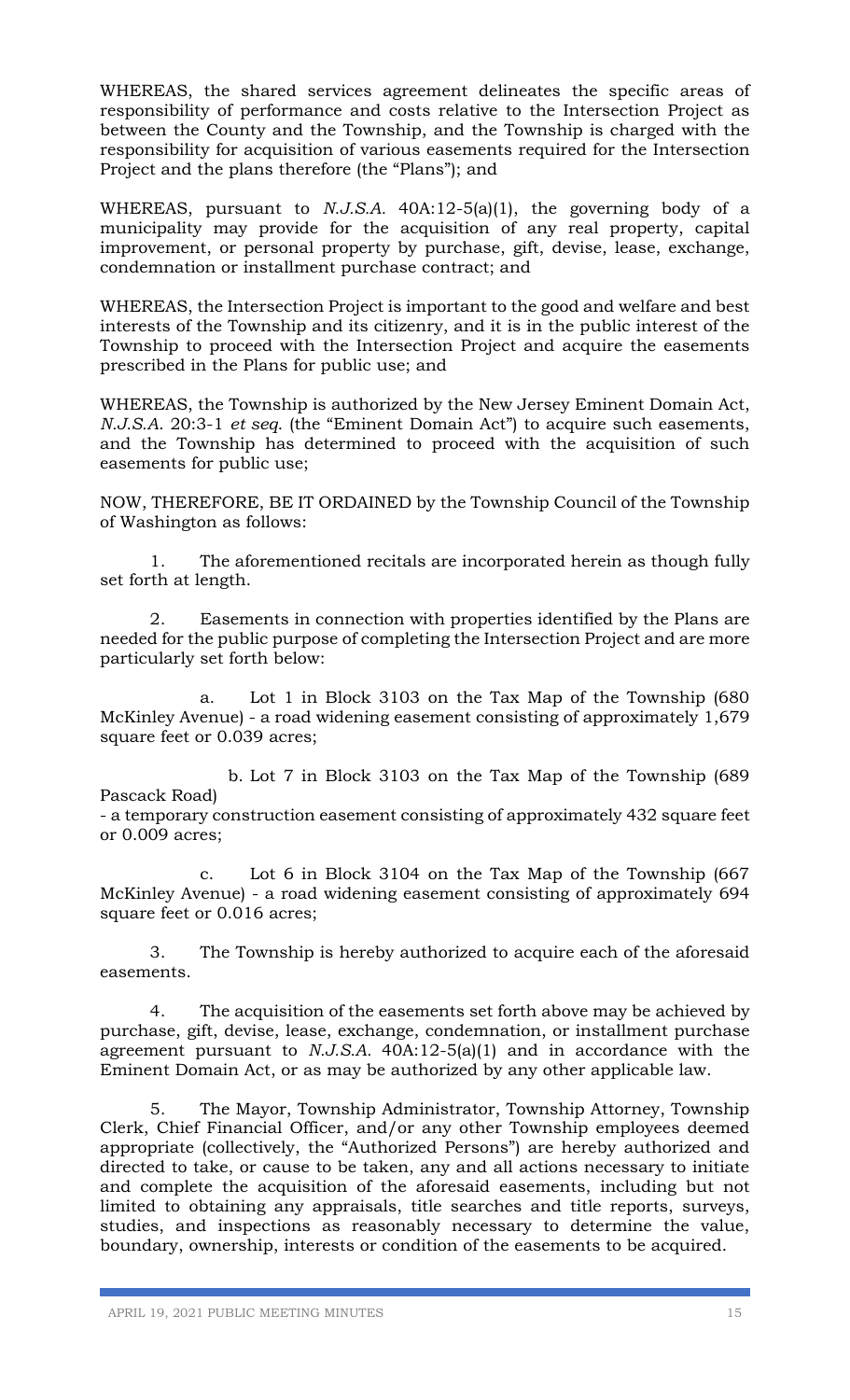6. Any and all actions previously taken by the Authorized Persons in connection with the acquisition of the aforesaid easements are hereby ratified and confirmed.

7. If any section, sub-section, sentence, clause or phrase of this Ordinance is for any reason held to be unconstitutional or invalid such decision shall not affect the remaining portions of this Ordinance.

8. All Ordinances or any provisions of any ordinance inconsistent with the provisions of this Ordinance are hereby repealed as to such inconsistencies and not otherwise.

9. This Ordinance shall take effect upon final passage and publication and in accordance with the Charter, and subject to such emergency resolution as may be adopted pursuant to Section 17-32 thereof. [R.S. 40:69A-181 (b)].

#### **GRAGGAGAGARGA**

Ordinance No. 21-05

## AN ORDINANCE AUTHORIZING THE RENTING AND USE OF 35 PARKING SPACES BY THE TOWNSHIP OF WASHINGTON FROM OUR LADY OF GOOD COUNSEL

A motion was made by Council President Feeney, seconded by Councilman Cascio to approve Resolution No. 21-184 authorizing second reading and opening of Public Hearing for Ordinance No. 21-05.

Ayes: Councilmen Cascio, DeSena, Councilman Sears, Councilwoman Morgan, Council President Feeney. Nays: None.

## Resolution No. 21-184

BE AND IT IS RESOLVED, by the Township Council of the Township of Washington that Ordinance No. 21-05 entitled: AN ORDINANCE AUTHORIZING THE RENTING AND USE OF 35 PARKING SPACES BY THE TOWNSHIP OF WASHINGTON FROM OUR LADY OF GOOD COUNSEL be read on second reading and the public hearing be held thereon pursuant to law.

Michael Ullman, 2 Clark Avenue – Mr. Ullman stated regarding Addendum #3, has the Zoning Official opined on the use of the parking at the facility, is that a permitted use, Addendum #5, Unforeseen Circumstances, if that could be reconciled between Addendum #5, the Description of the Leased Premises, on Number #1, Monday – Saturday, 7:00 – 5:00, all day in emergency situations, i.e., snowstorms, then the Unforeseen Circumstances and the Use of the Lease Premises by the Needs of the Landlord, does the landlord get to use these premises, the landlord being OLGC, on those days that are described, Christmas, Catholic Holidays, Funerals, Weddings and Easter, if that is the case, what happens to the vehicles, is seems as if those vehicles would have to be moved. Regarding Addendum #9, what is contemplated by this section, what exclusions, is this basically a "Get out of Jail Free" that they can do whatever they want, the tenant is a New Jersey Municipality, if Attorney Poller could explain what is contemplated by that Addendum. He asked regarding Addendum #11, has the JIF signed off on this, Page 2, it is filled out that it commences April  $1<sup>st</sup>$ , do we know what the commencement date is of the contract, do we have a commencement date of the destruction/demolition of the DMF building, and is it contemplated that these would run in concurrent terms. He stated page 5, the insurance, it seems odd that the landlord, OLGC is being asked to be included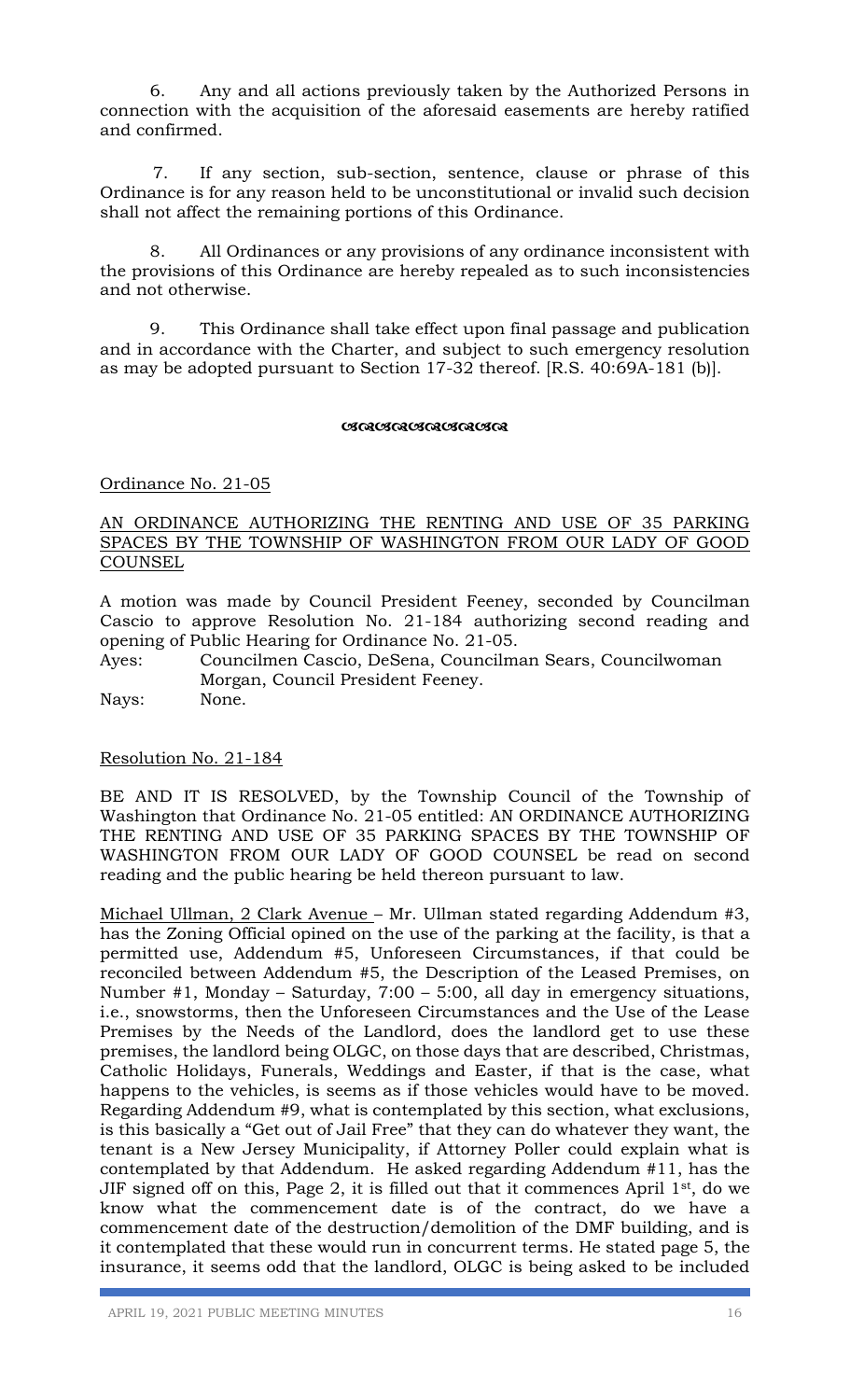as an additional insured, why is the Township including OLGC as an additional insured on our policy. He stated on page 7, Real Estate Taxes, has the Tax Assessor opined on the applicability of charging tax, he understands if there is tax, that it will be a gross up of payment, if the payment is defined how are we going to gross that up, is there a dollar amount. Attorney Poller replied Addendum #9 is for the benefit of the Township, not the landlord, since we are a municipality we may not be required to go to Planning/Zoning Boards and doing certain thing we are exempt from many things because we are a Municipality, OLGC didn't want to be held harmless if we decided that we didn't have to do it, then it turned out we should have done it, or required that we did it, that would be something that he would give, because we control that, it was for recognizing our ability not doing everything that may be done if this was a straight commercial situation. He stated the Additional Insured is very common for a landlord to get from a tenant, let us assume for a moment that one of our trucks hits a person in the parking lot, everyone will be named as a party defendant, even though the Landlord has its own insurance as well, the landlord would require, and it is not unusual, to be named as an additional insured. Regarding Real Estate taxes, if the lease is signed, the lease does have to go through the JIF, if there was an approval there would be an approval subject to a commencement date, we don't have yet, we would determine the commencement date, he would then send it to JIF for their approval, as well as our Tax Assessor. Non-profits can be taxed to the extent that they are using some of the space for commercial ventures, things of that nature, that would be the assessor's job to see if it fell into that category, what the number would be. He stated the Township is not required to go before Zoning, they are using a parking lot for a parking lot, there is no zoning involved, it is not being used for some warehouse, some textile factory, something that is not a permitted, they are allowing parking. Mr. Ullman stated it is a commercial venture, it is not parking for parishioners so they can go in. Attorney Poller stated we will give it to the Construction Official and Zoning Officer to review, he personally doesn't think there will be a zoning issue. Mr. Ullman stated it is a commercial venture in a residential zone, we are paying for something. Attorney Poller stated we will see what they say. Mr. Ullman asked how about reconciling the days that they cannot operate, Addendum #5, Unforeseen Circumstances, when you reconcile it to the Use of the Leased Premises Subject to the Needs of the Landlord in Unforeseen Circumstances, basically, the landlord on those days has the ability to use the property, what happens to the trucks? Council President Feeney stated Mr. Ullman is beyond is five minutes, she will be removing Mr. Ullman's permission to speak to Attorney Poller. Attorney Poller replied he doesn't have an answer for what is going to happen with the trucks, he stated he doesn't know if Mr. Ullman has dealt with the Archdiocese, but they are not easy, they don't like to change things, very difficult, but we did try. Originally it was very general that they could do quite a bit of taking over the space, he did try to, at least limit their ability as much he possibly could, this was best we could get from the Archdiocese, what is going to happen with the trucks that is not for him to answer, that is up to the Administration. Councilman DeSena asked as per State Law, there is no time limit during Public Hearing, you do not have the right to cut someone off during a Public Hearing. Attorney Poller stated he doesn't think we have a five-minute limit, but you can oppose a reasonable limit. Council Presidents Feeney thanked Councilman DeSena and Mr. Ullman; Attorney Poller has now answered them.

Joe D'Urso, 12 Viola Terrace – Mr. D'Urso asked does the Administration know what will happen to the trucks on those days that Mr. Ullman referred to? He heard the questions answered about Planning and Zoning, he finds it absolutely wrong, it is not a municipality property, years ago with the cell phone tower, it is a municipal property, you don't have to go through Planning and Zoning, this is not municipal property, the Township is leasing it, the Township needs to follow the guidelines, this needs to go to the Planning Board, who will forward it to the Zoning Board since there are zoning issues, this is not zoned commercial, his question is why, the Township doesn't own this property. Mr. D'Urso stated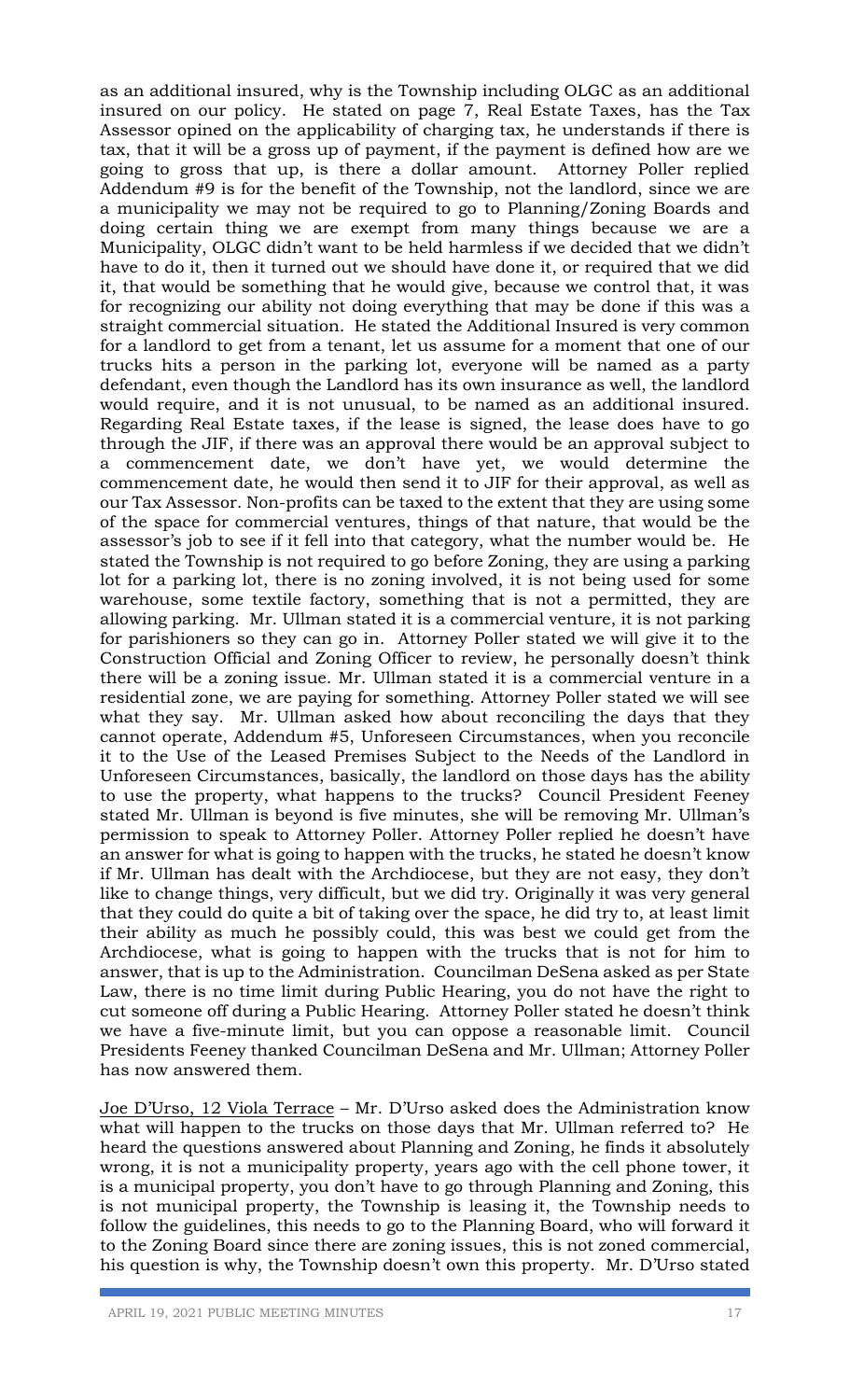he would like Mr. Ullman's questions answered by the Mayor or Administration since it seems they orchestrated this lease. Attorney Poller stated he did speak with the Construction Official, he did not feel Zoning or Planning was involved at all, actually spoke to him before and again today, he will run it by the Zoning Officer who will make a determination. Mayor Calamari stated he would like to point out again, neither himself nor the Administrator had anything to do with this lease, it was all up to Attorney Poller and the Archdiocese, the extent of his involvement was he asked the Pastor of the parish if they might be interested in letting the Township use part of the parking lot, he said yes, that's when he turned it over to Attorney Poller to negotiate, that is the extent of his involvement, he doesn't know if Administrator Tovo really got involved in the lease at all, false information is being put out there.

William Ferara, 2556 Cleveland Avenue – Mr. Ferara stated he understood at one time Valley Bank, Dog House and Sherry Field were spoken about, now we are speaking about parking at OLGC and removing the vehicles on Sundays, Holidays, etc. He asked why not park the vehicles on the street over-night, someplace that is out of the way, he suggested looking at the swim club, since the Township is involved in securing a purchase, they are behind in their taxes, using the monies they receive to catch up on their tax bill. He stated he doesn't want to comment on the ethics of the Church, but they get free services from the Township, now they have their hand out because the Township is in need, they are saying for \$60,000 you can park all the equipment you need to; he feels that is bad ethics on their part.

Mayor Calamari stated we reached out to the swim club, they have an injunction that prevents them from allowing the rental of their parking lot for any vehicles or equipment, we are using the space at Valley National Bank, but it is not enough space to accommodate the entire need, that is why we are also looking into the Church parking lot. Councilman DeSena asked do we have a lease with Valley Bank? Mayor Calamari replied he believes we do, there is a zero-dollar lease, there is some type of agreement, he doesn't know that he would call it a lease, maybe Letter of Understanding. Councilman DeSena asked what about insurance, do you think it would be prudent on us, as a governing body, to have the same type of insurance in effect as we do with OLGC, in case something happens at the bank we are covered. Attorney Poller replied we are covered for our vehicles if they are there, what the Archdiocese wanted was coverage for them, not protecting us, we are protected, he doesn't believe Valley asked for it. Councilman DeSena doesn't Attorney Poller feel it would be prudent to have something in place, in his legal opinion, that someone doesn't say you are paying the Church \$60,000, you owe us \$60,000. Attorney Poller replied the liability we concern ourselves with is that we are covered in case there is a claim against the Township, we are not worried about if there is a claim against Valley Bank or anyone else, we would not be going out, unless we had, which we did with the Archdiocese, he doesn't believe that Valley was interested in getting any coverage, they have their own insurance, he doesn't believe they asked for it, he could be wrong, he doesn't recall it. Councilman DeSena asked should we have a legal document for a zero-dollar-lease just to be safe. Mayor Calamari stated yes, there is he remembers signing it. Township Clerk Witkowski stated yes there is a liability insurance on it. Councilman DeSena requested a copy. Township Clerk Witkowski stated it is an agreement. Councilwoman Morgan stated it is an agreement stating we are paying zero-dollars, next year they can request payment because we are paying the Church.

A motion was made by Councilman Sears, seconded by Councilman DeSena to close the Public Hearing for Ordinance No. 21-05.

| Ayes: | Councilmen Cascio, DeSena, Councilman Sears, Councilwoman |
|-------|-----------------------------------------------------------|
|       | Morgan, Council President Feeney.                         |
| Nays: | None.                                                     |

Ordinance No. 21-05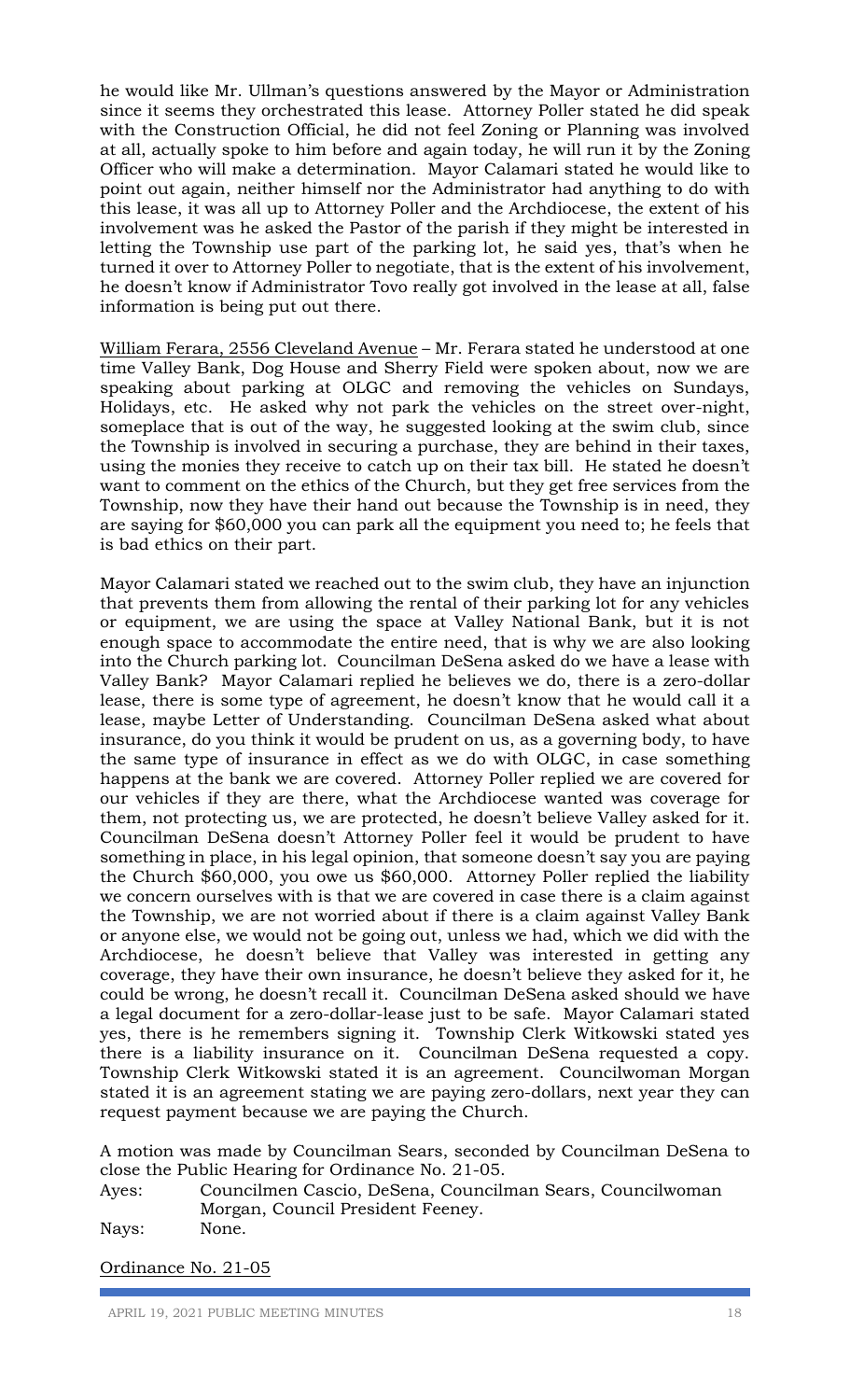## AN ORDINANCE AUTHORIZING THE RENTING AND USE OF 35 PARKING SPACES BY THE TOWNSHIP OF WASHINGTON FROM OUR LADY OF GOOD **COUNSEL**

Council President Feeney stated we will have a motion for the Ordinance, then have the mayor read his statement, then discussion as a Council.

A motion was made by Council President Feeney, seconded by Councilman Sears, to adopt Ordinance No. 21-05.

Mayor Calamari stated regarding parking at OLGC during Holidays and Church, that parking has not been used in years by any Church function, people are not attending Church as much as they used, the Church doesn't anticipate taking it back, but it is something they wanted in the lease, just in case. This Ordinance is for the temporary placement of DPW equipment while the DPW is demolished, and the soil underneath is remediated. He would like to inform the Township residents to clear up some potential confusion as to how we got to this, decades ago the current DPW site was found to have contaminated soil beneath it from inground fuel tanks on the site. The DEP mandated a clean-up and remediation, placing a deadline for when it had to be completed. Previous Administrations were well aware of this problem and did nothing about it, when he became mayor, he immediately began investigating potential sites in the Township to house the DPW. Discussions took place with the Council at Council meetings regarding the topic and were also part of his monthly report. Also, upon becoming mayor he was confronted with a DPW that was woefully underequipped to do its job, that they not only did not have enough equipment, but what they had was obsolete, antiquated and in disrepair. He is happy to report that working with the Council, the DPW now has the equipment they need to do their job more efficiently and effectively than every before, but the equipment does take up space and needs to be stored somewhere. We have explored many towns owned sites, again, none were found to be acceptable, we explored/requested help from our neighboring municipalities of Westwood, Hillsdale, Woodcliff Lake, any County facility in Paramus, he also made a request at a mayor's meeting for assistance from any town in the Pascack Valley, none had the space to assist us. We explored/inquired about leasing space from any private entity, such as the Bethany Church, the former TD Bank, the former Charlie Brown's, private lot in Hillsdale and numerous office building parking lots in Paramus, in all cases the property owners could not acidometer our needs, each dead we were met with meant starting all over again, until a decision was made to construct a temporary two-bay garage on the current Town Hall parking lot and store some of the vehicles and equipment off-site. In addition to Valley Bank, OLGC was the only facility that was willing to accommodate our requirements. The lease was negotiated by the Archdiocese and Township Attorney, he nor did any member of the Council were involved. A few residents have expressed issues with the Township renting from a Church, citing Church and State separation conflicts, he would like to point out that the Township has been renting space from the Bethany Church for the Summer Rec Program and the gymnasium for basketball, he thinks all would agree as a result there has been a significant increase in the quality of the programs, and greatly expanded the number of children we are able to accommodate. Additionally, the Westwood Regional School District, a tax dollar funded operation, rented classroom from OLGC years ago, without any objection. Churches are non-profit organizations and there is a long history of government working with non-profits for the benefit of the public. Some of the lease terms are as follows, the lease terms reference hours of operation because the Archdiocese has a standard lease, they use for leasing indoor or outdoor space, the hours listed there are the approximate hours of the DPW operation, not the hours the equipment will occupy the space, the equipment will be there 24/7. The Township is responsible to remove snow and ice only from the part of the property that the lease covers not the entire facility.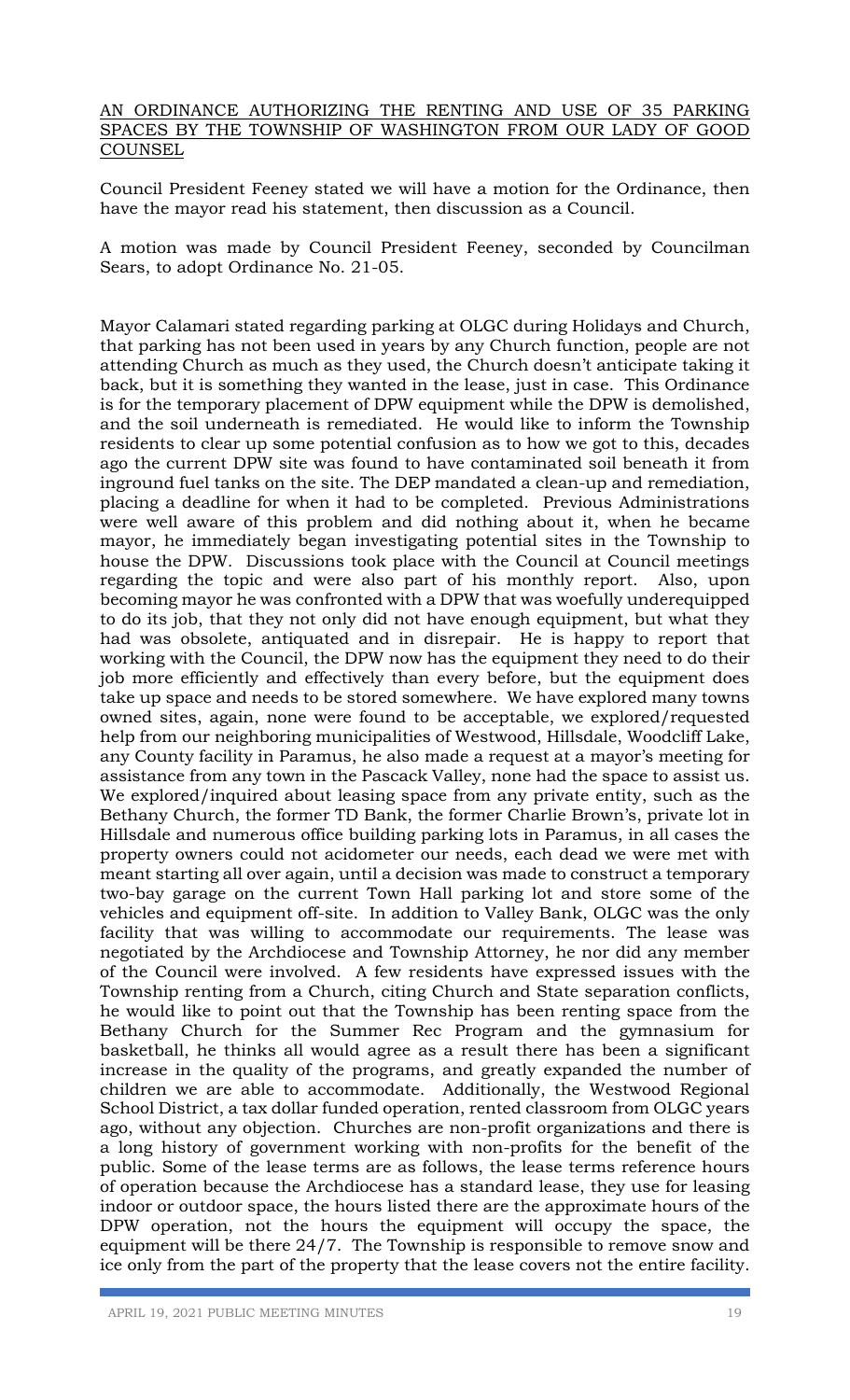According to the DPW we are not out of time to remediate the DPW space, the potential fines levied to the Township could be far more than the rental space will cost. It is worth mentioning that the Township is borrowing the money for these projects at historically low interest rates, most of them are bonded over long periods to spread the financial impact to the taxpayers out over many years.

Councilman DeSena stated four years when he was elected on this dais, with the prior Council, he immediately brought up this toxic legacy that was left behind by prior Administrations, where the mayor has served as Council and Council President on, we decided to take on this task of remediating the property at the DMF site at the times, plans previously drawn, never built. We had issues, Attorney Poller took about a year to get on to a property to get reports closed, so we finally could get the paperwork needed to get the DEP to let us extend the permits, we have sat on it for another four years. He stated to date we do not have a remediation plan of what we are remediating from the soil, that this Council has seen, if the Administration has seen it, that is fine, but this Council has never been presented that plan or the plan for the new DPW building and layout of that building, cost estimates. He has no objection to leasing the property from the Church because the toxic legacy has to go away, we need to tear down this building and get the soil out of here that has polluted wells and gotten people sick, we need to get rid of it, it is our due diligence as the stewards of our Township to get it done, it should have been done many years ago. This process was started four years ago, he is saddened it took four years to get to this point. He stated he will vote yes, not because he is in favor of leasing the space from the Church, he doesn't like when people are talking about falsehoods, every resident deserves the right to speak and present what they feel is how they feel, if we don't like we shouldn't say that it is false, it is their interpretation of what they are reading in the papers and what they see on the meetings. When we say they are spreading false information, they are not spreading false information, they are spreading what they believe they are interpreting. He stated he will vote yes, but he would like to see the plans for the new building, the remediation contract, to date we have not seen either, he would like to get that going as soon as possible. We talked about buying the horse farm, moving the DPW which fell through, we have talked about a million other things, but to date nothing has happened, we need to get this toxic earth out of the ground, he would like to see the plan and cost estimates. The mayor pointed out that we are borrowing money, we are not, the prior Councils have allocated a million-dollars plus another \$400,000 that was from the sale of the Westwood school building, so this project is fully-funded by revenue that has been kept in surplus for years from the sale of the property of the Westwood School building, we are not borrowing money to build this building.

Councilman Cascio stated at this time he has no comment, it has been an exhaustive process, dealing with this for ten years now, it just seems to go nowhere. We are now under the gun to get this project done, we have no plan at this point, all we know is where we are going to put our trucks, we have not been privy to the information of when the remediation will start, if the Administration does have it, he would like to be informed of it. He stated he would like to get this done, it has been neglected by numerous Administrations and Councils.

Councilman Sears stated he is glad to see this go away, it has been a nightmare for years, he is glad we are moving ahead.

Councilwoman Morgan stated she is excited that she is going to be part of the solution, that she is on a Council that does get it done, she appreciated the mayor pushing it forward. She knows the mayor did meet resistance with many of the properties, she appreciates that everyone is going to vote yes, so we can finally get this done, it has been going on way too long, she is excited this is going to happen.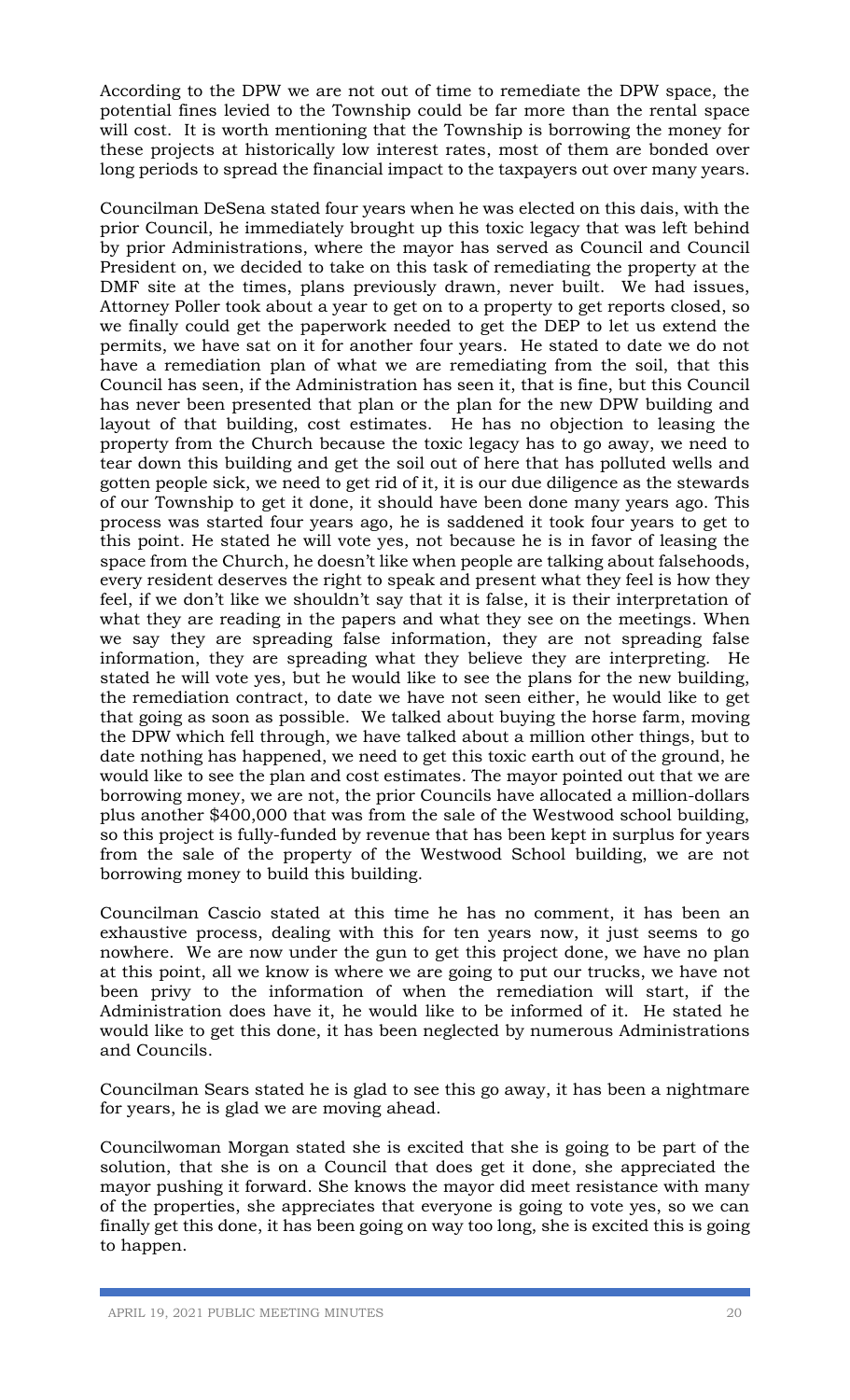Council President Feeney stated she also is happy to be part of the solution for this, the Mayor and Administration have brought to the Council in Closed Session during her entire time on the Council, multiple options, sent them back with additional questions, not allowing for it to be presented in public, the public should be aware of that. False information means any written or verbal statement or representation of a fact that is not true and was made intentionally knowing or without having taken the reasonable steps to ascertain whether the information was true or not, she feels it is important that Council represents what actually has happened during Council meetings, whether they are Public or Closed and the information we are allowed to put out to the public, she also is very happy to have this move forward.

Attorney Poller stated there was a comment that it took him a year to get something done. Councilman DeSena stated it was not a derogatory comment, we could not get access to the site for a year. Attorney Poller stated we had to sue the people; we actually had a full trial. Councilman DeSena stated yes, that took time, it took a year-and-a-half to get onto the property. Attorney Poller stated there was a property owner who would not let us get on the property to get extracts from the monitoring wells, without that DEP would not process our paperwork, let us move forward with remediation. He actually had to sue them, go to Court, have a trial, bring in experts, actually go through the process of getting access, finally we did that, it takes a year, case, trial and the result of the trial.

Mayor Calamari stated he and Councilman DeSena would respectfully disagree on some things, however he does agree when he stated we have talked about a million things, it does take time to talk about these things and put them into action, especially when we have governing body meetings twice a month. He does agree, it has been an ongoing process, we have been moving along as fast as we can, there are no plans for a new DPW, as everyone on the Council knows we have also been looking for alternative sites, but it doesn't look as if any of them will come to fruition, but we went right to the very end of where we are right now to look for alternate locations, it doesn't look like there will be any, that is also why we have now gone out for an RFQ for an architect, so the architect will look at building a building in the existing footprint. Councilman DeSena requested a copy of the RFQ. Administrator Tovo replied that was provided to Council back in January, he will provide it again.

Ayes: Councilmen DeSena, Councilman Sears, Councilwoman Morgan, Council President Feeney. Nays: Councilman Cascio.

## Ordinance No. 21-05

## AN ORDINANCE AUTHORIZING THE RENTING AND USE OF 35 PARKING SPACES BY THE TOWNSHIP OF WASHINGTON FROM OUR LADY OF GOOD **COUNSEL**

WHEREAS, the Township of Washington ("Township"), has the need for temporary additional parking for the Township's Department of Public Works in connection with the required NJDEP environmental remediation of the Department of Public Works site and the location and construction of a new Department of Public Works facility; and

WHEREAS, such temporary parking can be provided within the Township by Our Lady of Good Counsel Church at its property located at 668 Ridgewood Road, Township of Washington, New Jersey; and

WHEREAS, alternate sites and approaches for such parking needs have been explored including locating such temporary parking at Sherry Field and at a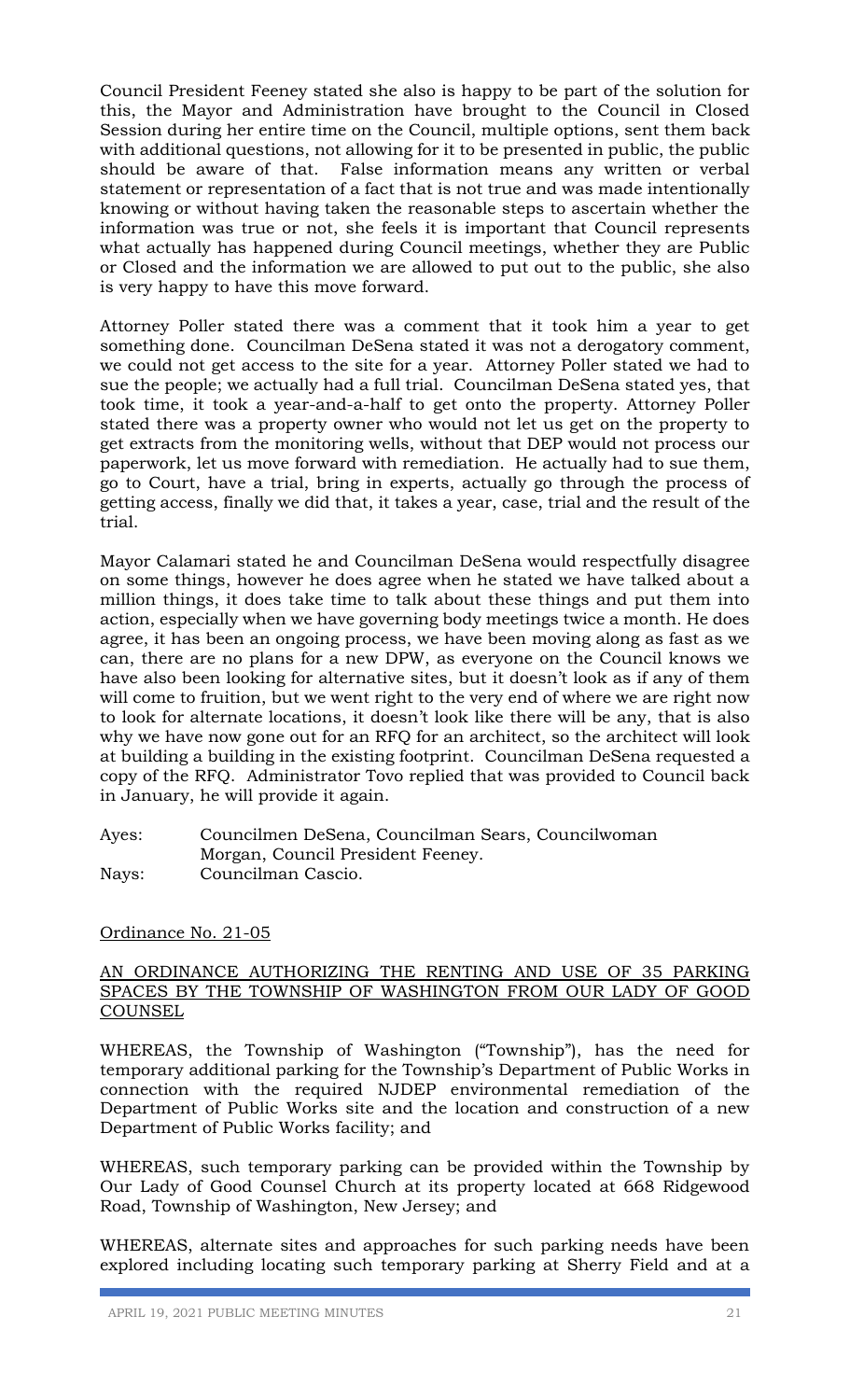Township parcel located off Hudson Avenue, and the Township Council has determined that the best approach to satisfy the need for such temporary parking is the renting of 35 parking spaces at 668 Ridgewood Road, Township of Washington, New Jersey; and

WHEREAS, Our Lady of Good Counsel Church has proposed a lease agreement together with an addendum thereto for the renting of 35 parking spaces to the Township, copies of which are on file with the Township Clerk, and the Township Council wishes to enter in said lease agreement and addendum;

NOW, THEREFORE, BE IT ORDAINED, by the Township Council of the Township of Washington, as follows:

 1. The Township shall enter into the lease agreement and addendum for the renting and use of 35 parking spaces at 668 Ridgewood Road, Township of Washington, New Jersey, pursuant to the terms thereof which provides, among other things, for a term of two years subject to the right of termination on 30 days prior written notice, and a monthly rental of \$2,500. The commencement date thereof shall be \_\_\_\_\_\_\_\_\_\_\_, 2021.

 2. The Township Council hereby approves all of the terms of the lease agreement and addendum as on file with the Township Clerk, and hereby authorizes the mayor to execute the lease agreement and addendum on behalf of the Township.

3. If any section, sub-section, sentence, clause or phrase of this Ordinance is for any reason held to be unconstitutional or invalid such decision shall not affect the remaining portions of this Ordinance.

4. All Ordinances or any provisions of any ordinance inconsistent with the provisions of this Ordinance are hereby repealed as to such inconsistencies and not otherwise.

5. This Ordinance shall take effect upon final passage and publication and in accordance with the Charter, and subject to such emergency resolution as may be adopted pursuant to Section 17-32 thereof. [R.S. 40:69A-181 (b)].

## Resolution No. 21-185 Emergency resolution, Ordinance 21-05

A motion was made by Council President Feeney, seconded by Councilwoman Morgan, Resolution No. 21-185.

Ayes: Councilmen Cascio, DeSena, Councilman Sears, Councilwoman Morgan, Council President Feeney. Nays: None.

Resolution No. 21-185 Emergency resolution, Ordinance 21-05

ORDINANCE AUTHORIZING THE RENTING AND USE OF 35 PARKING SPACES BY THE TOWNSHIP OF WASHINGTON FROM OUR LADY OF GOOD COUNSEL CHURCH

WHEREAS, N.J.S.A. 40:69A-181(b) provides that an ordinance may take effect less than 20 days after final passage and approval if the Township Council shall adopt a resolution declaring an emergency, and at least two-thirds of all the members of the Township Council vote in favor of such resolution; and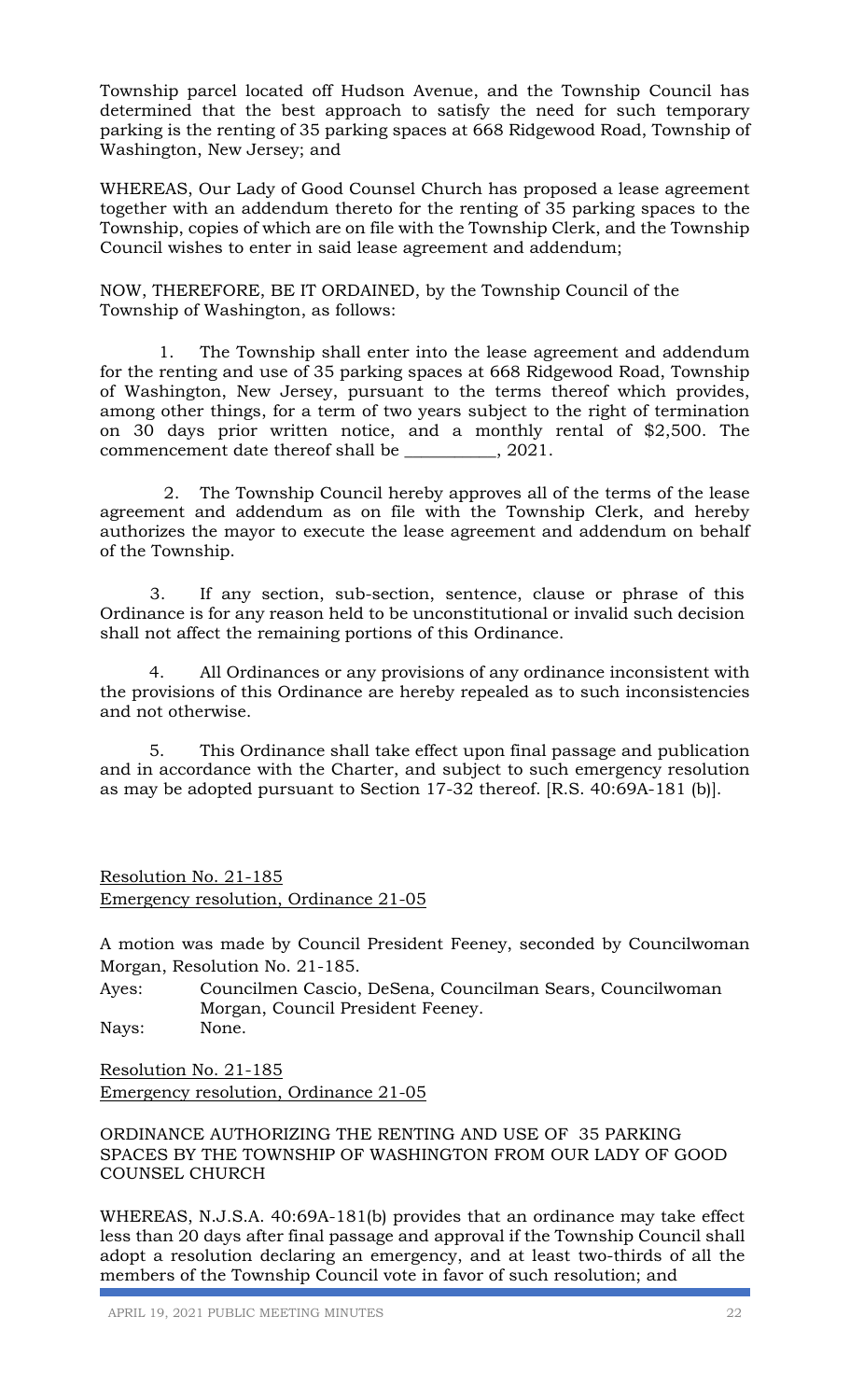WHEREAS, the Township Council of the Township of Washington has determined that an emergent situation exists arising from the need for temporary additional parking for the Township's Department of Public Works in connection with the required NJDEP environmental remediation of the Department of Public Works site and the location and construction of a new Department of Public Works facility, and that such emergency under *N.J.S.A.* 40:69A-181(b) is justified by having Ordinance No. 21-05 take effect less than 20 days after final passage and approval;

NOW, THEREFORE, BE IT RESOLVED by the Township Council of the Township of Washington that Ordinance No. 21-05 shall take effect immediately pursuant to law upon the adoption of this Resolution by at least two-thirds of all the members of the Township Council.

## Introduction, 1st Reading:

## Ordinance No. 21-06

ORDINANCE PROVIDING FOR THE ACQUISITION OF NEW AND ADDITIONAL EQUIPMENT FOR USE BY THE POLICE DEPARTMENT OF THE TOWNSHIP OF WASHINGTON, IN THE COUNTY OF BERGEN, NEW JERSEY, AND APPROPRIATING \$115,000 THEREFOR FROM MONEYS IN THE CAPITAL IMPROVEMENT FUND OF THE Township

A motion was made by Councilman DeSena, seconded by Councilman Cascio, to introduce and pass Ordinance No. 21-06 at first reading by title.

Councilman DeSena asked Administrator Tovo if we are going to use the two remaining balances to fund this? Administrator Tovo replied we are not, it was discovered by our auditor that there is still some liability for accumulated leave stemming from the DPW, although at this point it is not a lot, they recommended we use the money. Councilman DeSena stated he thought there was two places we were getting funding from, one had \$78,000 the other had the remaining balance. Administrator Tovo stated we never identified where the balance would come from, because we were wise to leave that money there or accumulated leave, as per the recommendation of LVH and the bond counsel is to do a separate bond, get this project funded, the deadline is June 1, 2021. Councilman DeSena asked how many years is this bond? Administrator Tovo replied seven-year bond, equipment is consistent with the life of the bond. Councilman Sears stated there is a \$58 million general fund for the purchase of these. Administrator Tovo stated this is recommended, we do get the money refunded to the Township. Councilman Sears stated the effective date is January 1, 2022, according the Legislative Docket 4907, it is the General Fund to the Department of Law and Safety, hopefully we will get a portion of that money. Council President Feeney stated this was mentioned by the Chief. Administrator Tovo stated this is for the body worn cameras, the taser is included in this amount, the fund is strictly for body cameras, vendors have been spoken to, this needs to be fully funding before spending. Councilman DeSena asked if the CFO can check if this could be funded somehow. Administrator Tovo replied that has been checked already, there is enough money in our Capital Surplus at this time, we have to wait 10 days, do a second reading, then pass it. Councilman Sears stated June 1st is coming fast, we need protection for our Police and safety for our community, he requests this be expedited. Administrator Tovo stated again, we have money in the Capital Surplus to fully fund this. Councilman DeSena asked can we get a balance of what the surplus would be if we do that, so Council can make an informed decision, the mayor is anticipating using 1.8 million of the surpluses of this budget, we would be using 1.91 million from the surplus, not 1.8 million, it does have financial implications, but agrees to get it done as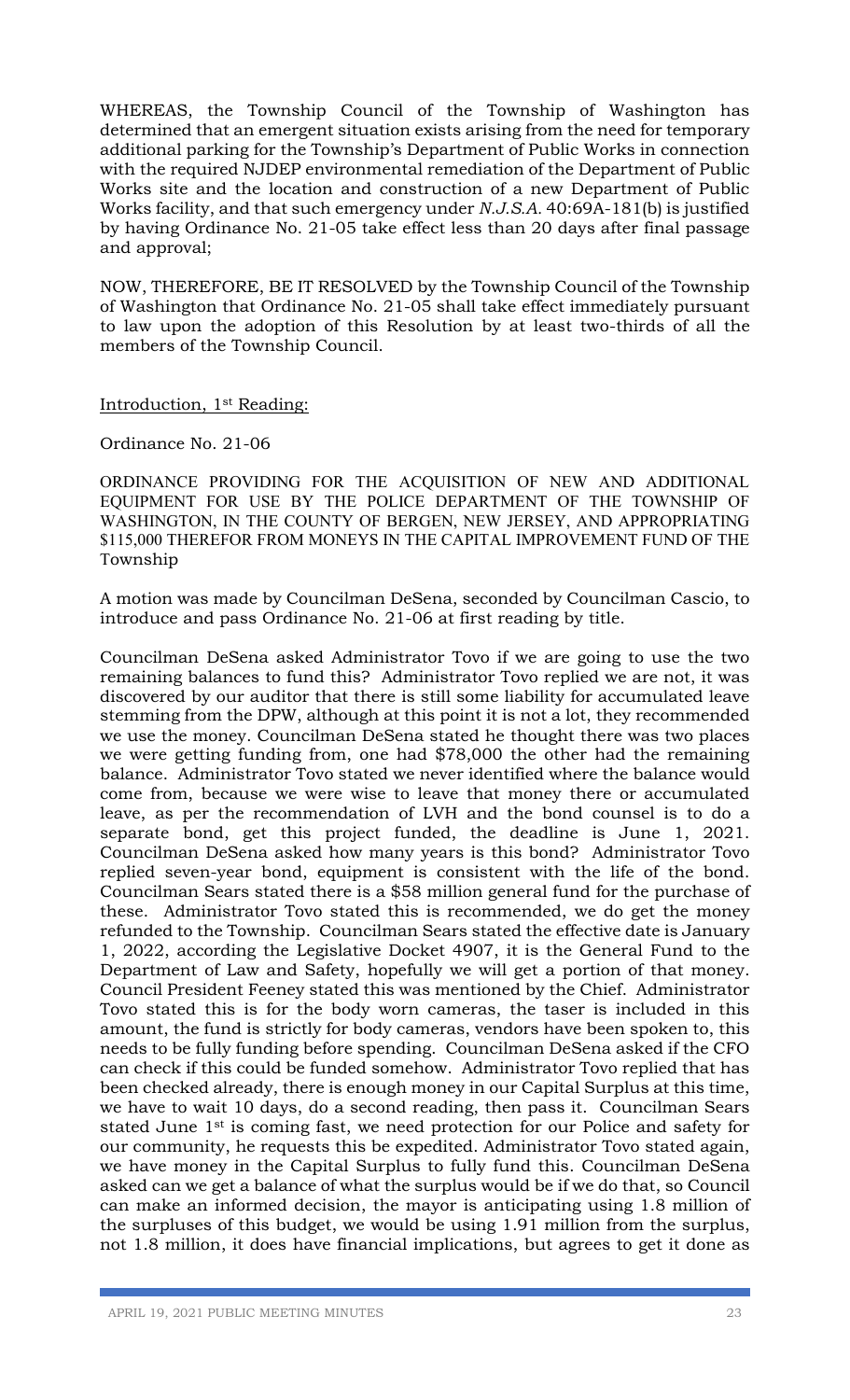soon as possible. Council President Feeney requested Administrator Tovo get that out to the Council.

Ayes: Councilmen Cascio, DeSena, Councilman Sears, Councilwoman Morgan, Council President Feeney. Nays: None.

A motion was made by Council President Feeney, seconded by Councilman Sears, to approve Resolution No. 21-186.

Ayes: Councilmen Cascio, DeSena, Councilman Sears, Councilwoman Morgan, Council President Feeney. Nays: None.

## Resolution No. 21– 186

WHEREAS, Ordinance No. 21-06 entitled: ORDINANCE PROVIDING FOR THE ACQUISITION OF NEW AND ADDITIONAL EQUIPMENT FOR USE BY THE POLICE DEPARTMENT OF THE TOWNSHIP OF WASHINGTON, IN THE COUNTY OF BERGEN, NEW JERSEY, AND APPROPRIATING \$115,000 THEREFOR FROM MONEYS IN THE CAPITAL IMPROVEMENT FUND OF THE TOWNSHIP was introduced and passed at first reading at a meeting of the Township Council of the Township of Washington on the 19TH day of April, 2021; and

NOW, THEREFORE BE IT RESOLVED, that further consideration for final passage and public hearing of said ordinance shall be held on the 3RD day of May, 2021 at 7:30pm, prevailing time, or as soon thereafter as said matter can be reached in the Municipal Complex, 350 Hudson Avenue, Township of Washington at which time and place all persons who may be interested will be given an opportunity to be heard concerning said ordinance.

BE IT FURTHER RESOLVED, that the office of the Township Clerk is authorized to advertise in The Bergen Record, a newspaper circulated in this Township, the introduction and notice of further consideration for final passage and public hearing of this ordinance as required by law.

## Ordinance No. 21-06

ORDINANCE PROVIDING FOR THE ACQUISITION OF NEW AND ADDITIONAL EQUIPMENT FOR USE BY THE POLICE DEPARTMENT OF THE TOWNSHIP OF WASHINGTON, IN THE COUNTY OF BERGEN, NEW JERSEY, AND APPROPRIATING \$115,000 THEREFOR FROM MONEYS IN THE CAPITAL IMPROVEMENT FUND OF THE Township

BE IT ORDAINED BY THE TOWNSHIP COUNCIL OF THE TOWNSHIP OF WASHINGTON, IN THE COUNTY OF BERGEN, NEW JERSEY, AS FOLLOWS: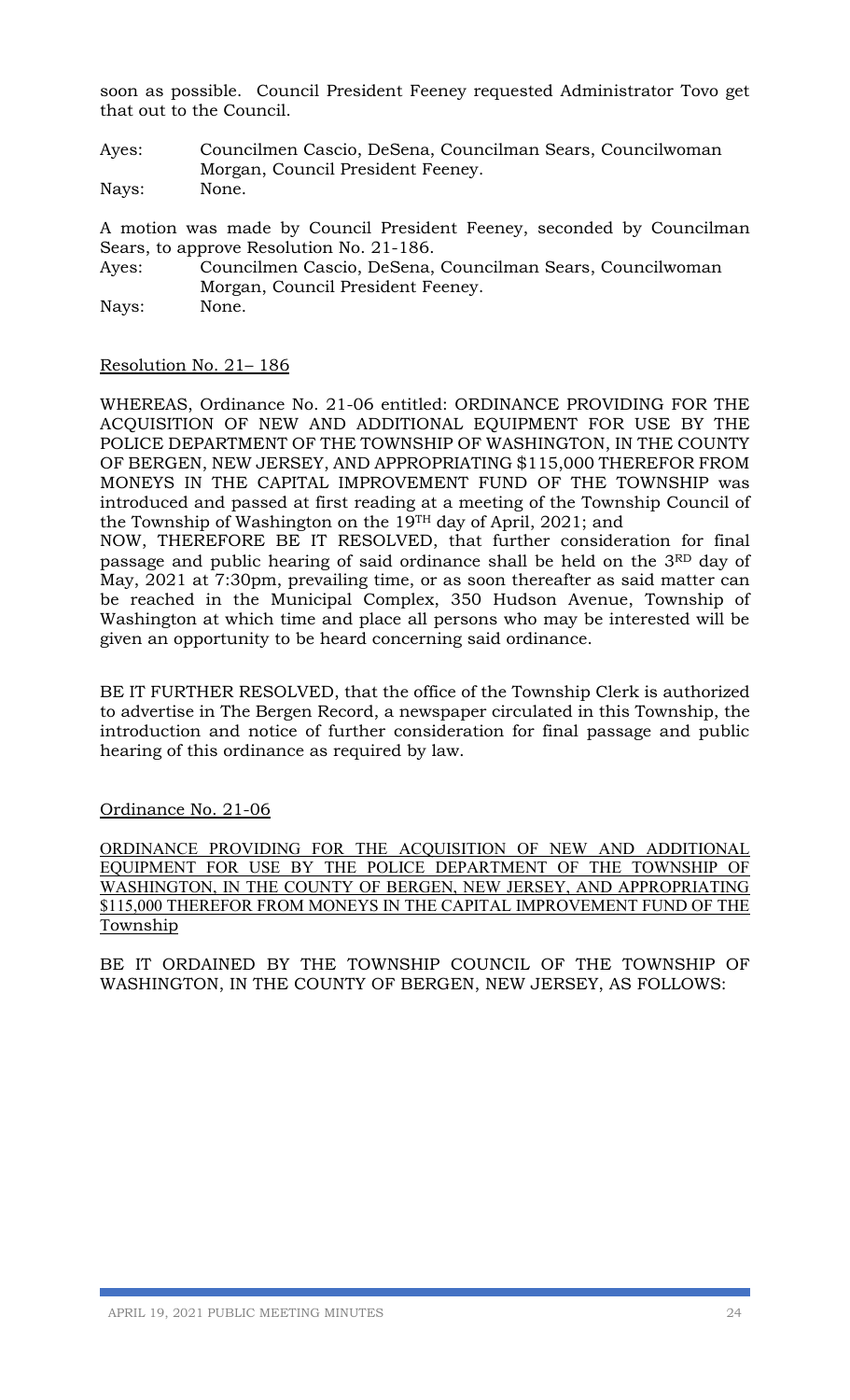The improvement or purpose described in Section 2 of this ordinance is hereby authorized a general improvement to be made or acquired by The Township of Washington, in the County of Bergen, New Jersey, and there is hereby appropriated therefor the sum of \$115,000 from moneys available in the Capital Improvement Fund of the Township.

The improvement hereby authorized and the purpose for the financing of which the appropriation is made as provided in Section 1 of this ordinance is the acquisition of new and additional equipment for use by the Police Department of the Township, including body cameras, in-car camera systems and tasers, together with all accessories, apparatus and appurtenances necessary therefor or incidental thereto, all as shown on and in accordance with the specifications therefor on file or to be filed in the office of the Township Clerk and hereby approved.

The capital budget or temporary capital budget of the Township is hereby amended to conform with the provisions of this ordinance to the extent of any inconsistency herewith and the resolutions promulgated by the Local Finance Board showing all detail of the amended capital budget or temporary capital budget and capital program as approved by the Director, Division of Local Government Services, are on file with the Township Clerk and are available for public inspection.

This ordinance shall take effect after publication after final passage as provided by law.

## **GRAGGAR GRAGGA**

## Ordinance No. 21-07

## CALENDAR YEAR 2021 ORDINANCE TO EXCEED THE MUNICIPAL BUDGET APPROPRIATION LIMITS AND TO ESTABLISH A CAP BANK (N.J.S.A. 40A-4- 45.14)

A motion was made by Council President Feeney seconded by Councilman Sears, to introduce and pass Ordinance No. 21-07 at first reading by title.

Councilman DeSena asked Mayor Calamari why is he recommending 3.5%, we haven't a CAP bank in years, in a COVID world to exceed the 1% by another 2.5% is very excessive, it is another quarter of a million dollars, that we can save putting it into the CAP Bank, we are supposed to be spending less. Administrator Tovo stated in the last couple of years, we had passed a resolution just in case the need did arise, we were above the CAP bank, it is not the intention of the Mayor or this Administration to do so. Councilman DeSena asked when was the last time the CAP bank was used? Administrator Tovo replied not during his tenor. Councilman DeSena stated he has gone back over 7 years, he has not been able to find any other information, he has never seen a CAP bank used, he would like to see this left at 1%, do some fiscal restraint on the Council's end to keep this at 1%. Mayor Calamari stated just because it is being banked doesn't mean it is going to be used, it is a maximum. Councilman DeSena stated but it gives us the right to spend another quarter of a million dollars in taxes that is not being funded, we need to be fiscally responsible as a Council, he would like to see us this year avoid passing the CAP bank ordinance, leaving it at 1%. Mayor Calamari stated he wouldn't think the Council needs a CAP bank to keep the spending under control, but it is just to take to the max, we don't know where the budget will end up at this time.

Ayes: Councilmen Cascio, Councilman Sears, Councilwoman Morgan, Council President Feeney.

Nays: Councilman DeSena.

A motion was made by Council President Feeney, seconded by Councilman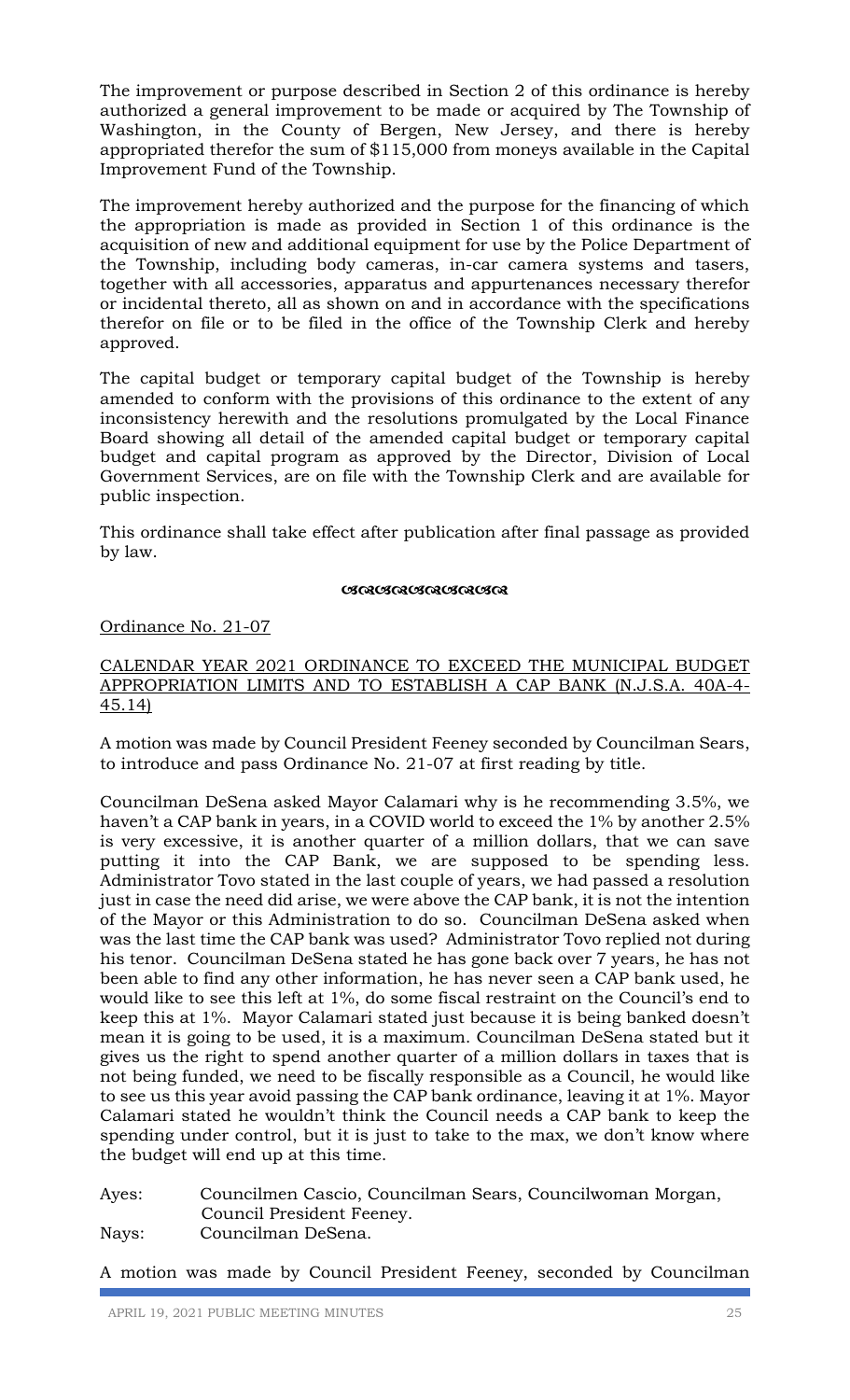Cascio, to approve Resolution No. 21-187.

Ayes: Councilmen Cascio, DeSena, Councilman Sears, Councilwoman Morgan, Council President Feeney.

Nays: None.

Resolution No. 21– 187

WHEREAS, Ordinance No. 21-07 entitled: CALENDAR YEAR 2021 ORDINANCE TO EXCEED THE MUNICIPAL BUDGET APPROPRIATION LIMITS AND TO ESTABLISH A CAP BANK (N.J.S.A. 40A-4-45.14 was introduced and passed at first reading at a meeting of the Township Council of the Township of Washington on the 19TH day of April, 2021; and

NOW, THEREFORE BE IT RESOLVED, that further consideration for final passage and public hearing of said ordinance shall be held on the 3rd day of May, 2021 at 7:30pm, prevailing time, or as soon thereafter as said matter can be reached in the Municipal Complex, 350 Hudson Avenue, Township of Washington at which time and place all persons who may be interested will be given an opportunity to be heard concerning said ordinance.

BE IT FURTHER RESOLVED, that the office of the Township Clerk is authorized to advertise in The Bergen Record, a newspaper circulated in this Township, the introduction and notice of further consideration for final passage and public hearing of this ordinance as required by law.

## RESOLUTIONS/CONSENT AGENDA

The following items have been determined to have the unanimous consent of Council and will be enacted in one motion. Should any item require independent consideration, any Council Member may have such item removed from the Consent Agenda.

Council President Feeney asks, does anyone have any resolution(s) to be removed from consent agenda for discussion?

Councilman DeSena requested Resolution No. 21-188 be removed for discussion.

A motion was made by Councilman Cascio, seconded by Councilwoman Morgan, Resolution No. 21-189.

Discussion:

Councilman DeSena a few meetings ago he asked why two engineers were reviewing these engineering escrows and billing our residents twice, the practice is still going on, we were told it was going to stop. He stated the applications are coming into the Building Department, they are being reviewed by the Building Engineer for a large escrow amount, then being reviewed by the Planning and Zoning Board for another large escrow amount. He stated yesterday he had someone show him their escrow receipts, they had to post an additional \$1,500 to go in front of the Planning Board after they were charged \$1,000 by the Building Department, this is a very unheard of system, that two engineers are reviewing, he asks the Administration to immediately cease and desist this practice, it is costing our residents a lot of undue burden, it is a financial hardship for a lot of residents to come up with another \$1,500 when they don't even know they have a yes or no on their plan, the Zoning Officer is responsible to make the initial determination, not the Building Department engineer for \$1,000 in escrow, that is the Zoning Officers responsibility, Attorney Poller is he correct in his assessment of this? Councilwoman Morgan asked how long has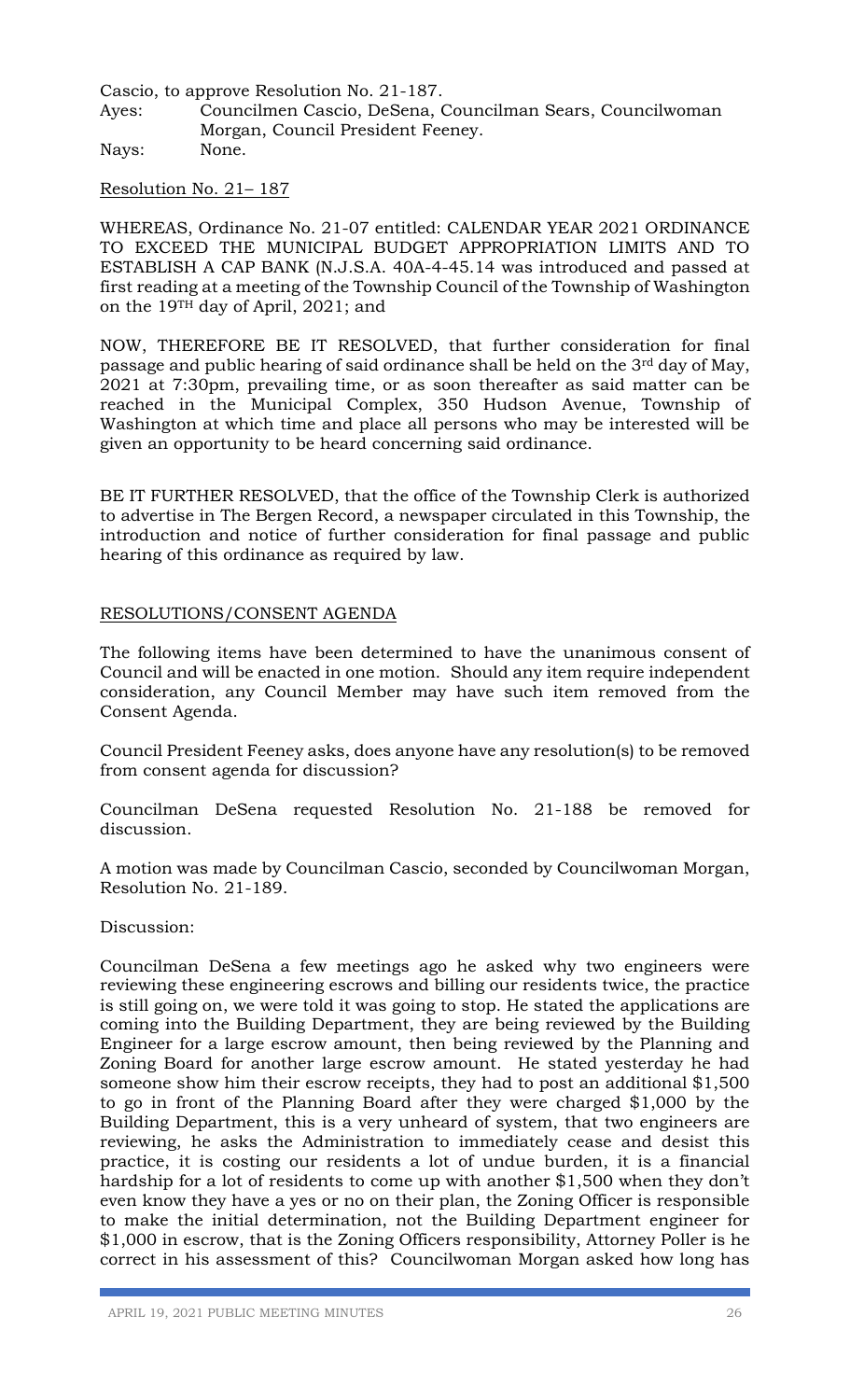this been going on? Councilman DeSena replied for months, it has been brought up, we were told it was going to stop, as of January  $1<sup>st</sup>$  but it has been occurring. Mayor Calamari stated there was some confusion in the very beginning, he thought it was taken care of, he requests Councilman DeSena to forward the paperwork he has. Councilman DeSena replied the resident wishes to remain nameless they don't want to be punished by the Planning or Zoning Boards, he is speaking on their behalf, he does get weekly calls about it, they are paying \$2,500 to two different engineers to get their plans approved by the Planning or the Zoning Board, it is an undue hardship that we should not be imposing on our residents. Mayor Calamari stated there was some confusion back in January, he and the Administrator will look into this tomorrow and get back to Council. Council President Feeney stated she did reach out to the Building Department, there is a change to the process because of the new administrative people that are there, all applications are being reviewed to make sure they go to the right engineer, making sure there are no additional fees to the residents, the additional charges that happened last year, they were having it reviewed to see which engineer it goes to. Councilman DeSena stated the Zoning Officer makes that determination, he is a salaried employee, he doesn't charge the residents. Council President Feeney stated if a resident is paying an extra cost, they should reach out to the Administration. Mayor Calamari stated please reach out to Administrative Tovo, but we will review them all, they may be due a refund. Administrator Tovo requested that Councilman DeSena have the resident contact him directly, confidentially, we will look at that. Councilman DeSena stated they indicated they will wait to find out if they are approved or not, then they will contact you Administrator Tovo. He suggested having the Building Department look at who this occurred to and who may deserve a refund, maybe look at the escrow slips see when people have been escrowed by two different engineers for the same application, he feels Administration should be able to figure out who is due a refund, this way we can be proactive instead of reactive. Mayor Calamari stated he feels bad that a resident might feel that they we would punish them when they bring something to our attention, that is not the case at all, we appreciate when residents bring things to our attention, if anyone listening is having second thoughts please bring it to the Administrators attention, mistakes are made, we will correct them.

# Ayes: Councilmen Cascio, DeSena, Councilman Sears, Councilwoman Morgan, Council President Feeney.

Nays: None.

## Resolution No. 21-189 Authorize refund of engineering escrow monies, B 4205, L 1 494 Cross Street, not to exceed \$736.75

WHEREAS, Natalia & Zach Cherkassky posted engineering escrow monies for a project on premises known as Block 4205, Lot 1, 494 Cross Street; and

WHEREAS, they have terminated their proposed project and are requesting that remaining escrow be refunded; and

WHEREAS, the Engineer has advised us that there are no outstanding or pending invoices, as per his correspondence dated 4/6/2021; and

NOW, THEREFORE, BE IT RESOLVED, that the Township Treasurer of the Township of Washington is authorized to refund the balance of the escrow monies in the amount of \$736.75 to the above.

#### CERTIFICATION OF AVAILABILITY OF FUNDS

As required by N.J.S.A. 40a:4-57, N.J.A.C. 5:30-14.5 and any other applicable requirements, I, John Corcoran, Chief Financial Officer of the Township of Washington, have ascertained the availability of funds for such services as determined in the Township's escrow account; PROJECT ID: CHERKASS01 Total Certified Amount Not to Exceed: \$736.75; John Corcoran, CMFO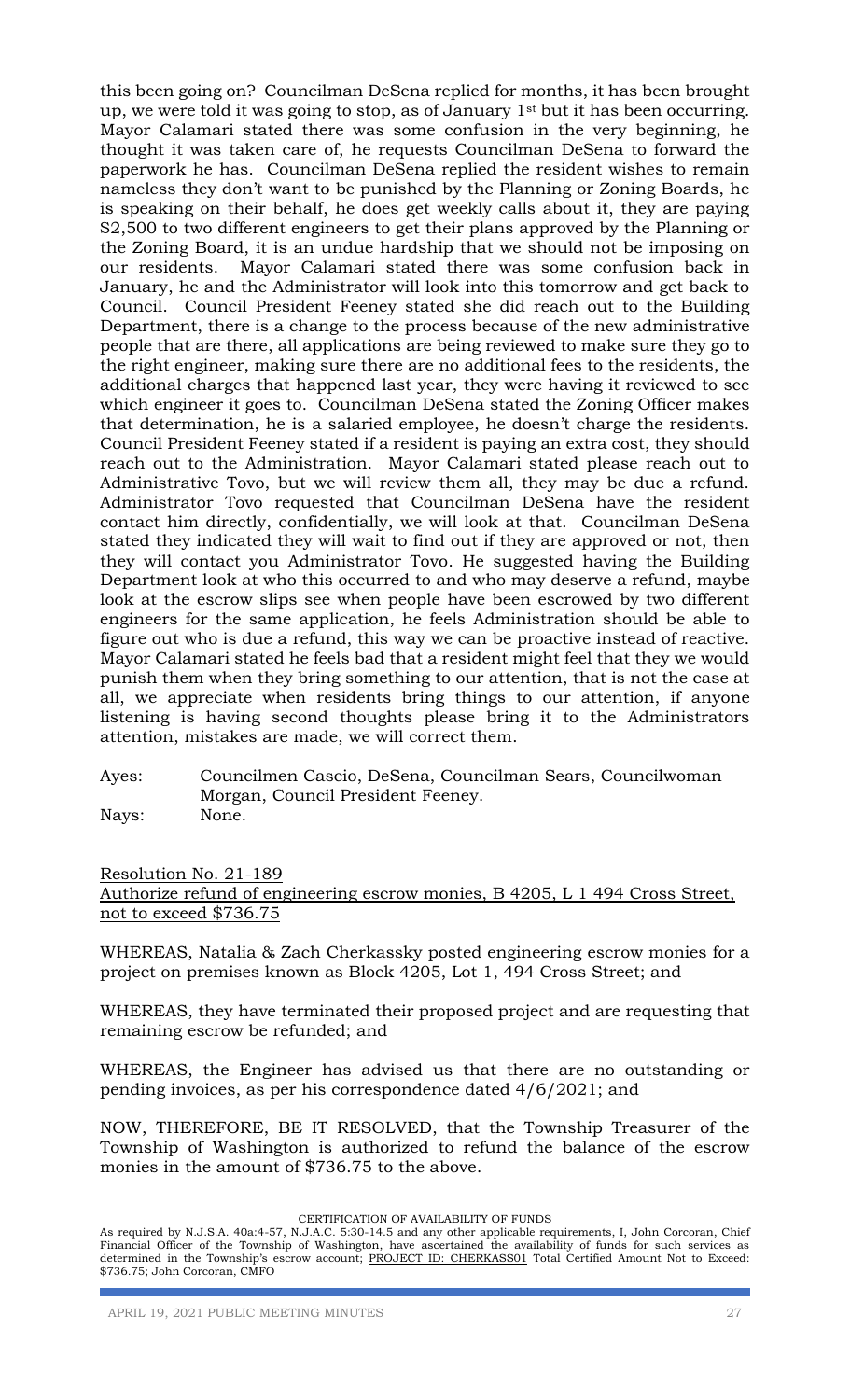## RESOLUTIONS REMOVED FROM CONSENT AGENDA

Resolution No. 21-188 Authorize payment of bills April 1, 2021 – April 14, 2021

A motion was made by Council President Feeney, seconded by Councilman Cascio, Resolution No. 21-188.

## *Discussion:*

Councilman DeSena stated on page 1, \$667.50 paid to LVH to meet with the CFO and Tax Collector, isn't that part of what the Township pays LVH? Administrator Tovo stated no, not on a retainer, it was additional training for the CFO on Edmunds. Councilman Cascio asked doesn't Edmunds offer training as part of their contract? Administrator Tovo replied they do, this training was to Township items, not Edmunds items. Councilman DeSena stated on page 6, Advanced Electrical Contracting for \$1,575, that used to be the meet up spot for our Internet Sales Program, that sign has been removed, can we put the meet up sign back at that location so they can be videotaped while making their internet sales? Administrator Tovo replied the intention is to relocate that, it will go back up, once the remediation is done, we will have a better idea. Councilman DeSena asked is the Meet up Spot going to be stopped until the remediation is done? Administrator Tovo replied we don't have to wait until the remediation, there is a portion of land beyond the building that needs to be remediated as well, he will look into it. Councilman DeSena stated on page 8, \$534, garbage truck decals are those the decals to say that we are in compliance, that we can go dump at the dump, but should that be billed to a sign expense? Administrator Tovo replied he will look into that. Councilman DeSena stated at the beginning of the meeting Council President Feeney stated SUEZ is flushing hydrants on Beech Street, there are three hydrants in a row that have been taken out of service, do we know when SUEZ will be here to repair these hydrants, a brand new one has been removed from its stem, the other two have been taken out of service. Administrator Tovo replied as per his last conversation with SUEZ, once the flushing is done, their crews will come out and address all the deficient hydrants that were located. Mayor Calamari asked does Councilman Sears know if SUEZ notify the Fire Department about the hydrants? Councilman Sears replied we will get a notification; the Chief then broadcasts it out over the radio. Administrator Tovo stated he just received an update from DPW that the Meet Up Spot has already been relocated, we do have video cameras on it.

Ayes: Councilmen Cascio, DeSena, Councilman Sears, Councilwoman Morgan, Council President Feeney. Nays: None.

Resolution No. 21-188 Authorize payment of bills April 1, 2021 – April 14, 2021

BE IT RESOLVED, by the Township Council of the Township of Washington as per Ordinance No. 19-25, § 7-61 Payment of claims; expenditures, the list of claims below have been reviewed and approved by the Department Head, Township Administrator, Mayor and Chief Financial Officer; and

BE IT FURTHER RESOLVED, that the Treasurer is hereby authorized to pay the following list of bills, representing the time frame of 4/1/21 to 4/14/21**:**

| <b>TOTAL</b> | 2020 Reserve   | \$2,534.80   |  |
|--------------|----------------|--------------|--|
| TOTAL        | 2021 Current   | \$370,685.93 |  |
| TOTAL        | Capital Fund   | \$283,193.66 |  |
| TOTAL        | Animal Control | \$0.00       |  |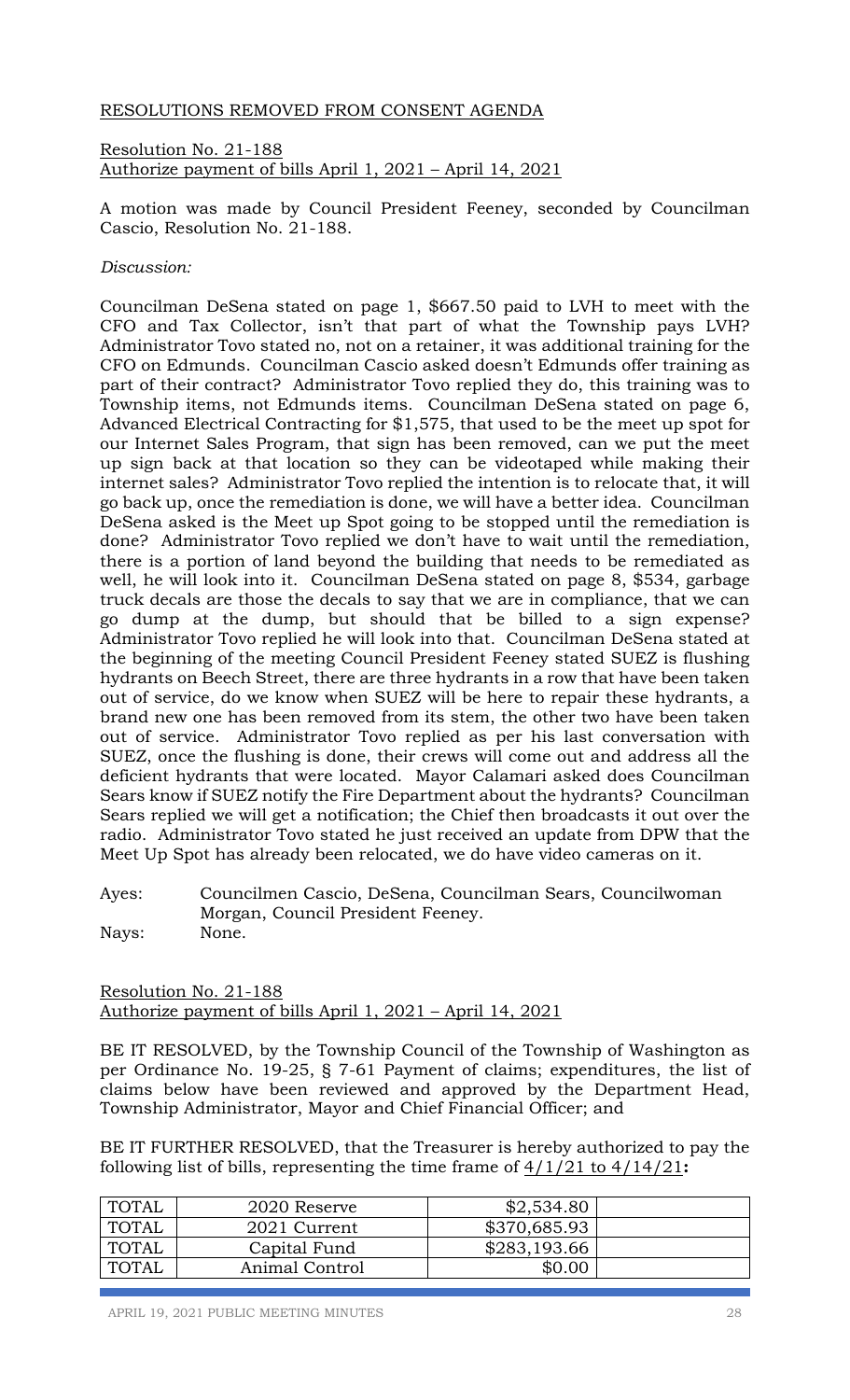| I TOTAL | Grant Fund   | \$0.00              |              |
|---------|--------------|---------------------|--------------|
| TOTAL   | Trust Fund   | \$5,000.95          |              |
| TOTAL   | Escrow Trust | \$2,828.85          |              |
|         |              | <b>GRAND TOTAL:</b> | \$664,244.19 |

BE IT FURTHER RESOLVED, that the following claims have been paid by the Treasurer prior to the Bill List Resolution, as per Ordinance No. 19-25, since the last bill list was submitted:

| <b>TOTAL</b> | Westwood Regional Board of Education   | \$2,199,951.00 |
|--------------|----------------------------------------|----------------|
| TOTAL        | Township of Washington Library         | \$51,568.50    |
| TOTAL        | Annual Pension Liability – PERS & PFRS | \$977,717.00   |
| TOTAL        |                                        | \$3,229,236.50 |

| <b>Vendor Name</b>                    | <b>Description</b>             | <b>Amount</b> | <b>Check Id</b> |
|---------------------------------------|--------------------------------|---------------|-----------------|
| HEALTH AWARENESS REGIONAL PROG        | JANUARY-MARCH 2020             | 200.00        | 39838           |
| WB MASON CO., INC.                    | <b>CANON INK</b>               | 51.10         | 39843           |
| WB MASON CO., INC.                    | CANON INK - BLACK              | 68.97         | 39843           |
| WB MASON CO., INC.                    | <b>BIC PENS</b>                | 5.00          | 39843           |
| WB MASON CO., INC.                    | <b>3 HOLE PAPER RM</b>         | 24.43         | 39843           |
| HOLD MY KNOTS, LLC                    | LUNCH FOR DPW                  | 124.16        | 39852           |
| GROFF TRACTOR NEW JERSEY LLC          | QUOTE# POT024814 CLAW ATTACH   | 30,000.00     | 3536            |
| LERCH, VINCI & HIGGINS                | MEETING WITH CFO & TAX COLLECT | 667.50        | 39837           |
| ELAYAN, MAHMOUD                       | REFUND ESCROW MONIES-SOIL      | 136.10        | 8903            |
| ELAYAN, MAHMOUD                       | REFUND ESCROW MONIES           | 289.25        | 8903            |
| DEPTCOR BUREAU OF STATE IND           | #9 Window Envelopes            | 66.00         | 39841           |
| DEPTCOR BUREAU OF STATE IND           | #10 Window Envelopes           | 66.00         | 39841           |
| DEPTCOR BUREAU OF STATE IND           | #10 Envelopes See Attachments  | 61.00         | 39841           |
| GROFF TRACTOR NEW JERSEY LLC          | INV.# PSO318335-1 9/30/20      | 850.64        | 39847           |
| GROFF TRACTOR NEW JERSEY LLC          | <b>VS INCOMING</b>             | 100.00        | 39847           |
| WB MASON CO., INC.                    | ADESSO CYBER TRACK H5 1080P HD | 77.99         | 39843           |
| <b>OPTIMUM</b>                        | 2021 DMF CABLE SERVICE         | 116.40        | 39833           |
| <b>BULDO CONTAINER &amp; DISPOSAL</b> | 2021 CURBSIDE RECYCLING        | 12,154.48     | 39817           |
| WB MASON CO., INC.                    | UNV102001ND SMALL BINDER CLIPS | 0.58          | 39843           |
| WB MASON CO., INC.                    | UNV10210ND BINDER CLIPS MEDIUM | 1.92          | 39843           |
| WB MASON CO., INC.                    | UNV102201ND LARGER BINDER CLIP | 7.74          | 39843           |
| WB MASON CO., INC.                    | BICGSF11BE BLUE PENS DZ        | 1.60          | 39843           |
| WB MASON CO., INC.                    | UNV15112 MANILA LEGAL FOLDERS  | 12.93         | 39843           |
| WB MASON CO., INC.                    | UNV40099 10X13 MANILA          | 19.79         | 39843           |
| WB MASON CO., INC.                    | QUA37910 12 X 15-1/2 BROWN     | 20.33         | 39843           |
| ACTION DATA SERVICES INC.             | 2021 PAYROLL PROCESSING        | 298.67        | 39839           |
| WB MASON CO., INC.                    | 26A HP TONER/BLACK HEWCF226A   | 77.30         | 39843           |
| WB MASON CO., INC.                    | 5 1/4" EXP FILE POCKET-10/BX   | 30.58         | 39843           |
| WB MASON CO., INC.                    | FILE LABELS/ASST CLR/750 PK    | 10.90         | 39843           |
| WB MASON CO., INC.                    | ADDING MACHINE TAPE/WHITE-3/PK | 7.40          | 39843           |
| WB MASON CO., INC.                    | MAGIC TAPE REFILL 3/4"x1000"   | 11.22         | 39843           |
| WB MASON CO., INC.                    | GLUE STICK/3 PK-AVE00134       | 1.33          | 39843           |
| WB MASON CO., INC.                    | JUMBO SIZE KRAFT ENVELOPE      | 18.78         | 39843           |
| WOJCICKI JR., RICHARD S               | COUNCIL MEETING 01.04.2021     | 300.00        | 39850           |
| WOJCICKI JR., RICHARD S               | COUNCIL MEETING 01.19.2021     | 300.00        | 39850           |
| AVAYA, INC./ CIT                      | 2021-TELEPHONE LEASING         | 498.80        | 39821           |
| FUJITEC NEW YORK                      | 2021 ELEVATORS: ALL MARCH      | 318.27        | 39832           |
| <b>FUJITEC NEW YORK</b>               | 2021 ELEVATORS: ALL MAR COVID  | 3.00          | 39832           |
| PRAXAIR DISTRIBUTION, INC.            | 2021-CYLINDER RENT SUMMARY     | 11.12         | 39816           |
| RICOH USA, INC                        | POLICE COPIER LEASE            | 135.36        | 39845           |
| HOME DEPOT U.S.A., INC.               | HUSKY - SHELVING 77X78X24      | 358.00        | 3535            |
| WB MASON CO., INC.                    | Red Sharpies                   | 8.80          | 39843           |
| WB MASON CO., INC.                    | Red Folders for Firearms       | 131.20        | 39843           |

APRIL 19, 2021 PUBLIC MEETING MINUTES 29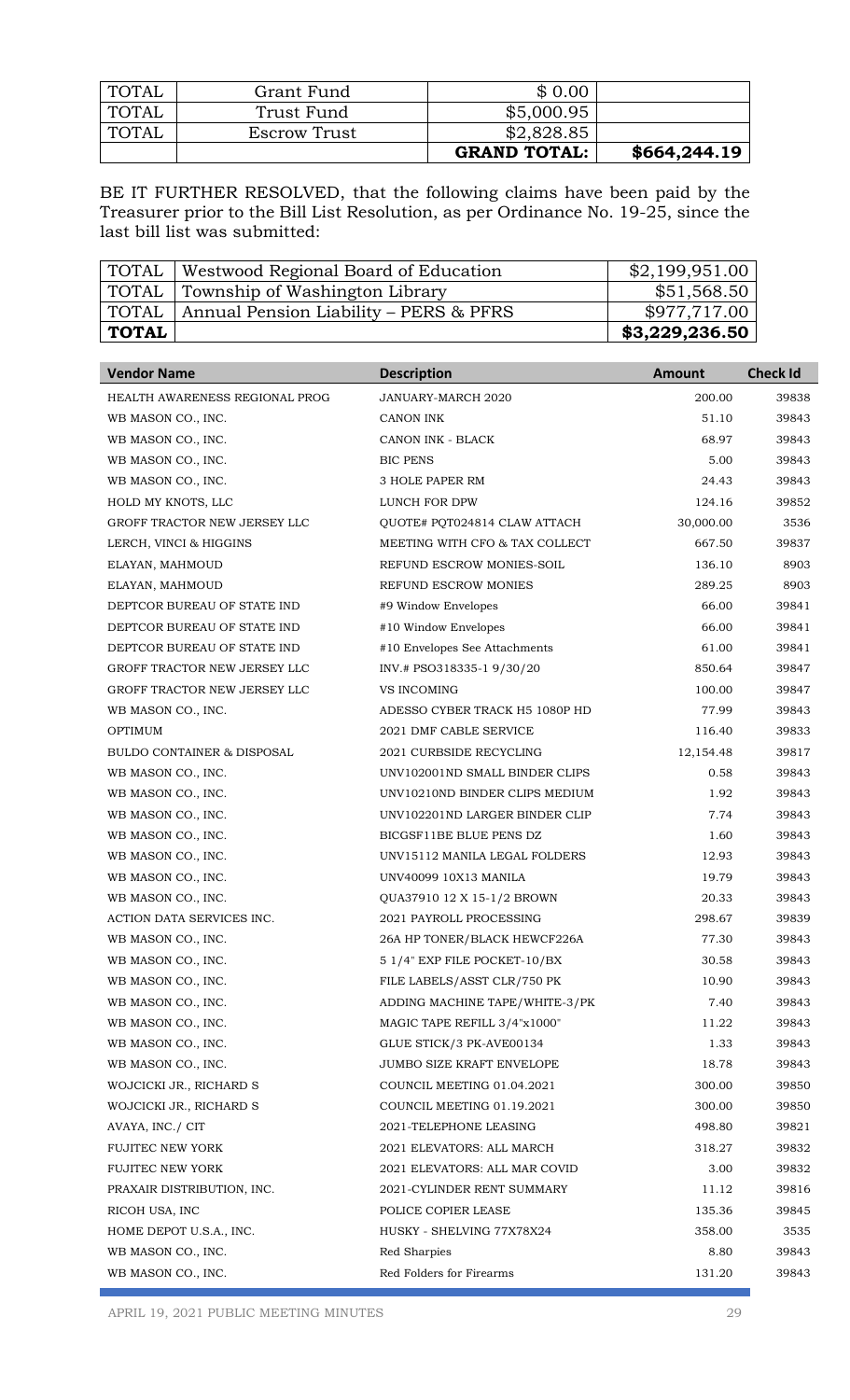| WB MASON CO., INC.              | File Folders Legal                | 77.62      | 39843 |
|---------------------------------|-----------------------------------|------------|-------|
| WB MASON CO., INC.              | Printable DVDs                    | 178.74     | 39843 |
| WB MASON CO., INC.              | HP 902XL Cyan                     | 8.05       | 39843 |
| WB MASON CO., INC.              | HP 902XL Yellow                   | 15.42      | 39843 |
| WB MASON CO., INC.              | HP 902XL Black                    | 15.42      | 39843 |
| HOME DEPOT U.S.A., INC.         | SLIM JIM 23 GAL, GRAY VENTED      | 34.97      | 39829 |
| HOME DEPOT U.S.A., INC.         | <b>COMPONENT SHELF</b>            | 19.97      | 39829 |
| WB MASON CO., INC.              | UNV20982 2" BINDERS               | 45.80      | 39843 |
| WB MASON CO., INC.              | UNV35663 POST-IT                  | 2.49       | 39843 |
| WB MASON CO., INC.              | INSERTABLE DIVIDERS AVE11109      | 6.24       | 39843 |
| BERGEN COUNTY UTILITIES AUTH    | 2021 WASTE WATER SERVICE AGREE    | 199,800.00 | 39822 |
| DELTA DENTAL PLAN OF NEW        | DELTA DENTAL PREMIUM-APR 2021     | 4,975.20   | 39830 |
| PASCACK VALLEY MAYORS ASSOC     | PASCACKVALLEY MAYOR ANNUAL DUE    | 250.00     | 39825 |
| PASCACK VALLEY MAYORS ASSOC     | PASCACK VALLEY MAYOR ASSOC 10T    | 214.17     | 39825 |
| AUTHORINET CONSULTING, LLC      | AUTHORINET ADVANTAGE INV 8988     | 225.00     | 39853 |
| AUTHORINET CONSULTING, LLC      | AUTHORINET ADVANTAGE PLUS         | 875.00     | 39853 |
| AUTHORINET CONSULTING, LLC      | MICROSOFT EXCHANGE ONLINE         | 171.00     | 39853 |
| AUTHORINET CONSULTING, LLC      | MICROSOFT 365 BUSINESS BASIC      | 285.00     | 39853 |
| AUTHORINET CONSULTING, LLC      | ZOOM VIDEO WEBINAR                | 85.30      | 39853 |
| AUTHORINET CONSULTING, LLC      | ZOOM PROFESSIONAL                 | 31.97      | 39853 |
| AUTHORINET CONSULTING, LLC      | AUTHORINET ADVANTAGE PLUS         | 22.58      | 39853 |
| AUTHORINET CONSULTING, LLC      | <b>LOGMEIN LICENSE INV# 9017</b>  | 2,449.86   | 39853 |
| POLICE TRAFFIC OFFICER'S ASSOC  | Police Traffic Officer's          | 250.00     | 39818 |
| JT & COMPANY INC                | Invoice $\#$ 18505 - Chevy 2500   | 850.00     | 8902  |
| JT & COMPANY INC                | Invoice $\#$ 18446 - Ford F-250 & | 3,975.00   | 8902  |
| PowerDMS Inc                    | Content Management Specialist     | 150.00     | 39851 |
| WB MASON CO., INC.              | TOPS WYWO PADS TOP3002P           | 1.99       | 39843 |
| WB MASON CO., INC.              | POST ITS 4X4 MMM6756SSMIA         | 10.81      | 39843 |
| WB MASON CO., INC.              | POST ITS 2X2 MMM6228SSMIA         | 9.98       | 39843 |
| WB MASON CO., INC.              | POST ITS 4X4 MMM6756SST           | 11.50      | 39843 |
| WB MASON CO., INC.              | BOX TAPE DISPENSER MMMDP300RD     | 8.00       | 39843 |
| WB MASON CO., INC.              | BOX TAPE 6 PK UNV63000            | 5.53       | 39843 |
| WB MASON CO., INC.              | PENTEL PENS PENBL107C             | 9.80       | 39843 |
| WB MASON CO., INC.              | DESK PAD HOD473                   | 14.21      | 39843 |
| WB MASON CO., INC.              | PENCIL CUP DEF34204               | 7.54       | 39843 |
| STATE LINE FIRE & SAFETY, INC.  | New Amerex 101b ABC Dry           | 377.20     | 39819 |
| APPROVED SURGICAL SUPPLIES, INC | Oxygen Tank Refills               | 53.00      | 39836 |
| APPROVED SURGICAL SUPPLIES, INC | Oxygen Tank Refills               | 53.00      | 39836 |
| ALL AMERICAN FORD INC.          | 124D1COIL ASY - Car 49            | 605.40     | 39840 |
| PowerDMS Inc                    | PowerDMS 2021 Annual Fees         | 900.00     | 39851 |
| BERGEN CTY PROSECUTOR'S         | 2021 MARS Maintenance Fee         | 1,500.00   | 39820 |
| ESI EQUIPMENT INC.              | ANNUAL PREVENTIVE MAINTENANCE     | 1,292.00   | 39815 |
| BERGEN CNTY POLICE CHIEFS ASSN  | 2021 Dues - Chief Skinner         | 322.50     | 39831 |
| BERGEN CNTY POLICE CHIEFS ASSN  | 2021 Dues - Chief Skinner         | 177.50     | 39831 |
| WESTWOOD BRUSHLESS CAR WASH     | February Car Washes               | 70.00      | 39844 |
| LORCO PETROLEUM SERVICES        | INVOICE# 1606492 1/22/21          | 80.00      | 39849 |
| CLIFFSIDE BODY CORPORATION      | INVOICE# W 34470 2/18/21          | 172.50     | 8900  |
| CLIFFSIDE BODY CORPORATION      | <b>SHOP SUPPLIES</b>              | 3.45       | 8900  |
| SUBURBAN SPRINKLER              | INVOICE NO. 12475 11/18/20        | 875.00     | 39855 |
| WB MASON CO., INC.              | UNV79000 STAPLES                  | 1.96       | 39843 |
| WB MASON CO., INC.              | MMM8106PK SCOTCH TAPE REFILL      | 19.05      | 39843 |
| WB MASON CO., INC.              | UNV01117 LARGE RUBBER BANDS       | 1.11       | 39843 |
| WB MASON CO., INC.              | SOF48102 PHONE CORD               | 3.76       | 39843 |
| WB MASON CO., INC.              | SWI54501 STAPLER BLACK            | 12.08      | 39843 |
| AMERICAN WOODCARVING LLC        | POLICE SHEILD-CARVED 3D SIGN      | 3,879.48   | 3541  |
| AMERICAN WOODCARVING LLC        | POLICE SHEILD-CARVED 3D SIGN      | 110.52     | 3541  |
| AMERICAN WOODCARVING LLC        | REPLACEMENT POST                  | 960.00     | 3541  |

F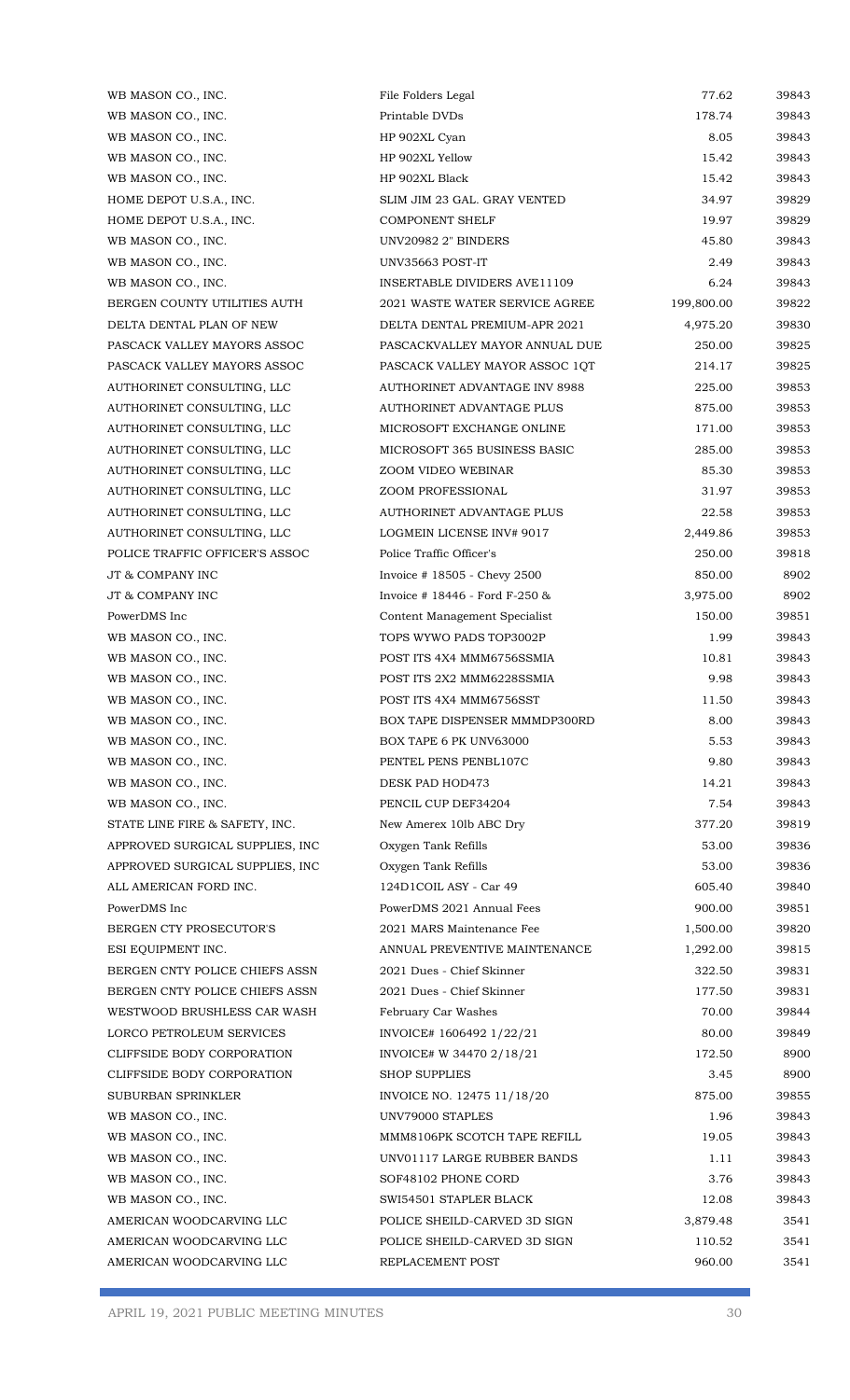| AMERICAN WOODCARVING LLC       | <b>INSTALLATION FEE</b>         | 350.00      | 3541  |
|--------------------------------|---------------------------------|-------------|-------|
| ADVANCE ELECTRICAL CONTRACTING | REMOVE LAMP POST NEAR AMBL BLG  | 650.00      | 3537  |
| ADVANCE ELECTRICAL CONTRACTING | REMOVE LAMP POST NEAR DMF BLG   | 550.00      | 3537  |
| ADVANCE ELECTRICAL CONTRACTING | DISCONNECT ELECTRIC LINE DMF    | 375.00      | 3537  |
| NJ LEAGUE OF MUNICIPAL         | CODE ENFORCEMENT OFFICER P/T    | 115.00      | 39824 |
| <b>T&amp;M ASSOCIATES</b>      | PROFESSIONAL SERVICE LAF403053  | 5,924.35    | 39835 |
| CITY WIDE TOWING INC           | 11/30/2020 TOWED GARBAGE TRUCK  | 275.00      | 39854 |
| CITY WIDE TOWING INC           | 12/2/2020 TOWED GARBAGE TRUCK   | 275.00      | 39854 |
| HOME DEPOT U.S.A., INC.        | RESET COMBINATION LOCK          | 87.78       | 39829 |
| INSTITUTE FOR PROFESSIONAL DEV | Courses for CFO License         | 100.00      | 39842 |
| PSE&G-CCMC                     | CROSS ST 7225733702             | 20.41       | 39826 |
| PSE&G-CCMC                     | PASCACK RD P60071 72257361      | 33.83       | 39826 |
| PSE&G-CCMC                     | 670 WASHINGTON AVE 7225774409   | 105.68      | 39826 |
| PSE&G-CCMC                     | DANBURY CT 7226060000           | 353.91      | 39826 |
| PSE&G-CCMC                     | VARIOUS LOCATIONS 7226201909    | 4,926.27    | 39826 |
| PSE&G-CCMC                     | 651 PASCACK RD 7225599909       | 53.08       | 39826 |
| PSE&G-CCMC                     | 536 RIDGEWOOD BLVD 7225735306   | 1,762.18    | 39826 |
| PSE&G-CCMC                     | 470 PASCACK RD 7225982109       | 1,118.72    | 39826 |
| PSE&G-CCMC                     | RIDGEWOOD RD TS 6504238502      | 19.62       | 39827 |
| PSE&G-CCMC                     | MANHATTAN & PASCACK 7225593102  | 25.96       | 39827 |
| PSE&G-CCMC                     | WASHINGTON AVE 7225690604       | 46.00       | 39827 |
| PSE&G-CCMC                     | CALVIN & HUDSON 7225781200      | 8.53        | 39827 |
| PSE&G-CCMC                     | 7 HAMPTON CT 7225923307         | 17.35       | 39827 |
| PSE&G-CCMC                     | <b>SUTTON WAY 7225979000</b>    | 189.34      | 39827 |
| PSE&G-CCMC                     | 593 CROSS ST 7225980203         | 34.16       | 39827 |
| PSE&G-CCMC                     | LAFAYETTE AVE 7226062704        | 40.73       | 39827 |
| PSE&G-CCMC                     | VAN EMBURGH & WASH 7226200309   | 13.48       | 39827 |
| PSE&G-CCMC                     | SUTTON WY 7225597418            | 50.24       | 39827 |
| PSE&G-CCMC                     | <b>HAMPTON CT SL 7225737406</b> | 67.81       | 39827 |
| PSE&G-CCMC                     | NORTHGATE RD 7225875507         | 144.73      | 39827 |
| PSE&G-CCMC                     | POND CT SL 7225975900           | 139.06      | 39827 |
| NJ DEPARTMENT OF TREASURY      | DEP GARBAGE TRUCK DECALS        | 534.00      | 39814 |
| PSE&G-CCMC                     | 350 PASCACK RD 7225879707       | 1,622.54    | 39828 |
| PSE&G-CCMC                     | 350 PASCACK RD 7225879707       | 695.52      | 39828 |
| PSE&G-CCMC                     | 350 PASCACK RD 7225879707       | 815.35      | 39828 |
| PSE&G-CCMC                     | 350 PASCACK RD 7225879707       | 500.00      | 39828 |
| PSE&G-CCMC                     | 670 WASHINGTON AVE 7226067900   | 610.50      | 39828 |
| PSE&G-CCMC                     | 670 WASHINGTON AVE 7226067900   | 103.00      | 39828 |
| PSE&G-CCMC                     | 670 WASHINGTON AVE 7226067900   | 251.57      | 39828 |
| PSE&G-CCMC                     | 350 PASCACK POLICE 7225927906   | 382.79      | 39828 |
| PSE&G-CCMC                     | 350 HUDSON AVE 1 7226064103     | 815.60      | 39828 |
| BOSWELL ENGINEERING, INC       | 2021 ROAD IMPROVEMENT I#149223  | 859.50      | 3539  |
| ROBBIE CONLEY ARCHITECT, LLP   | CONSTRUCTION ADM SERV 18053.19  | 5,657.00    | 3542  |
| <b>IMPAC</b>                   | 2021 - VEHICLE FUEL DPW         | 67.94       | 39846 |
| AUTHORINET CONSULTING, LLC     | PD/Microsoft Exchange Inv#9039  | 309.07      | 39853 |
| AUTHORINET CONSULTING, LLC     | ONSITE INV# 9102 FOR TAX OFFICE | 260.00      | 39853 |
| AUTHORINET CONSULTING, LLC     | AUTHORINET ADVANTAGE INV 9064   | 225.00      | 39853 |
| AUTHORINET CONSULTING, LLC     | AUTHORINET ADVANTAGE PLUS       | 875.00      | 39853 |
| AUTHORINET CONSULTING, LLC     | MICROSOFT EXCHANGE ONLINE       | 171.00      | 39853 |
| AUTHORINET CONSULTING, LLC     | MICROSOFT 365 BUSINESS BASIC    | 285.00      | 39853 |
| AUTHORINET CONSULTING, LLC     | ZOOM VIDEO WEBINAR              | 85.30       | 39853 |
| AUTHORINET CONSULTING, LLC     | <b>ZOOM PROFESSIONAL</b>        | 31.97       | 39853 |
| AZZOLINA&FEURY ENGINEERING INC | SOIL 3310/5 #74409              | 180.00      | 8899  |
| AZZOLINA&FEURY ENGINEERING INC | SOIL 4408/28 #74416             | 201.00      | 8899  |
| AZZOLINA&FEURY ENGINEERING INC | SOIL 2202.02/2 #74376           | 201.00      | 8899  |
| AZZOLINA&FEURY ENGINEERING INC | SOIL 3015/4 #74377              | 201.00      | 8899  |
| TEKCON CONSTRUCTION, INC       | EMERGANCY SERVICES BUILDING 7   | 225, 271.81 | 3540  |

F